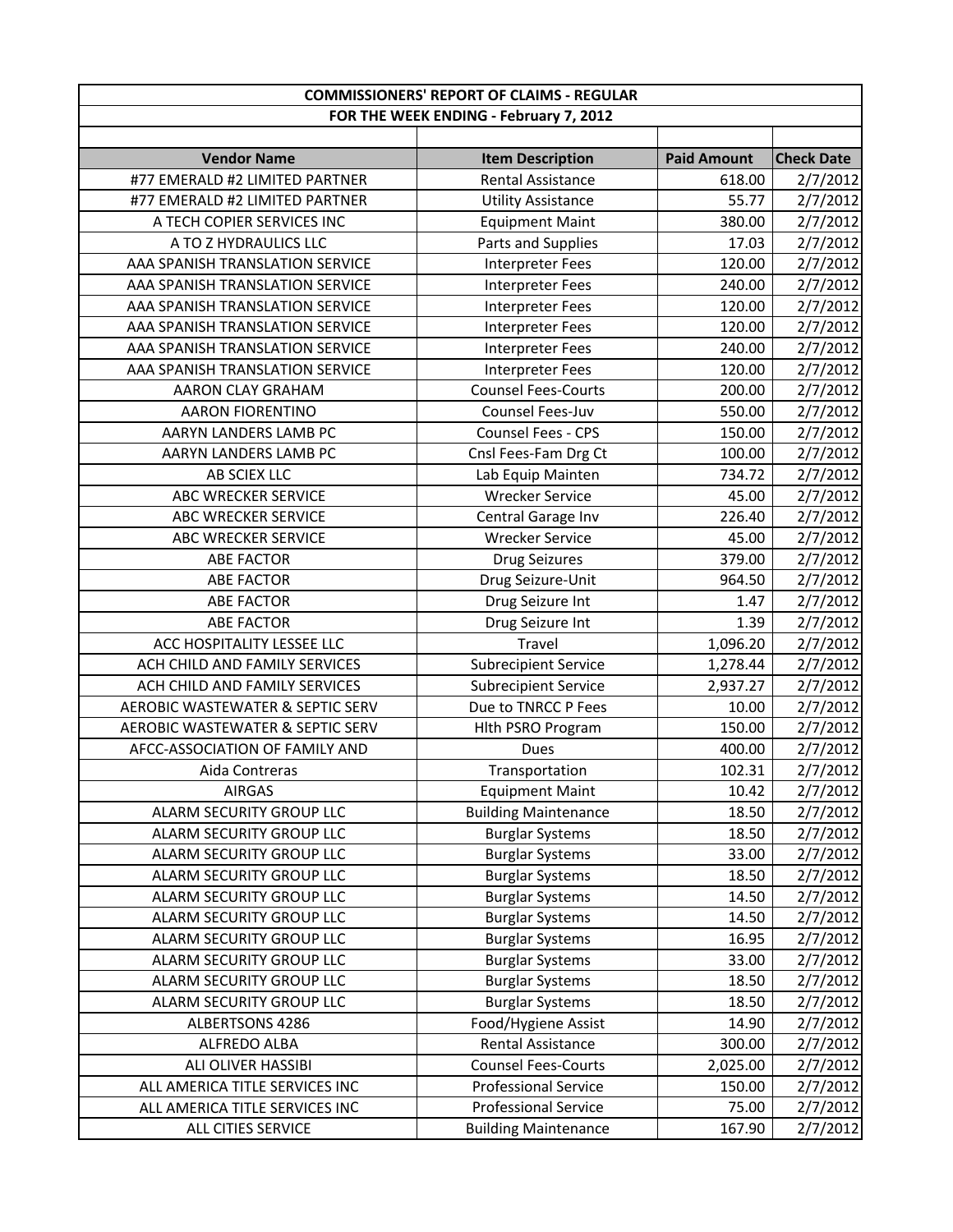| <b>ALL CITIES SERVICE</b>       | Kitchen Maintenance         | 1,079.80  | 2/7/2012 |
|---------------------------------|-----------------------------|-----------|----------|
| ALL CITIES SERVICE              | Kitchen Maintenance         | 752.86    | 2/7/2012 |
| ALL CITIES SERVICE              | Kitchen Maintenance         | 185.00    | 2/7/2012 |
| <b>ALLEN &amp; WEAVER PC</b>    | Counsel Fees-Juv            | 200.00    | 2/7/2012 |
| <b>ALLIANCE FOR CHILDREN</b>    | Alliance for Child'n        | 17,869.04 | 2/7/2012 |
| ALLIED COURT REPORTERS          | <b>Professional Service</b> | 1,227.94  | 2/7/2012 |
| <b>AMANDA POWERS</b>            | Clothing                    | 200.00    | 2/7/2012 |
| <b>AMBIT ENERGY LLC</b>         | <b>Utility Assistance</b>   | 1,288.03  | 2/7/2012 |
| AMERCARE PRODUCTS INC           | Sheriff Inventory           | 1,134.00  | 2/7/2012 |
| AMERICAN MESSAGING SERVICES LLC | Pager / Blackberry          | 45.95     | 2/7/2012 |
| AMERICAN MESSAGING SERVICES LLC | Pager / Blackberry          | 2.50      | 2/7/2012 |
| AMERICAN RED CROSS FT WORTH     | Education                   | 114.00    | 2/7/2012 |
| AMERIGAS EAGLE PROPANE LP       | <b>Utility Assistance</b>   | 411.25    | 2/7/2012 |
| <b>ANGELICA TAYLOR</b>          | Reporter's Records          | 84.00     | 2/7/2012 |
| ANGELYN R HAMMACK               | <b>Bonds</b>                | 71.00     | 2/7/2012 |
| <b>ANN LAWLER</b>               | Counsel Fees-Juv            | 200.00    | 2/7/2012 |
| <b>ANTHONY GREEN</b>            | Counsel Fees-Juv            | 200.00    | 2/7/2012 |
| APAC TEXAS INC                  | Asphalt-Rock/Hot Mix        | 125.12    | 2/7/2012 |
| APPLIED OPERATIONS SECURITY     | <b>Security Contract</b>    | 10,118.40 | 2/7/2012 |
| ARAMARK UNIFORM SERVICES INC    | <b>Graphics Inventory</b>   | 7.12      | 2/7/2012 |
| ARAMARK UNIFORM SERVICES INC    | <b>Custodian Services</b>   | 27.50     | 2/7/2012 |
| ARAMARK UNIFORM SERVICES INC    | <b>Custodian Services</b>   | 20.00     | 2/7/2012 |
| ARAMARK UNIFORM SERVICES INC    | <b>Custodian Services</b>   | 15.00     | 2/7/2012 |
| ARAMARK UNIFORM SERVICES INC    | <b>Custodian Services</b>   | 11.00     | 2/7/2012 |
| ARAMARK UNIFORM SERVICES INC    | <b>Custodian Services</b>   | 33.30     | 2/7/2012 |
| ARAMARK UNIFORM SERVICES INC    | <b>Custodian Services</b>   | 146.00    | 2/7/2012 |
| ARAMARK UNIFORM SERVICES INC    | <b>Custodian Services</b>   | 16.00     | 2/7/2012 |
| ARAMARK UNIFORM SERVICES INC    | <b>Custodian Services</b>   | 42.00     | 2/7/2012 |
| ARAMARK UNIFORM SERVICES INC    | <b>Custodian Services</b>   | 4.50      | 2/7/2012 |
| ARAMARK UNIFORM SERVICES INC    | <b>Equipment Rentals</b>    | 153.80    | 2/7/2012 |
| ARAMARK UNIFORM SERVICES INC    | <b>Building Maintenance</b> | 20.75     | 2/7/2012 |
| ARAMARK UNIFORM SERVICES INC    | <b>Building Maintenance</b> | 41.90     | 2/7/2012 |
| ARC/ AUSTIN RIBBON & COMPUTER   | <b>Computer Supplies</b>    | 5,109.50  | 2/7/2012 |
| ARC/ AUSTIN RIBBON & COMPUTER   | <b>Computer Supplies</b>    | (444.60)  | 2/7/2012 |
| ARC/ AUSTIN RIBBON & COMPUTER   | Capital Outlay-Low V        | 887.88    | 2/7/2012 |
| ARC/ AUSTIN RIBBON & COMPUTER   | Non-Track Equipment         | 222.22    | 2/7/2012 |
| ARC/ AUSTIN RIBBON & COMPUTER   | Capital Outlay-Low V        | 22,722.04 | 2/7/2012 |
| ARCHIVE SUPPLIES INC            | Photo Processing Inv        | 278.28    | 2/7/2012 |
| <b>ARCONAS CORPORATION</b>      | <b>Building Maintenance</b> | 420.00    | 2/7/2012 |
| ARLINGTON POLICE DEPT.          | Drug Seizures               | 498.50    | 2/7/2012 |
| ARLINGTON POLICE DEPT.          | <b>Drug Seizures</b>        | 410.50    | 2/7/2012 |
| ARLINGTON POLICE DEPT.          | <b>Drug Seizures</b>        | 158.50    | 2/7/2012 |
| ARLINGTON POLICE DEPT.          | <b>Drug Seizures</b>        | 369.00    | 2/7/2012 |
| ARLINGTON POLICE DEPT.          | <b>Drug Seizures</b>        | 210.00    | 2/7/2012 |
| ARLINGTON POLICE DEPT.          | <b>Drug Seizures</b>        | 1,570.00  | 2/7/2012 |
| ARLINGTON POLICE DEPT.          | <b>Drug Seizures</b>        | 313.50    | 2/7/2012 |
| ARLINGTON POLICE DEPT.          | <b>Drug Seizures</b>        | 405.00    | 2/7/2012 |
| ARLINGTON POLICE DEPT.          | <b>Drug Seizures</b>        | 398.00    | 2/7/2012 |
| ARLINGTON POLICE DEPT.          | <b>Drug Seizures</b>        | 455.50    | 2/7/2012 |
| ARLINGTON POLICE DEPT.          | <b>Drug Seizures</b>        | 2,012.00  | 2/7/2012 |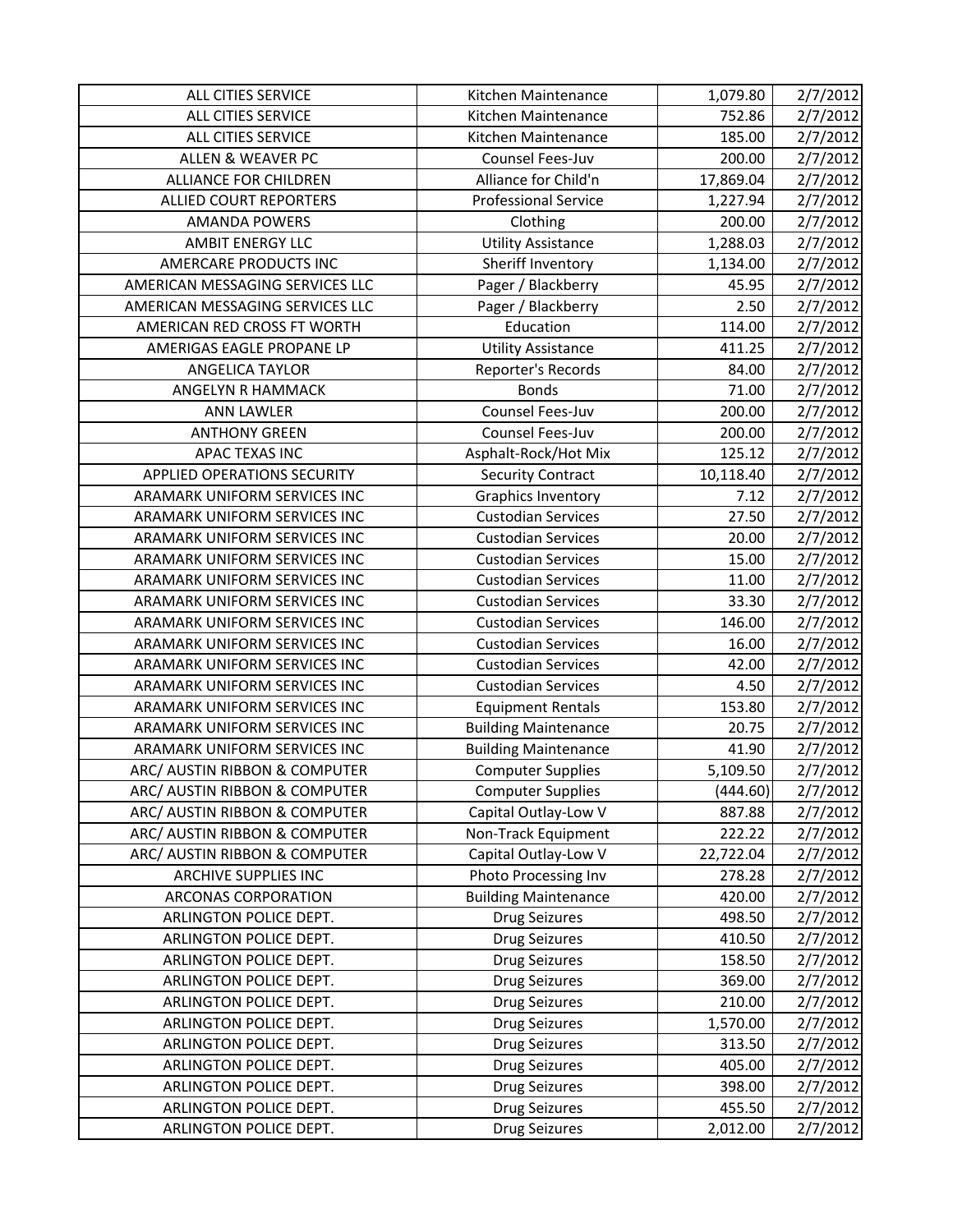| ARLINGTON POLICE DEPT.             | <b>Drug Seizures</b>        | 347.50   | 2/7/2012 |
|------------------------------------|-----------------------------|----------|----------|
| ARLINGTON POLICE DEPT.             | <b>Drug Seizures</b>        | 189.50   | 2/7/2012 |
| ARLINGTON POLICE DEPT.             | <b>Drug Seizures</b>        | 349.80   | 2/7/2012 |
| ARLINGTON POLICE DEPT.             | <b>Drug Seizures</b>        | 257.00   | 2/7/2012 |
| ARLINGTON POLICE DEPT.             | Drug Seizure Int            | 0.07     | 2/7/2012 |
| ARLINGTON POLICE DEPT.             | Drug Seizure Int            | 0.19     | 2/7/2012 |
| ARLINGTON POLICE DEPT.             | Drug Seizure Int            | 0.55     | 2/7/2012 |
| ARLINGTON POLICE DEPT.             | Drug Seizure Int            | 0.03     | 2/7/2012 |
| ARLINGTON POLICE DEPT.             | Drug Seizure Int            | 0.87     | 2/7/2012 |
| ARLINGTON POLICE DEPT.             | Drug Seizure Int            | 0.21     | 2/7/2012 |
| ARLINGTON POLICE DEPT.             | Drug Seizure Int            | 0.27     | 2/7/2012 |
| ARLINGTON POLICE DEPT.             | Drug Seizure Int            | 0.18     | 2/7/2012 |
| ARLINGTON POLICE DEPT.             | Drug Seizure Int            | 0.40     | 2/7/2012 |
| ARLINGTON POLICE DEPT.             | Drug Seizure Int            | 6.83     | 2/7/2012 |
| ARLINGTON POLICE DEPT.             | Drug Seizure Int            | 0.30     | 2/7/2012 |
| ARLINGTON POLICE DEPT.             | Drug Seizure Int            | 0.13     | 2/7/2012 |
| ARLINGTON POLICE DEPT.             | Drug Seizure Int            | 2.73     | 2/7/2012 |
| ARLINGTON POLICE DEPT.             | Drug Seizure Int            | 1.74     | 2/7/2012 |
| ARLINGTON POLICE DEPT.             | Drug Seizure Int            | 0.43     | 2/7/2012 |
| <b>ARLINGTON WATER UTILITIES</b>   | Water                       | 19.03    | 2/7/2012 |
| <b>ARLINGTON WATER UTILITIES</b>   | Water                       | 12.68    | 2/7/2012 |
| <b>ARLINGTON WATER UTILITIES</b>   | Water                       | 284.93   | 2/7/2012 |
| <b>ARLINGTON WATER UTILITIES</b>   | Water                       | 34.28    | 2/7/2012 |
| <b>ARLINGTON WATER UTILITIES</b>   | Water                       | 559.03   | 2/7/2012 |
| <b>ARLINGTON WATER UTILITIES</b>   | <b>Utility Assistance</b>   | 104.97   | 2/7/2012 |
| <b>ARLINGTON WATER UTILITIES</b>   | Water                       | 81.55    | 2/7/2012 |
| <b>ARMSTRONG FORENSIC</b>          | <b>Professional Service</b> | 432.50   | 2/7/2012 |
| ARROW BOLT & SUPPLY CO             | Parts and Supplies          | 766.48   | 2/7/2012 |
| Ashley D Marineau                  | Education                   | 15.00    | 2/7/2012 |
| ASSOCIATED TIME INSTRUMENTS CO INC | Supplies                    | 59.00    | 2/7/2012 |
| ASSOCIATED TIME INSTRUMENTS CO INC | Supplies                    | 59.00    | 2/7/2012 |
| ASSOCIATED TIME INSTRUMENTS CO INC | <b>Equipment Maint</b>      | 170.41   | 2/7/2012 |
| ASSOCIATED TIME INSTRUMENTS CO INC | <b>Equipment Maint</b>      | 186.99   | 2/7/2012 |
| ASSOCIATED TIME INSTRUMENTS CO INC | <b>Equipment Maint</b>      | 103.70   | 2/7/2012 |
| ASSOCIATED TIME INSTRUMENTS CO INC | Non-Track Equipment         | 900.00   | 2/7/2012 |
| AT&T                               | Telephone-Basic             | 174.08   | 2/7/2012 |
| <b>AT&amp;T MOBILITY</b>           | <b>Wireless Data Access</b> | 396.50   | 2/7/2012 |
| <b>AT&amp;T MOBILITY</b>           | <b>Wireless Data Access</b> | 2,768.46 | 2/7/2012 |
| <b>AT&amp;T MOBILITY</b>           | <b>Wireless Data Access</b> | 265.93   | 2/7/2012 |
| <b>AT&amp;T MOBILITY</b>           | <b>Wireless Data Access</b> | 265.93   | 2/7/2012 |
| <b>AT&amp;T MOBILITY</b>           | <b>Wireless Data Access</b> | 266.33   | 2/7/2012 |
| <b>AT&amp;T MOBILITY</b>           | <b>Wireless Data Access</b> | 190.15   | 2/7/2012 |
| <b>AT&amp;T MOBILITY</b>           | Wireless Data Access        | 190.35   | 2/7/2012 |
| <b>AT&amp;T MOBILITY</b>           | <b>Wireless Data Access</b> | 228.74   | 2/7/2012 |
| <b>AT&amp;T MOBILITY</b>           | <b>Wireless Data Access</b> | 342.11   | 2/7/2012 |
| <b>AT&amp;T MOBILITY</b>           | <b>Wireless Data Access</b> | 227.94   | 2/7/2012 |
| <b>AT&amp;T MOBILITY</b>           | <b>Wireless Data Access</b> | 158.96   | 2/7/2012 |
| <b>AT&amp;T MOBILITY</b>           | Pager / Blackberry          | 29.60    | 2/7/2012 |
| <b>ATMOS ENERGY CORP</b>           | Gas                         | 2,046.20 | 2/7/2012 |
|                                    |                             |          |          |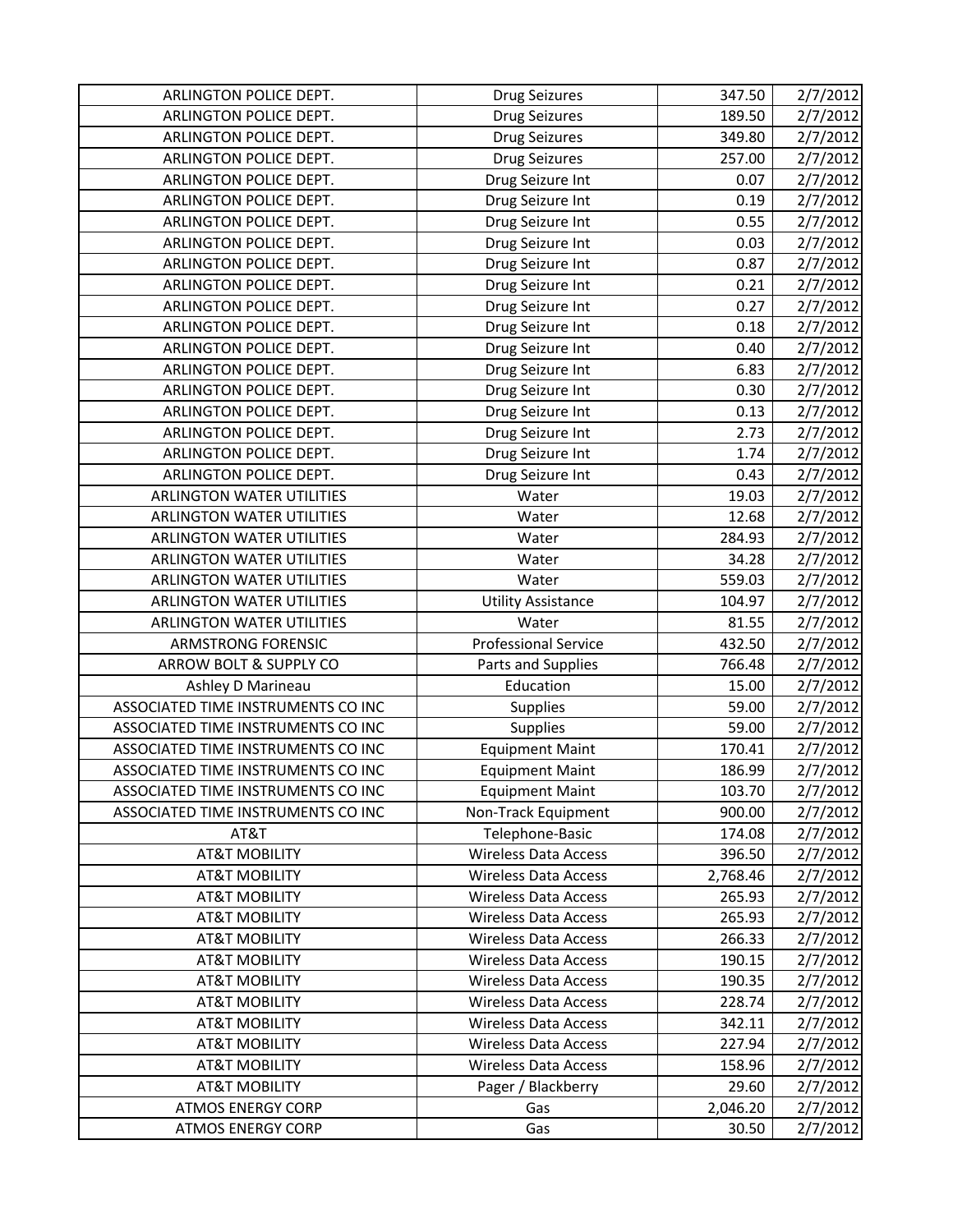| <b>ATMOS ENERGY CORP</b>                  | Gas                         | 24.94     | 2/7/2012 |
|-------------------------------------------|-----------------------------|-----------|----------|
| <b>ATMOS ENERGY CORP</b>                  | Gas                         | 827.77    | 2/7/2012 |
| <b>ATMOS ENERGY CORP</b>                  | Gas                         | 247.72    | 2/7/2012 |
| <b>ATMOS ENERGY CORP</b>                  | Gas                         | 673.68    | 2/7/2012 |
| <b>ATMOS ENERGY CORP</b>                  | Gas                         | 1,198.13  | 2/7/2012 |
| <b>ATMOS ENERGY CORP</b>                  | <b>Utility Assistance</b>   | 262.07    | 2/7/2012 |
| <b>ATMOS ENERGY CORP</b>                  | Gas                         | 519.86    | 2/7/2012 |
| <b>ATMOS ENERGY CORP</b>                  | Gas                         | 1,403.80  | 2/7/2012 |
| <b>ATMOS ENERGY CORP</b>                  | Gas                         | 865.01    | 2/7/2012 |
| <b>ATMOS ENERGY CORP</b>                  | Gas                         | 15,912.87 | 2/7/2012 |
| <b>ATMOS ENERGY CORP</b>                  | <b>Utility Assistance</b>   | 6,487.41  | 2/7/2012 |
| <b>ATMOS ENERGY CORP</b>                  | <b>Utility Assistance</b>   | 2,819.19  | 2/7/2012 |
| AUTO DAMAGE APPRAISERS OF TEXAS           | <b>Professional Service</b> | 95.00     | 2/7/2012 |
| <b>AUTONATION FORT WORTH MOTORS</b>       | Central Garage Inv          | 333.22    | 2/7/2012 |
| AV CARRIAGE HOUSE ASSOC                   | Rental Assistance           | 485.00    | 2/7/2012 |
| AV PARK PLACE ASSOCIATES                  | <b>Rental Assistance</b>    | 399.00    | 2/7/2012 |
| AV PARK PLACE ASSOCIATES                  | <b>Utility Assistance</b>   | 23.07     | 2/7/2012 |
| <b>BAILEY &amp; GALYEN</b>                | <b>Counsel Fees-Courts</b>  | 950.00    | 2/7/2012 |
| BAKER AND DAMERON LLC                     | <b>Counsel Fees-Courts</b>  | 500.00    | 2/7/2012 |
| <b>BALL &amp; HASE PC</b>                 | <b>Counsel Fees-Courts</b>  | 225.00    | 2/7/2012 |
| BANKSTON FORD OF SOUTH FORT WORTH         | Central Garage Inv          | 124.07    | 2/7/2012 |
| <b>BANKSTON FORD OF SOUTH FORT WORTH</b>  | Parts and Supplies          | 242.68    | 2/7/2012 |
| BANKSTON FORD OF SOUTH FORT WORTH         | Parts and Supplies          | 418.18    | 2/7/2012 |
| <b>BARBARA FIFE</b>                       | Relative Assistance         | 300.00    | 2/7/2012 |
| BARNES & NOBLE BOOKSELLERS INC            | <b>Supplies</b>             | 57.60     | 2/7/2012 |
| <b>BARNES &amp; NOBLE BOOKSELLERS INC</b> | <b>Educational Material</b> | 83.59     | 2/7/2012 |
| <b>BARNES &amp; NOBLE BOOKSELLERS INC</b> | <b>Educational Material</b> | 95.98     | 2/7/2012 |
| <b>BARNES PROX LAW PLLC</b>               | Counsel Fees - CPS          | 6,190.00  | 2/7/2012 |
|                                           |                             |           |          |
| <b>BARNEY HOLLAND OIL COMPANY</b>         | Fuel                        | 2,111.32  | 2/7/2012 |
| BARNEY HOLLAND OIL COMPANY                | Fuel                        | 187.09    | 2/7/2012 |
| <b>BARNEY HOLLAND OIL COMPANY</b>         | Fuel                        | 139.97    | 2/7/2012 |
| BARNEY HOLLAND OIL COMPANY                | Fuel                        | 153.91    | 2/7/2012 |
| BARNEY HOLLAND OIL COMPANY                | Fuel                        | 220.88    | 2/7/2012 |
| BARNEY HOLLAND OIL COMPANY                | Fuel                        | 5,516.00  | 2/7/2012 |
| <b>BARNEY HOLLAND OIL COMPANY</b>         | Fuel                        | 698.60    | 2/7/2012 |
| BARNEY HOLLAND OIL COMPANY                | Fuel                        | 41.69     | 2/7/2012 |
| BARNEY HOLLAND OIL COMPANY                | Fuel                        | 146.52    | 2/7/2012 |
| <b>BARNEY HOLLAND OIL COMPANY</b>         | Fuel                        | 2,773.58  | 2/7/2012 |
| BARNEY HOLLAND OIL COMPANY                | Fuel                        | 2,562.88  | 2/7/2012 |
| <b>BARNEY HOLLAND OIL COMPANY</b>         | Fuel                        | 13,078.17 | 2/7/2012 |
| BARNEY HOLLAND OIL COMPANY                | Fuel                        | 871.52    | 2/7/2012 |
| BARNEY HOLLAND OIL COMPANY                | Fuel                        | 338.44    | 2/7/2012 |
| BARNEY HOLLAND OIL COMPANY                | Fuel                        | 838.32    | 2/7/2012 |
| BARNEY HOLLAND OIL COMPANY                | Fuel                        | 149.95    | 2/7/2012 |
| BARNEY HOLLAND OIL COMPANY                | Fuel                        | 660.88    | 2/7/2012 |
| BARNEY HOLLAND OIL COMPANY                | Fuel                        | 2,135.93  | 2/7/2012 |
| BARNEY HOLLAND OIL COMPANY                | Fuel                        | 2,014.39  | 2/7/2012 |
| BARNEY HOLLAND OIL COMPANY                | Fuel                        | 20.12     | 2/7/2012 |
| BARNEY HOLLAND OIL COMPANY                | Fuel                        | 3,745.03  | 2/7/2012 |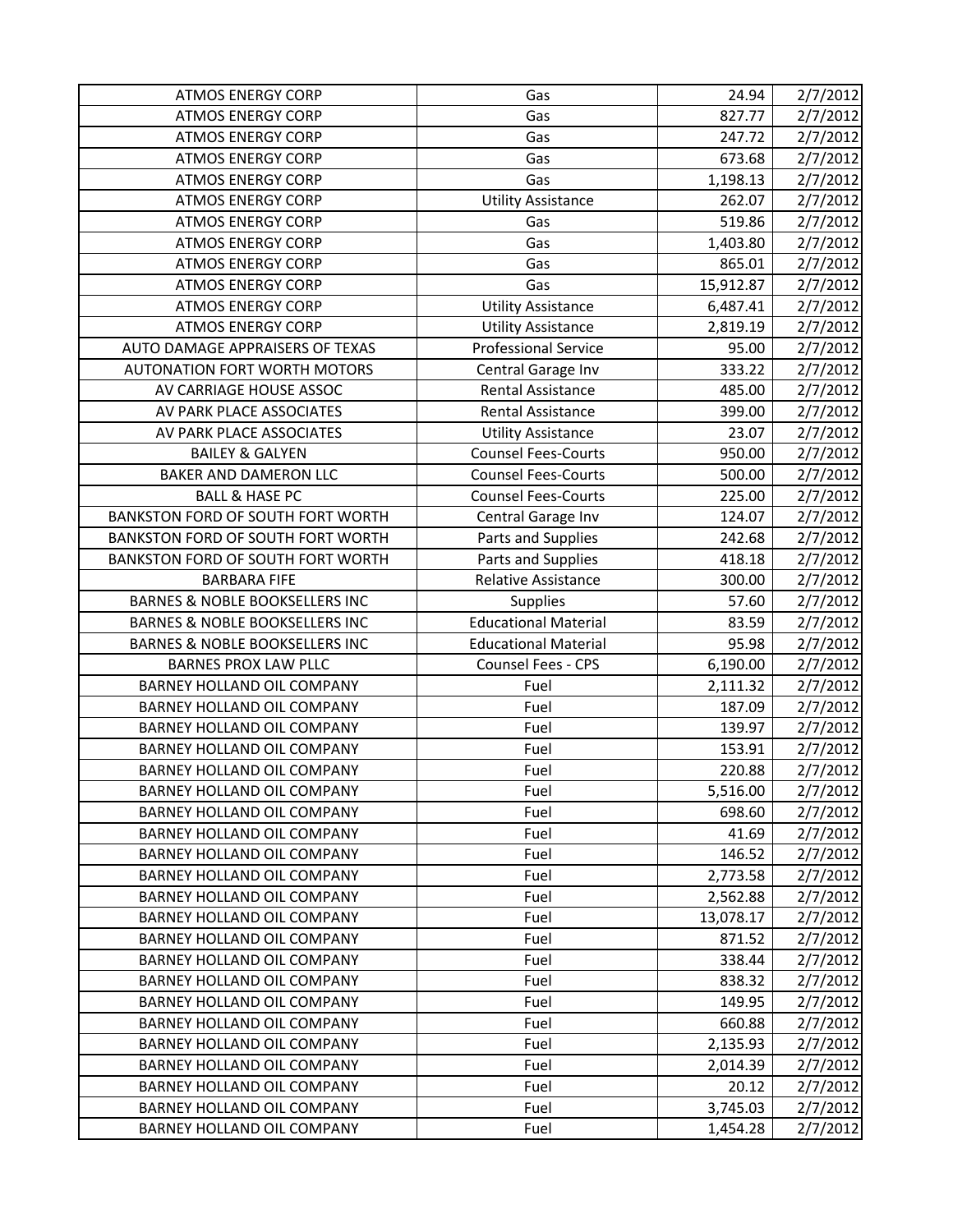| BARNEY HOLLAND OIL COMPANY                   | Fuel                                                     | 6,809.61         | 2/7/2012                         |
|----------------------------------------------|----------------------------------------------------------|------------------|----------------------------------|
| <b>BARRY ALFORD</b>                          | <b>Counsel Fees-Courts</b>                               | 750.00           | 2/7/2012                         |
| <b>BARRY ALFORD</b>                          | <b>Counsel Fees-Courts</b>                               | 137.50           | 2/7/2012                         |
| <b>BARRY ALFORD</b>                          | <b>Counsel Fees-Courts</b>                               | 150.00           | 2/7/2012                         |
| <b>BARRY G DICKEY</b>                        | <b>Professional Service</b>                              | 1,175.00         | 2/7/2012                         |
| <b>BASECOM INC</b>                           | <b>Building Maintenance</b>                              | 1,254.36         | 2/7/2012                         |
| <b>BASECOM INC</b>                           | <b>Building Maintenance</b>                              | 4,403.40         | 2/7/2012                         |
| <b>BASECOM INC</b>                           | <b>Building Maintenance</b>                              | 739.17           | 2/7/2012                         |
| <b>BASECOM INC</b>                           | Non-Track Equipment                                      | 7,931.72         | 2/7/2012                         |
| <b>BASECOM INC</b>                           | Non-Track Equipment                                      | 888.67           | 2/7/2012                         |
| <b>BATTERIES PLUS</b>                        | <b>Equipment Maint</b>                                   | 191.60           | 2/7/2012                         |
| <b>BATTERIES PLUS</b>                        | <b>Equipment Maint</b>                                   | 95.80            | 2/7/2012                         |
| <b>BATTERIES PLUS</b>                        | <b>Equipment Maint</b>                                   | 95.80            | 2/7/2012                         |
| <b>BATTERIES PLUS</b>                        | <b>Building Maintenance</b>                              | 21.95            | 2/7/2012                         |
| <b>BATTERIES PLUS</b>                        | <b>Building Maintenance</b>                              | 319.90           | 2/7/2012                         |
| <b>BATTERIES PLUS</b>                        | <b>Building Maintenance</b>                              | 86.50            | 2/7/2012                         |
| <b>BAUDVILLE INC</b>                         | Supplies                                                 | 234.40           | 2/7/2012                         |
| <b>BAUMGARDNER FUNERAL HOME</b>              | <b>County Burials</b>                                    | 1,400.00         | 2/7/2012                         |
| <b>BAYTECH SUPPLY INC</b>                    | LV Grant Equip(Mod)                                      | 1,730.50         | 2/7/2012                         |
| BEDFORD POLICE DEPARTMENT                    | <b>Drug Seizures</b>                                     | 4,780.02         | 2/7/2012                         |
| BEDFORD POLICE DEPARTMENT                    | Drug Seizure Int                                         | 6.57             | 2/7/2012                         |
| BEHAVIORAL MEASURES AND FORENSIC             | Polygraph                                                | 950.00           | 2/7/2012                         |
| <b>BELINDA CARMIKLE</b>                      | <b>Restitution Payable</b>                               | 25.00            | 2/7/2012                         |
| <b>BEN LEONARD PLLC</b>                      | <b>Counsel Fees-Courts</b>                               | 5,375.00         | 2/7/2012                         |
| <b>BENTRIL WASH</b>                          | Drug Seizure-Unit                                        | 11.00            | 2/7/2012                         |
|                                              |                                                          |                  |                                  |
| <b>BENTRIL WASH</b>                          | Drug Seizure Int                                         | 0.03             | 2/7/2012                         |
| <b>BEST BUY GOV LLC</b>                      | Supplies                                                 | 65.94            | 2/7/2012                         |
| BICKERSTAFF HEATH DELGADO ACOSTA             | <b>Professional Service</b>                              | 16,096.01        | 2/7/2012                         |
| <b>BIG COUNTRY SUPPLY</b>                    | Parts and Supplies                                       | 538.18           | 2/7/2012                         |
| <b>BIMBO BAKERIES USA INC</b>                | Food                                                     | 247.05           |                                  |
| <b>BIO RAD LABORATORIES INC</b>              | Lab Supplies                                             | 6,857.50         | 2/7/2012                         |
| <b>BIOMERIEUX INC</b>                        | Lab Supplies                                             | 630.00           |                                  |
| <b>BLAGG TIRE AND SERVICE</b>                | Central Garage Inv                                       | 693.95           | 2/7/2012<br>2/7/2012<br>2/7/2012 |
| <b>BLAGG TIRE AND SERVICE</b>                | Central Garage Inv                                       | 892.95           | 2/7/2012                         |
| <b>BLAGG TIRE AND SERVICE</b>                | Parts and Supplies                                       | 480.00           | 2/7/2012                         |
| <b>BLAKE BURNS</b>                           | <b>Counsel Fees-Courts</b>                               | 1,260.00         | 2/7/2012                         |
| <b>BLR</b>                                   | Subscriptions                                            | 367.82           | 2/7/2012                         |
| <b>BOB BARKER</b>                            | Sheriff Inventory                                        | 1,013.76         | 2/7/2012                         |
| <b>BOB BARKER</b>                            | Safety/Tact Supplies                                     | 290.00           | 2/7/2012                         |
| <b>BOBCAT OF FORT WORTH</b>                  | <b>Equipment Maint</b>                                   | 1,283.72         | 2/7/2012                         |
| <b>BONNIE C WELLS</b>                        | Investigative                                            | 326.75           | 2/7/2012                         |
| <b>BONNIE C WELLS</b>                        | Investigative                                            | 95.50            | 2/7/2012                         |
| <b>BOUNCE ENERGY</b>                         | <b>Utility Assistance</b>                                | 352.49           | 2/7/2012                         |
| <b>BOUND TREE MEDICAL LLC</b>                | <b>Medical Supplies</b>                                  | 240.72           |                                  |
| <b>BRADFORD SHAW</b>                         | <b>Counsel Fees-Courts</b>                               | 800.00           |                                  |
| <b>BRANDON LEWIS ELLIOTT</b>                 | <b>Drug Seizures</b>                                     | 450.00           | 2/7/2012<br>2/7/2012<br>2/7/2012 |
| <b>BRANDON LEWIS ELLIOTT</b>                 | Drug Seizure Int                                         | 0.08             | 2/7/2012                         |
| <b>BRENDA HANSEN</b>                         | <b>Counsel Fees-Courts</b>                               | 700.00           | 2/7/2012                         |
| <b>BRENDA HANSEN</b><br><b>BRENDA HANSEN</b> | <b>Counsel Fees-Courts</b><br><b>Counsel Fees-Courts</b> | 600.00<br>200.00 | 2/7/2012<br>2/7/2012             |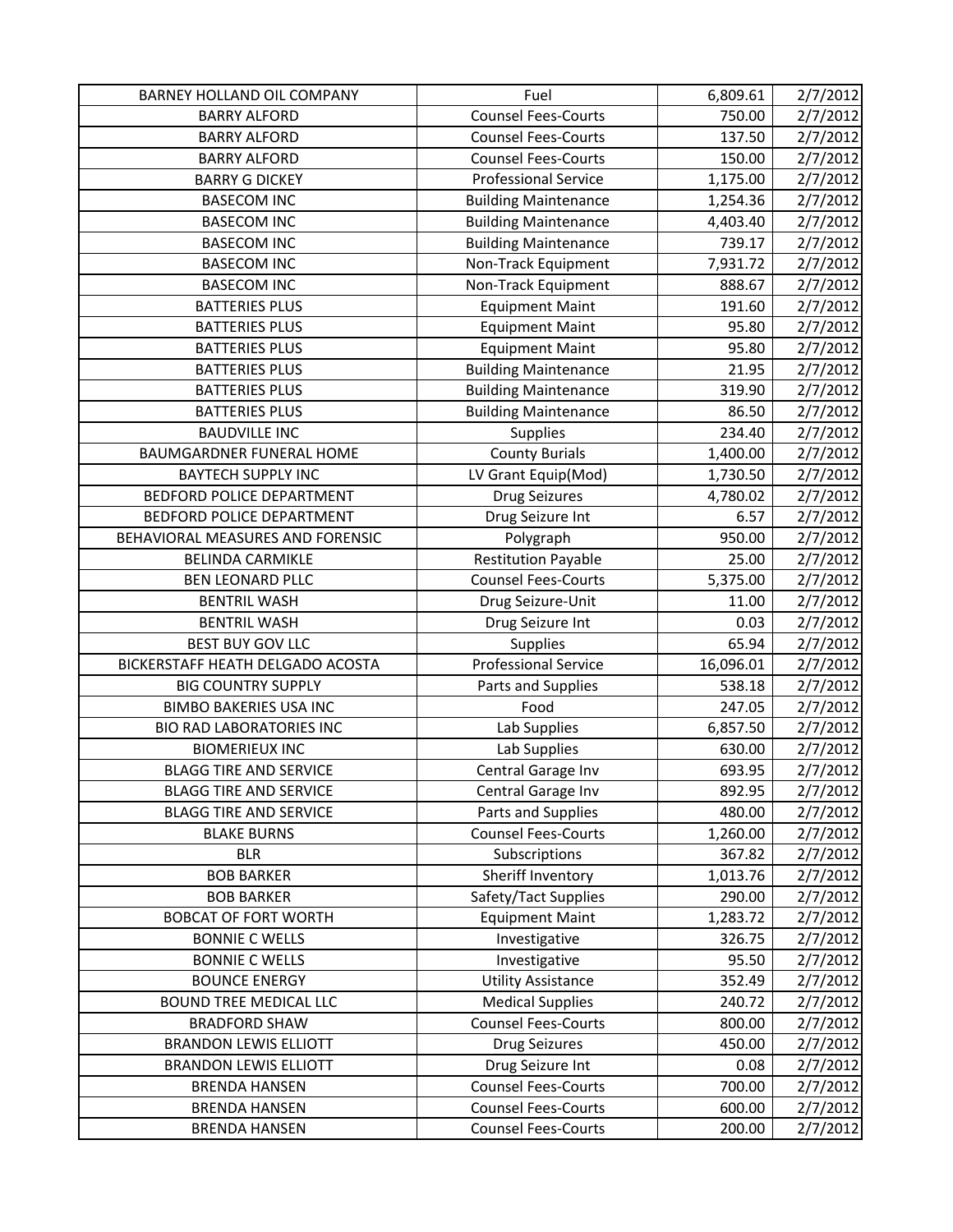| <b>BRENDA HANSEN</b>              | <b>Counsel Fees-Courts</b>  | 200.00   | 2/7/2012 |
|-----------------------------------|-----------------------------|----------|----------|
| <b>BRENDA HANSEN</b>              | Cnsl Fees-Fam Drg Ct        | 100.00   | 2/7/2012 |
| <b>BRENDA HEIN</b>                | Reporter's Records          | 2,312.00 | 2/7/2012 |
| <b>BRENDA R VONJOE</b>            | <b>Counsel Fees-Courts</b>  | 450.00   | 2/7/2012 |
| <b>BRENT JENKINS</b>              | <b>Rental Assistance</b>    | 850.00   | 2/7/2012 |
| <b>BRETT BOONE</b>                | <b>Counsel Fees-Courts</b>  | 650.00   | 2/7/2012 |
| <b>BRETT BOONE</b>                | <b>Counsel Fees-Courts</b>  | 650.00   | 2/7/2012 |
| <b>BRETT BOONE</b>                | <b>Counsel Fees-Courts</b>  | 237.50   | 2/7/2012 |
| <b>BRETT BOONE</b>                | <b>Court Costs</b>          | 200.00   | 2/7/2012 |
| <b>BRIAN J NEWMAN</b>             | Counsel Fees - CPS          | 100.00   | 2/7/2012 |
| <b>BRIAN J WILLETT</b>            | <b>Counsel Fees-Courts</b>  | 450.00   | 2/7/2012 |
| <b>BRIAN J WILLETT</b>            | <b>Counsel Fees-Courts</b>  | 675.00   | 2/7/2012 |
| <b>BRIAN J WILLETT</b>            | <b>Counsel Fees-Courts</b>  | 250.00   | 2/7/2012 |
| <b>BRIAN M BOUFFARD</b>           | <b>Counsel Fees-Courts</b>  | 550.00   | 2/7/2012 |
| <b>BRIAN SALVANT</b>              | <b>Counsel Fees-Courts</b>  | 400.00   | 2/7/2012 |
| <b>BRITTAIN AND CRAWFORD</b>      | <b>Building Maintenance</b> | 3,500.00 | 2/7/2012 |
| <b>BRUCE ASHWORTH</b>             | <b>Counsel Fees-Courts</b>  | 1,300.00 | 2/7/2012 |
| <b>BRUCE ASHWORTH</b>             | <b>Counsel Fees-Courts</b>  | 100.00   | 2/7/2012 |
| <b>BUSH RUDNICKI SHELTON PC</b>   | <b>Counsel Fees-Courts</b>  | 300.00   | 2/7/2012 |
| <b>BVA SCIENTIFIC INC</b>         | Lab Supplies                | 321.69   | 2/7/2012 |
| <b>C.R.'S AUTO REPAIR</b>         | Vehicle Maintenance         | 39.75    | 2/7/2012 |
| <b>CALEB I MOORE</b>              | Cnsl Fees-Fam Drg Ct        | 100.00   | 2/7/2012 |
| <b>CALICO INDUSTRIES INC</b>      | Sheriff Inventory           | 2,685.00 | 2/7/2012 |
| <b>CALICO INDUSTRIES INC</b>      | Kitchen Supplies            | 159.60   | 2/7/2012 |
| <b>CANAS &amp; FLORES</b>         | <b>Counsel Fees-Courts</b>  | 400.00   | 2/7/2012 |
| <b>CANAS &amp; FLORES</b>         | <b>Counsel Fees-Courts</b>  | 400.00   | 2/7/2012 |
| <b>CANAS &amp; FLORES</b>         | <b>Counsel Fees-Courts</b>  | 550.00   | 2/7/2012 |
| <b>CANAS &amp; FLORES</b>         | <b>Counsel Fees-Courts</b>  | 200.00   | 2/7/2012 |
| <b>CANAS &amp; FLORES</b>         | <b>Counsel Fees-Courts</b>  | 425.00   | 2/7/2012 |
| <b>CANCER CARE SERVICES</b>       | Food/Hygiene Assist         | 724.08   | 2/7/2012 |
| Candice L Fay                     | Transportation              | 94.60    | 2/7/2012 |
| <b>CAREY WALKER</b>               | <b>Counsel Fees-Courts</b>  | 702.50   | 2/7/2012 |
| <b>CARIAN JOHNSON</b>             | Clothing                    | 400.00   | 2/7/2012 |
| <b>CARIAN JOHNSON</b>             | Cash For Kids               | 110.00   | 2/7/2012 |
| <b>CATHERINE COX</b>              | <b>Restitution Payable</b>  | 60.00    | 2/7/2012 |
| CATHOLIC CHARITIES DIOCESE OF     | <b>Professional Service</b> | 123.75   | 2/7/2012 |
| CATHOLIC CHARITIES DIOCESE OF     | <b>Professional Service</b> | 3,286.25 | 2/7/2012 |
| CATHOLIC CHARITIES DIOCESE OF FTW | Interpreter Fees            | 475.00   | 2/7/2012 |
| CATHOLIC CHARITIES DIOCESE OF FTW | Interpreter Fees            | 320.00   | 2/7/2012 |
| CATHOLIC CHARITIES DIOCESE OF FTW | Interpreter Fees            | 612.50   | 2/7/2012 |
| <b>CDW GOVERNMENT INC</b>         | Supplies                    | 189.85   | 2/7/2012 |
| <b>CDW GOVERNMENT INC</b>         | <b>Computer Supplies</b>    | 37.01    | 2/7/2012 |
| <b>CDW GOVERNMENT INC</b>         | <b>Computer Supplies</b>    | 493.45   | 2/7/2012 |
| <b>CDW GOVERNMENT INC</b>         | <b>Computer Supplies</b>    | 1,293.03 | 2/7/2012 |
| <b>CDW GOVERNMENT INC</b>         | Lab Supplies                | 114.96   | 2/7/2012 |
| <b>CDW GOVERNMENT INC</b>         | Equipment                   | 5.11     | 2/7/2012 |
| CEDAR HILL MEMORIAL PARK          | <b>County Burials</b>       | 1,750.00 | 2/7/2012 |
| CEN-TEX UNIFORM SALES INC         | Clothing                    | 430.68   | 2/7/2012 |
| CEN-TEX UNIFORM SALES INC         | Clothing                    | 65.98    | 2/7/2012 |
| <b>CERTIFIED LAB</b>              | <b>Building Maintenance</b> | 854.55   | 2/7/2012 |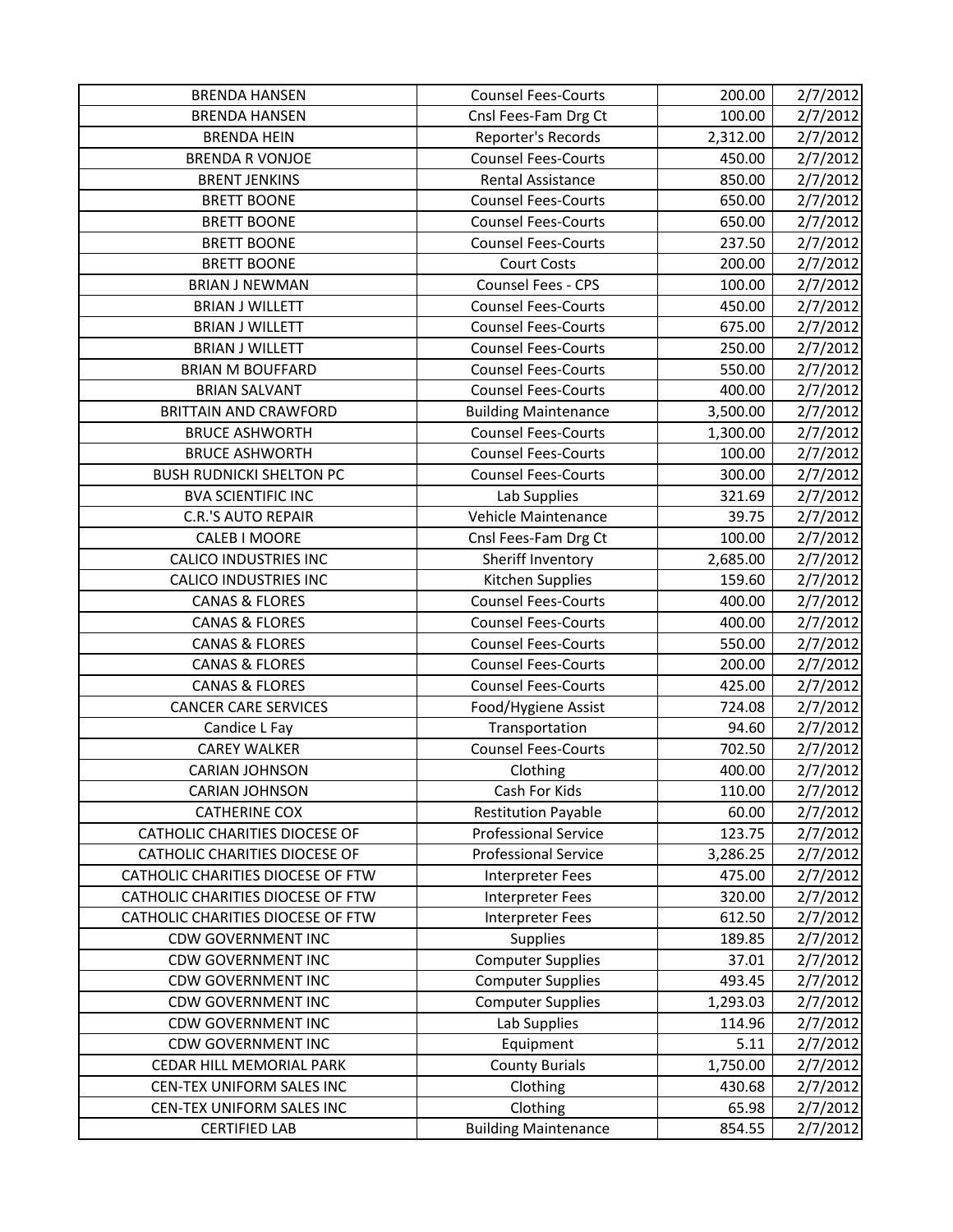| <b>CHAD LEE</b>                         | Counsel Fees-Juv            | 200.00   | 2/7/2012 |
|-----------------------------------------|-----------------------------|----------|----------|
| <b>CHAMPION ENERGY SERVICES LLC</b>     | <b>Utility Assistance</b>   | 109.38   | 2/7/2012 |
| <b>CHARLES ROACH</b>                    | <b>Counsel Fees-Courts</b>  | 400.00   | 2/7/2012 |
| <b>CHARTER COMMUNICATIONS</b>           | <b>Computer Supplies</b>    | 186.98   | 2/7/2012 |
| <b>CHARTER COMMUNICATIONS</b>           | Subscriptions               | 85.01    | 2/7/2012 |
| <b>CHARTER COMMUNICATIONS</b>           | Subscriptions               | 115.73   | 2/7/2012 |
| <b>CHARTER COMMUNICATIONS</b>           | Subscriptions               | 61.98    | 2/7/2012 |
| <b>CHARTER COMMUNICATIONS</b>           | Subscriptions               | 68.10    | 2/7/2012 |
| <b>CHARTER COMMUNICATIONS</b>           | Subscriptions               | 85.00    | 2/7/2012 |
| <b>CHECKPOINT SERVICES INC</b>          | <b>Computer Supplies</b>    | 356.80   | 2/7/2012 |
| <b>CHECKPOINT SERVICES INC</b>          | <b>Computer Supplies</b>    | 39.14    | 2/7/2012 |
| <b>CHECKPOINT SERVICES INC</b>          | <b>Computer Maintenance</b> | 582.20   | 2/7/2012 |
| <b>CHECKPOINT SERVICES INC</b>          | <b>Computer Maintenance</b> | 1,101.75 | 2/7/2012 |
| <b>CHECKPOINT SERVICES INC</b>          | Non-Track Equipment         | 115.56   | 2/7/2012 |
| <b>CHECKPOINT SERVICES INC</b>          | Non-Track Equipment         | 808.92   | 2/7/2012 |
| CHEMICAL DEPENDENT EDUCATION INC        | <b>Laboratory Costs</b>     | 858.00   | 2/7/2012 |
| <b>CHERYL NASON</b>                     | <b>Professional Service</b> | 300.00   | 2/7/2012 |
| <b>CHESTER GRABOWSKI</b>                | Clothing                    | 100.00   | 2/7/2012 |
| <b>CHRISTINA GARZA</b>                  | <b>Restitution Payable</b>  | 25.00    | 2/7/2012 |
| <b>CHRISTOPHER LEO CASTANON</b>         | <b>Counsel Fees-Courts</b>  | 175.00   | 2/7/2012 |
| <b>CHRISTOPHER LEO CASTANON</b>         | <b>Counsel Fees-Courts</b>  | 700.00   | 2/7/2012 |
| Christopher W Ponder                    | Education                   | 62.00    | 2/7/2012 |
| <b>CINTAS FIRST AID &amp; SAFETY</b>    | Parts and Supplies          | 64.84    | 2/7/2012 |
| <b>CIRRO ENERGY</b>                     | <b>Utility Assistance</b>   | 758.84   | 2/7/2012 |
| <b>CITY OF ARLINGTON</b>                | Fuel                        | 585.94   | 2/7/2012 |
| <b>CITY OF BEDFORD</b>                  | <b>Utility Assistance</b>   | 51.83    | 2/7/2012 |
| CITY OF FOREST HILL UTILITIES           | <b>Utility Assistance</b>   | 133.00   | 2/7/2012 |
| <b>CITY OF HALTOM CITY</b>              | <b>Utility Assistance</b>   | 195.34   | 2/7/2012 |
| <b>CITY OF HURST</b>                    | <b>Utility Assistance</b>   | 133.00   | 2/7/2012 |
| CITY OF MANSFIELD WATER/SEWER           | Water                       | 169.30   | 2/7/2012 |
| CITY OF MANSFIELD WATER/SEWER           | Water                       | 228.86   | 2/7/2012 |
| CITY OF NORTH RICHLAND HILLS            | <b>Utility Assistance</b>   | 173.96   | 2/7/2012 |
| <b>CLASSIC PARTS &amp; SERVICES INC</b> | Parts and Supplies          | 228.20   | 2/7/2012 |
| <b>CLEAVER ELECTRIC INC</b>             | <b>Electrical Maint</b>     | 3,825.03 | 2/7/2012 |
| <b>CLIFFORD ALLEN</b>                   | Child Care                  | 1,355.00 | 2/7/2012 |
| <b>CLIFFORD D MACKENZIE</b>             | Cnsl Fees-Crim Appls        | 2,385.00 | 2/7/2012 |
| <b>CLIFFORD GINN</b>                    | Investigative               | 337.95   | 2/7/2012 |
| <b>CLIFFORD GINN</b>                    | Investigative               | 1,694.05 | 2/7/2012 |
| <b>CLIFFORD GINN</b>                    | Investigative               | 232.65   | 2/7/2012 |
| <b>CODY L COFER</b>                     | <b>Counsel Fees-Courts</b>  | 100.00   | 2/7/2012 |
| <b>COLE JENNINGS BRYAN</b>              | <b>Counsel Fees-Courts</b>  | 500.00   | 2/7/2012 |
| <b>COLE JENNINGS BRYAN</b>              | <b>Counsel Fees-Courts</b>  | 450.00   | 2/7/2012 |
| <b>COLE JENNINGS BRYAN</b>              | <b>Counsel Fees-Courts</b>  | 425.00   | 2/7/2012 |
| <b>COLLIN PEDERSON</b>                  | <b>Restitution Payable</b>  | 83.15    | 2/7/2012 |
| <b>COMMERCIAL RECORDER</b>              | Advertis/Leg Notice         | 195.00   | 2/7/2012 |
| <b>COMMERCIAL RECORDER</b>              | Advertis/Leg Notice         | 101.20   | 2/7/2012 |
| <b>COMMUNITY PARTNERS OF TARRANT</b>    | Transportation              | 900.00   | 2/7/2012 |
| COMPRESSED AIR SYSTEMS LLC              | Parts and Supplies          | 206.49   | 2/7/2012 |
| <b>CONCHO SUPPLY INC</b>                | Central Garage Inv          | 529.37   | 2/7/2012 |
| <b>CONCHO SUPPLY INC</b>                | Parts and Supplies          | 382.36   | 2/7/2012 |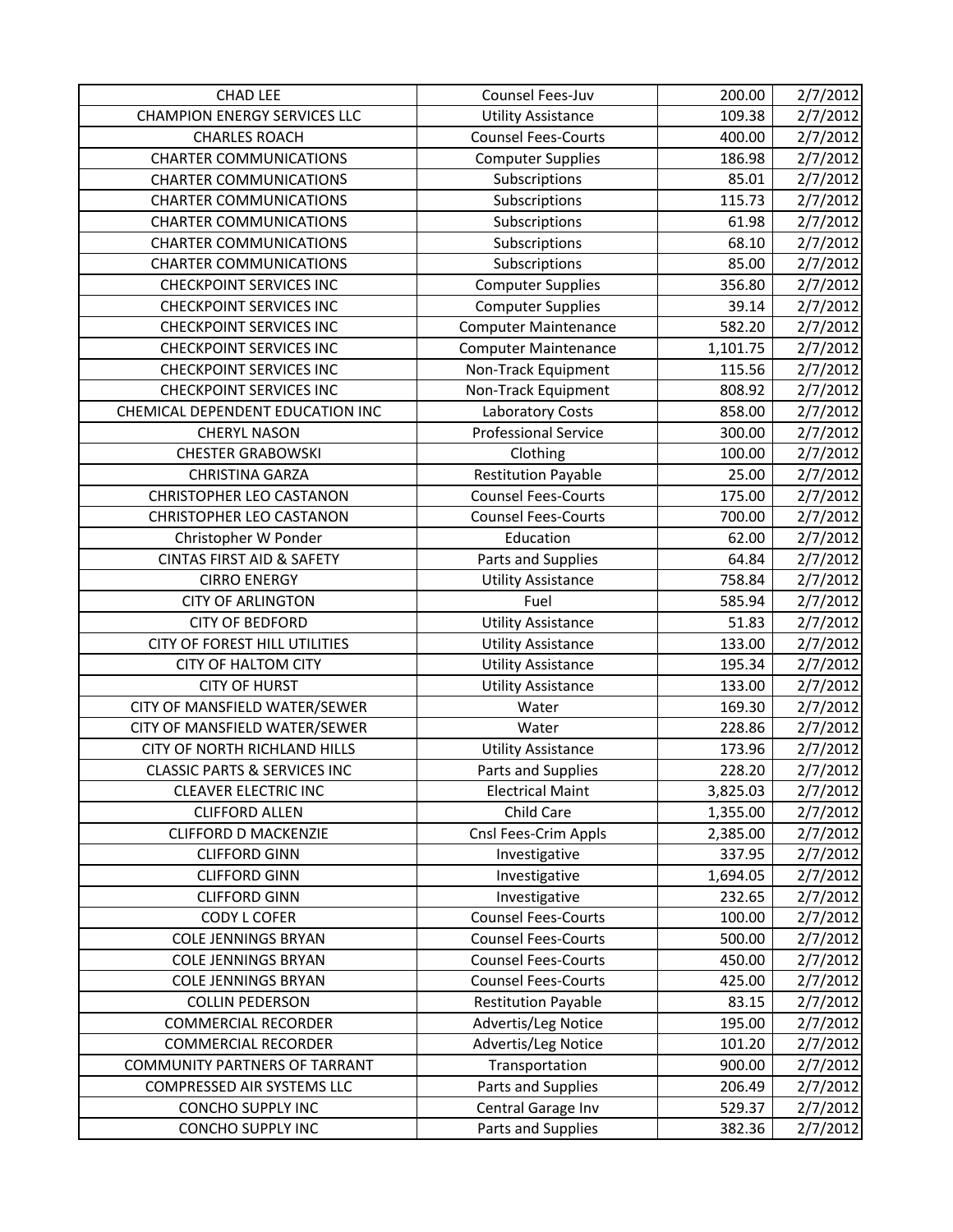| <b>CONNIE BANISTER CHITWOOD</b>        | <b>Professional Service</b> | 825.00    | 2/7/2012 |
|----------------------------------------|-----------------------------|-----------|----------|
| <b>CONNIE HARRIS GILFEATHER</b>        | <b>Professional Service</b> | 175.42    | 2/7/2012 |
| <b>CONSTANTINE GEORGE ANAGNOSTIS</b>   | Counsel Fees-Juv            | 200.00    | 2/7/2012 |
| <b>CORBIN &amp; ASSOCIATES</b>         | Litigation Expense          | 267.00    | 2/7/2012 |
| <b>CORPORATE SOURCE LTD</b>            | Non-Track Equipment         | 331.19    | 2/7/2012 |
| <b>COURT REPORTERS CLEARINGHOUSE</b>   | Test/Civil Serv Exp         | 170.28    | 2/7/2012 |
| <b>COURTYARD BY MARRIOTT</b>           | <b>Witness Travel</b>       | 159.85    | 2/7/2012 |
| <b>CRASH DYNAMICS</b>                  | <b>Expert Witness Serv</b>  | 5,267.60  | 2/7/2012 |
| <b>CRASH DYNAMICS</b>                  | Education                   | 650.00    | 2/7/2012 |
| CRP / TBG FAIR OAKS LP                 | <b>Rental Assistance</b>    | 575.00    | 2/7/2012 |
| <b>CTJ MAINTENANCE INC</b>             | <b>Custodian Services</b>   | 18,948.60 | 2/7/2012 |
| <b>CTJ MAINTENANCE INC</b>             | <b>Custodian Services</b>   | 1,123.78  | 2/7/2012 |
| <b>CTJ MAINTENANCE INC</b>             | <b>Custodian Services</b>   | 2,401.12  | 2/7/2012 |
| <b>CTJ MAINTENANCE INC</b>             | <b>Custodian Services</b>   | 4,479.74  | 2/7/2012 |
| <b>CTJ MAINTENANCE INC</b>             | <b>Custodian Services</b>   | 1,774.80  | 2/7/2012 |
| <b>CTJ MAINTENANCE INC</b>             | <b>Custodian Services</b>   | 1,774.80  | 2/7/2012 |
| <b>CTJ MAINTENANCE INC</b>             | <b>Custodian Services</b>   | 11,157.53 | 2/7/2012 |
| <b>CUEVAS DISTRIBUTION INC</b>         | Lab Supplies                | 206.00    | 2/7/2012 |
| <b>CUMBERLAND PRESBYTERIAN</b>         | Clothing                    | 585.45    | 2/7/2012 |
| <b>CURTIS FORTINBERRY</b>              | <b>Counsel Fees-Courts</b>  | 300.00    | 2/7/2012 |
| <b>CURTIS FORTINBERRY</b>              | <b>Counsel Fees-Courts</b>  | 125.00    | 2/7/2012 |
| <b>CURTIS FORTINBERRY</b>              | <b>Counsel Fees-Courts</b>  | 400.00    | 2/7/2012 |
| <b>CYNTHIA A FITCH</b>                 | Counsel Fees - CPS          | 100.00    | 2/7/2012 |
| D & A BUILDING SERVICES INC            | <b>Custodian Services</b>   | 6,775.00  | 2/7/2012 |
| <b>D &amp; A BUILDING SERVICES INC</b> | <b>Custodian Services</b>   | 970.00    | 2/7/2012 |
| D & A BUILDING SERVICES INC            | <b>Custodian Services</b>   | 2,210.00  | 2/7/2012 |
| D & A BUILDING SERVICES INC            | <b>Custodian Services</b>   | 2,250.00  | 2/7/2012 |
| D ROBIN MCCARTY                        | <b>Counsel Fees-Courts</b>  | 400.00    | 2/7/2012 |
| <b>D ROBIN MCCARTY</b>                 | <b>Counsel Fees-Courts</b>  | 600.00    | 2/7/2012 |
| DALLAS COUNTY SOUTHWESTERN             | Cert Copies/Trans           | 92.00     | 2/7/2012 |
| DALWORTHINGTON GARDENS                 | <b>Drug Seizures</b>        | 100.00    | 2/7/2012 |
| DALWORTHINGTON GARDENS                 | Drug Seizure Int            | 0.37      | 2/7/2012 |
| <b>DANA A DUFFEY</b>                   | Counsel Fees-Juv            | 550.00    | 2/7/2012 |
| DANA A DUFFEY                          | Counsel Fees - CPS          | 100.00    | 2/7/2012 |
| DANETTE DEE ALVARADO                   | Counsel Fees-Juv            | 100.00    | 2/7/2012 |
| DANIEL HERNANDEZ                       | <b>Counsel Fees-Courts</b>  | 300.00    | 2/7/2012 |
| <b>DANIEL HERNANDEZ</b>                | <b>Counsel Fees-Courts</b>  | 100.00    | 2/7/2012 |
| DANIEL R ALTMAN                        | Psych Exam/Testimony        | 350.00    | 2/7/2012 |
| <b>DANIEL YOUNG</b>                    | <b>Counsel Fees-Courts</b>  | 750.00    | 2/7/2012 |
| DARCY NILES DENO                       | Cnsl Fees-Fam Drg Ct        | 100.00    | 2/7/2012 |
| DARRELL KIRKSEY                        | Non-Track Equipment         | 370.80    | 2/7/2012 |
| DATA TRACE LEGAL PUBLISHERS            | Law Books                   | 157.95    | 2/7/2012 |
| DAVID HICKMAN                          | Clothing                    | 125.00    | 2/7/2012 |
| DAVID JONES AND                        | Cash For Kids               | 25.00     | 2/7/2012 |
| <b>DAVID RICHARDS</b>                  | <b>Counsel Fees-Courts</b>  | 550.00    | 2/7/2012 |
| <b>DAVID RICHARDS</b>                  | <b>Counsel Fees-Courts</b>  | 1,100.00  | 2/7/2012 |
| <b>DAVID RICHARDS</b>                  | <b>Counsel Fees-Courts</b>  | 175.00    | 2/7/2012 |
| DAVID W WYNNE                          | <b>Counsel Fees-Courts</b>  | 400.00    | 2/7/2012 |
| <b>DAWN M ROBERTS</b>                  | <b>Counsel Fees-Courts</b>  | 260.00    | 2/7/2012 |
|                                        | <b>Building Maintenance</b> |           |          |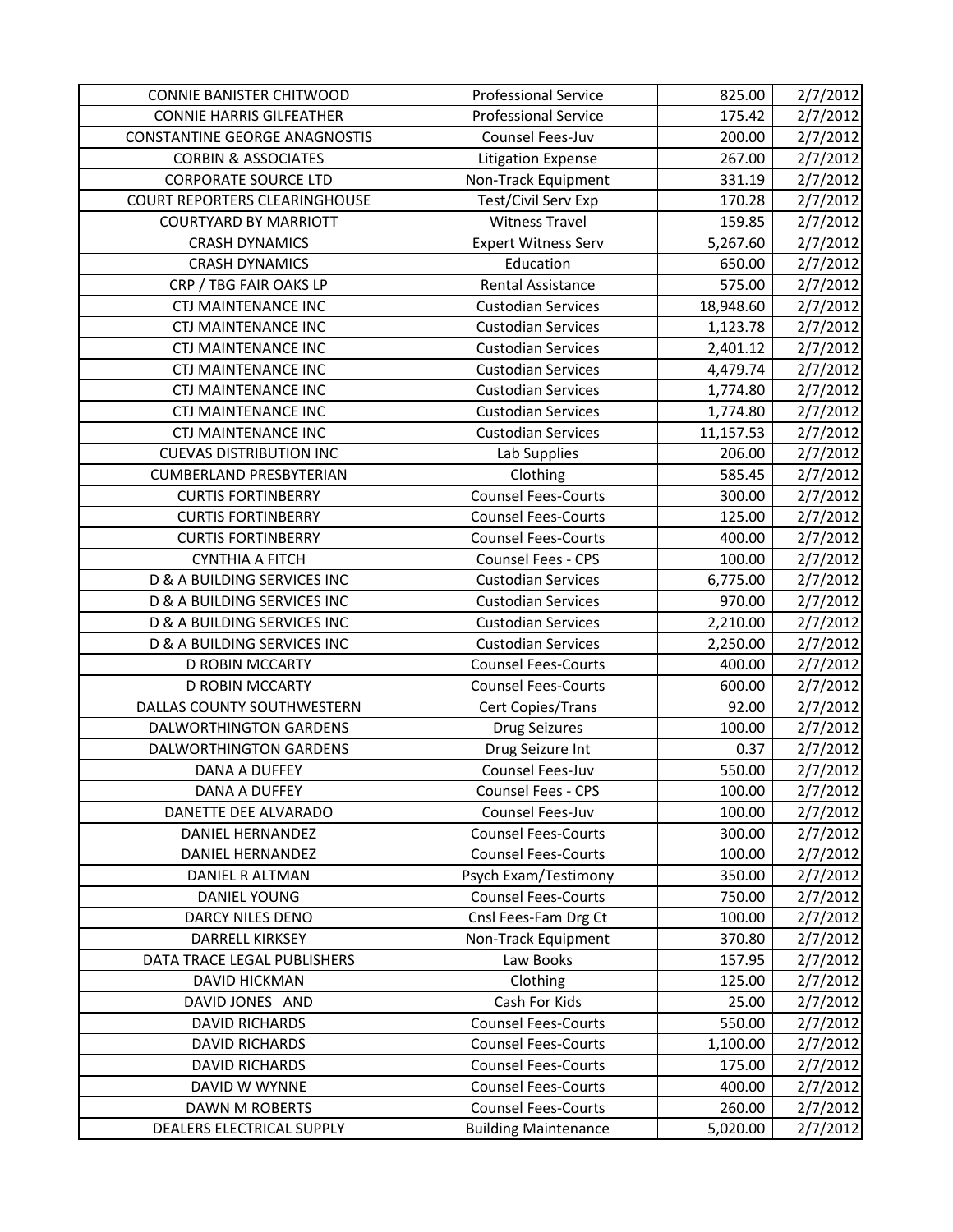| <b>DEAN SWANDA</b>               | Counsel Fees - CPS          | 2,515.00  | 2/7/2012 |
|----------------------------------|-----------------------------|-----------|----------|
| <b>DEAN SWANDA</b>               | Cnsl Fees-Crim Appls        | 280.00    | 2/7/2012 |
| <b>DEAN SWANDA</b>               | Cnsl Fees-Crim Appls        | 1,640.00  | 2/7/2012 |
| <b>DEAN SWANDA</b>               | Crim Appeal-OthrCost        | 52.70     | 2/7/2012 |
| <b>DEBRA HARRISON</b>            | Clothing                    | 196.05    | 2/7/2012 |
| <b>DEDRA MOSLEY</b>              | Clothing                    | 119.56    | 2/7/2012 |
| <b>DEDRA MOSLEY</b>              | Cash For Kids               | 37.33     | 2/7/2012 |
| DEL PRADO PROPERTIES LTD         | <b>Utility Assistance</b>   | 92.84     | 2/7/2012 |
| DEPT OF INFORMATION RESOURCES    | Telephone-Basic             | 304.37    | 2/7/2012 |
| DEPT OF INFORMATION RESOURCES    | Data Transmiss Line         | 171.28    | 2/7/2012 |
| DEPT OF INFORMATION RESOURCES    | Data Transmiss Line         | 1,760.86  | 2/7/2012 |
| DEPT OF INFORMATION RESOURCES    | Data Transmiss Line         | 297.04    | 2/7/2012 |
| DEPT OF INFORMATION RESOURCES    | Data Transmiss Line         | 3,777.76  | 2/7/2012 |
| DEPT OF INFORMATION RESOURCES    | Telephone-Texan             | 1,613.75  | 2/7/2012 |
| DEPT OF INFORMATION RESOURCES    | Data Transmiss Line         | 308.60    | 2/7/2012 |
| <b>DEREK BROWN</b>               | <b>Counsel Fees-Courts</b>  | 750.00    | 2/7/2012 |
| <b>DEREK BROWN</b>               | <b>Counsel Fees-Courts</b>  | 337.50    | 2/7/2012 |
| DIAGNOSTIC HYBRIDS, INC.         | Lab Supplies                | 211.42    | 2/7/2012 |
| <b>DIRECT ENERGY LP</b>          | <b>Utility Assistance</b>   | 2,227.25  | 2/7/2012 |
| <b>DIRECTV INC</b>               | Data Transmiss Line         | 90.99     | 2/7/2012 |
| <b>DIRECTV INC</b>               | Subscriptions               | 55.99     | 2/7/2012 |
| DIVERSIFIED OFFICE PRODUCTS INC  | <b>Equipment Maint</b>      | 140.00    | 2/7/2012 |
| DIVERSIFIED POWER SYSTEMS INC    | <b>Building Maintenance</b> | 1,244.40  | 2/7/2012 |
| DOLORES STEWART & ASSOCIATES INC | <b>Professional Service</b> | 1,403.52  | 2/7/2012 |
| DOLORES STEWART & ASSOCIATES INC | <b>Professional Service</b> | 3,508.40  | 2/7/2012 |
| DOLORES STEWART & ASSOCIATES INC | <b>Professional Service</b> | 350.84    | 2/7/2012 |
| DOLORES STEWART & ASSOCIATES INC | <b>Professional Service</b> | 920.95    | 2/7/2012 |
| <b>DON CLYBURN</b>               | Liaison Expense             | 694.12    | 2/7/2012 |
| DON M DAWES                      | <b>Counsel Fees-Courts</b>  | 200.00    | 2/7/2012 |
| <b>DONALD N TURNER</b>           | <b>Counsel Fees-Courts</b>  | 600.00    | 2/7/2012 |
| <b>DONALD N TURNER</b>           | <b>Counsel Fees-Courts</b>  | 100.00    | 2/7/2012 |
| <b>DONALD N TURNER</b>           | <b>Counsel Fees-Courts</b>  | 100.00    | 2/7/2012 |
| <b>DONNA GOODRICH</b>            | Psych Exam/Testimony        | 800.00    | 2/7/2012 |
| DOUBLE D CONTRACTING LLC         | Rehab/Preserve Act          | 26,545.00 | 2/7/2012 |
| DOUBLE EAGLE MECHANICAL SERVICE  | <b>Building Maintenance</b> | 927.18    | 2/7/2012 |
| <b>DOUBLETREE GUEST SUITES</b>   | Travel                      | 278.30    | 2/7/2012 |
| DRAKE COMMUNICATIONS INC         | <b>Equipment Maint</b>      | 187.50    | 2/7/2012 |
| DURKIN LAW OFFICES PC            | Counsel Fees-Juv            | 620.00    | 2/7/2012 |
| E Z SEAL, LLC                    | Asphalt-Rock/Hot Mix        | 1,634.60  | 2/7/2012 |
| EAGLE MOUNTAIN VETERINARY CLINIC | <b>Estray Livestock</b>     | 189.18    | 2/7/2012 |
| <b>EARL E BATES JR</b>           | <b>Counsel Fees-Courts</b>  | 100.00    | 2/7/2012 |
| <b>EDNA BLAKE</b>                | Clothing                    | 213.95    | 2/7/2012 |
| <b>EDWARD G JONES</b>            | <b>Counsel Fees-Courts</b>  | 800.00    | 2/7/2012 |
| <b>EDWARD G JONES</b>            | <b>Counsel Fees-Courts</b>  | 300.00    | 2/7/2012 |
| <b>EDWARD G JONES</b>            | <b>Drug Seizures</b>        | 250.00    | 2/7/2012 |
| <b>EDWARD G JONES</b>            | Drug Seizure-Unit           | 1,665.00  | 2/7/2012 |
| <b>EDWARD G JONES</b>            | Drug Seizure Int            | 1.30      | 2/7/2012 |
| <b>EDWARD G JONES</b>            | Drug Seizure Int            | 0.35      | 2/7/2012 |
| <b>EDWIN YOUNGBLOOD</b>          | <b>Counsel Fees-Courts</b>  | 406.25    | 2/7/2012 |
| <b>EDWIN YOUNGBLOOD</b>          | <b>Counsel Fees-Courts</b>  | 620.00    | 2/7/2012 |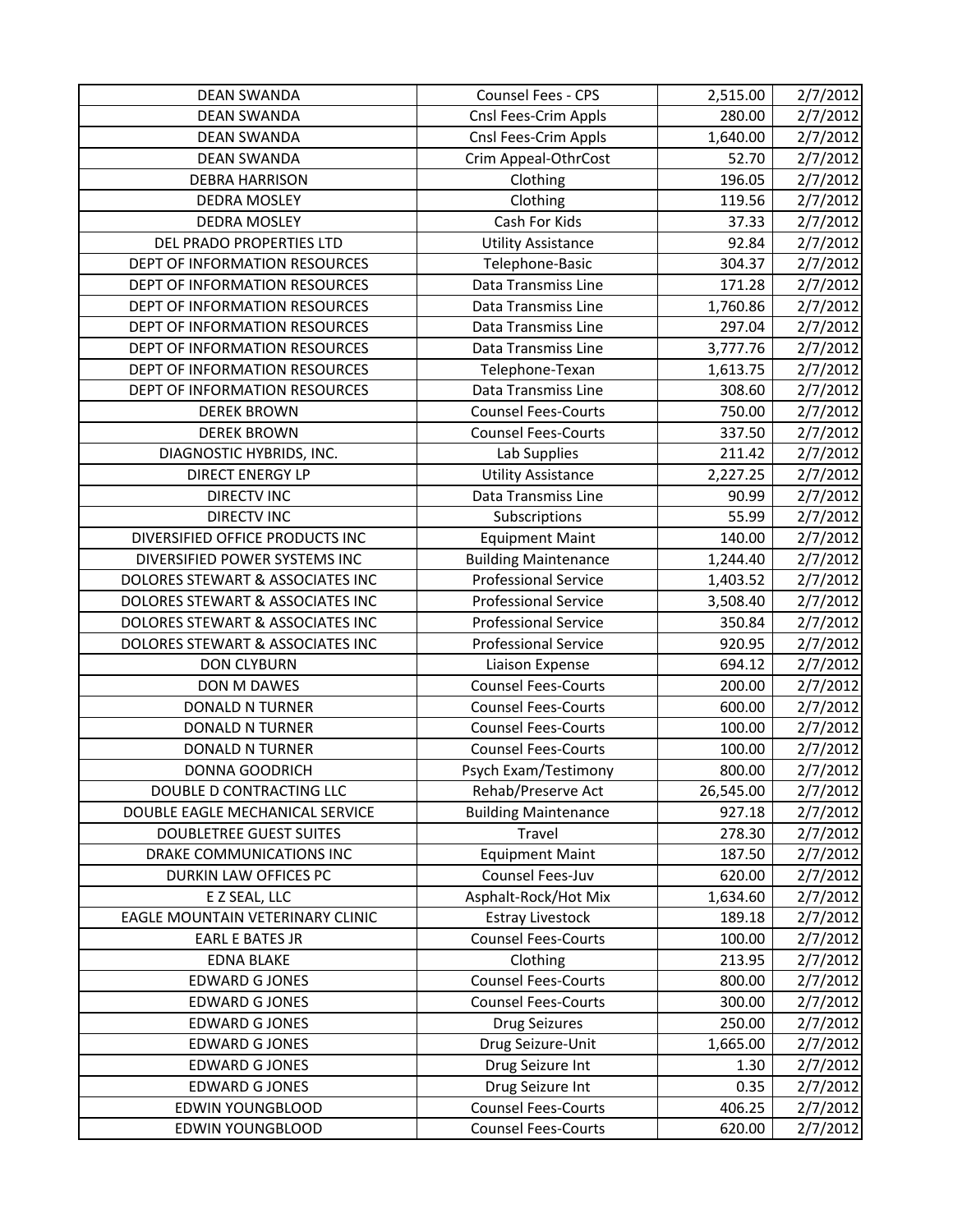| <b>EDWIN YOUNGBLOOD</b>             | <b>Counsel Fees-Courts</b>  | 220.00   | 2/7/2012 |
|-------------------------------------|-----------------------------|----------|----------|
| ELECTRONIC TECHNOLOGIES CORP USA    | <b>Building Maintenance</b> | 490.00   | 2/7/2012 |
| ELIZABETH PFRIMMER                  | Cash For Kids               | 25.00    | 2/7/2012 |
| ELLIOTT & HUGHES, INC.              | <b>Professional Service</b> | 850.88   | 2/7/2012 |
| <b>EMERALD PARK APARTMENTS</b>      | Rental Assistance           | 625.00   | 2/7/2012 |
| <b>EMERALD PARK APARTMENTS</b>      | <b>Utility Assistance</b>   | 42.02    | 2/7/2012 |
| <b>EMPIRE PAPER</b>                 | Kitchen Supplies            | 149.60   | 2/7/2012 |
| <b>EMPIRE PAPER</b>                 | <b>Custodian Supplies</b>   | 290.10   | 2/7/2012 |
| <b>ENCON SYSTEMS INC</b>            | Supplies                    | 638.00   | 2/7/2012 |
| <b>ENCON SYSTEMS INC</b>            | <b>Computer Supplies</b>    | 712.80   | 2/7/2012 |
| <b>ENVIROMATIC SYSTEMS</b>          | <b>Professional Service</b> | 2,943.00 | 2/7/2012 |
| ER INVESTIGATIVE NETWORK            | Investigative               | 105.00   | 2/7/2012 |
| ERC WIPING PRODUCTS INC             | Kitchen Supplies            | 249.10   | 2/7/2012 |
| <b>ERIC CUMMINGS</b>                | <b>Counsel Fees-Courts</b>  | 167.50   | 2/7/2012 |
| <b>ERIC CUMMINGS</b>                | <b>Counsel Fees-Courts</b>  | 1,615.00 | 2/7/2012 |
| <b>Eric S Metcalf</b>               | Travel                      | 100.00   | 2/7/2012 |
| <b>EVCO PARTNERS LP</b>             | <b>Supplies</b>             | 4.75     | 2/7/2012 |
| <b>EVCO PARTNERS LP</b>             | <b>Computer Supplies</b>    | 9.54     | 2/7/2012 |
| <b>EVCO PARTNERS LP</b>             | <b>Custodian Supplies</b>   | 75.80    | 2/7/2012 |
| <b>EVCO PARTNERS LP</b>             | Parts and Supplies          | 434.58   | 2/7/2012 |
| <b>EVCO PARTNERS LP</b>             | <b>Building Maintenance</b> | 301.08   | 2/7/2012 |
| <b>EVCO PARTNERS LP</b>             | <b>Building Maintenance</b> | 92.60    | 2/7/2012 |
| <b>EVCO PARTNERS LP</b>             | Field Equip&Supplies        | 214.40   | 2/7/2012 |
| <b>EVCO PARTNERS LP</b>             | <b>Building Maintenance</b> | 43.62    | 2/7/2012 |
| EZ ELECTRICAL CONTRACTORS LLC       | <b>Building Maintenance</b> | 185.07   | 2/7/2012 |
| EZ ELECTRICAL CONTRACTORS LLC       | <b>Building Maintenance</b> | 531.08   | 2/7/2012 |
| EZ ELECTRICAL CONTRACTORS LLC       | <b>Building Maintenance</b> | 1,320.00 | 2/7/2012 |
| EZ ELECTRICAL CONTRACTORS LLC       | <b>Building Maintenance</b> | 40.00    | 2/7/2012 |
| F STEVEN MCCLURE AND ASSOCIATES PLL | <b>Counsel Fees-Courts</b>  | 575.00   | 2/7/2012 |
| <b>FABIOLA BERRYHILL</b>            | Clothing                    | 207.67   | 2/7/2012 |
| <b>FAKRUN NEESA</b>                 | <b>Interpreter Fees</b>     | 120.00   | 2/7/2012 |
| <b>FALCON RIDGE APARTMENTS</b>      | <b>Rental Assistance</b>    | 500.00   | 2/7/2012 |
| <b>FAMILY DOLLAR STORE #1944</b>    | Other Payable               | 30.00    | 2/7/2012 |
| FAMILY DOLLAR STORE #1944           | Food/Hygiene Assist         | 30.00    | 2/7/2012 |
| FARMER & ASSOCIATES, INC.           | Capital Outlay Land         | 972.00   | 2/7/2012 |
| <b>FARMERS MARKET</b>               | Food                        | 297.06   | 2/7/2012 |
| <b>FASCLAMPITT PAPER STORE</b>      | Sheriff Inventory           | 1,113.75 | 2/7/2012 |
| <b>FEDEX</b>                        | Postage                     | 77.75    | 2/7/2012 |
| <b>FEDEX</b>                        | Postage                     | 85.68    | 2/7/2012 |
| <b>FEDEX</b>                        | Postage                     | 79.10    | 2/7/2012 |
| <b>FEDEX</b>                        | Postage                     | 19.56    | 2/7/2012 |
| FELIPE O CALZADA                    | <b>Counsel Fees-Courts</b>  | 400.00   | 2/7/2012 |
| FELIPE O CALZADA                    | Counsel Fees-Juv            | 200.00   | 2/7/2012 |
| FELIPE O CALZADA                    | Counsel Fees - CPS          | 150.00   | 2/7/2012 |
| <b>FERRELLGAS</b>                   | Gas                         | 1,122.48 | 2/7/2012 |
| FIESTA MART #76                     | Food/Hygiene Assist         | 74.87    | 2/7/2012 |
| FIESTA MART INC                     | Food/Hygiene Assist         | 20.00    | 2/7/2012 |
| <b>FIRST CHOICE POWER</b>           | <b>Utility Assistance</b>   | 420.70   | 2/7/2012 |
| FIRST RESTORATION INC               | <b>Professional Service</b> | 1,999.81 | 2/7/2012 |
| <b>FISHER SCIENTIFIC</b>            | Lab Supplies                | 199.48   | 2/7/2012 |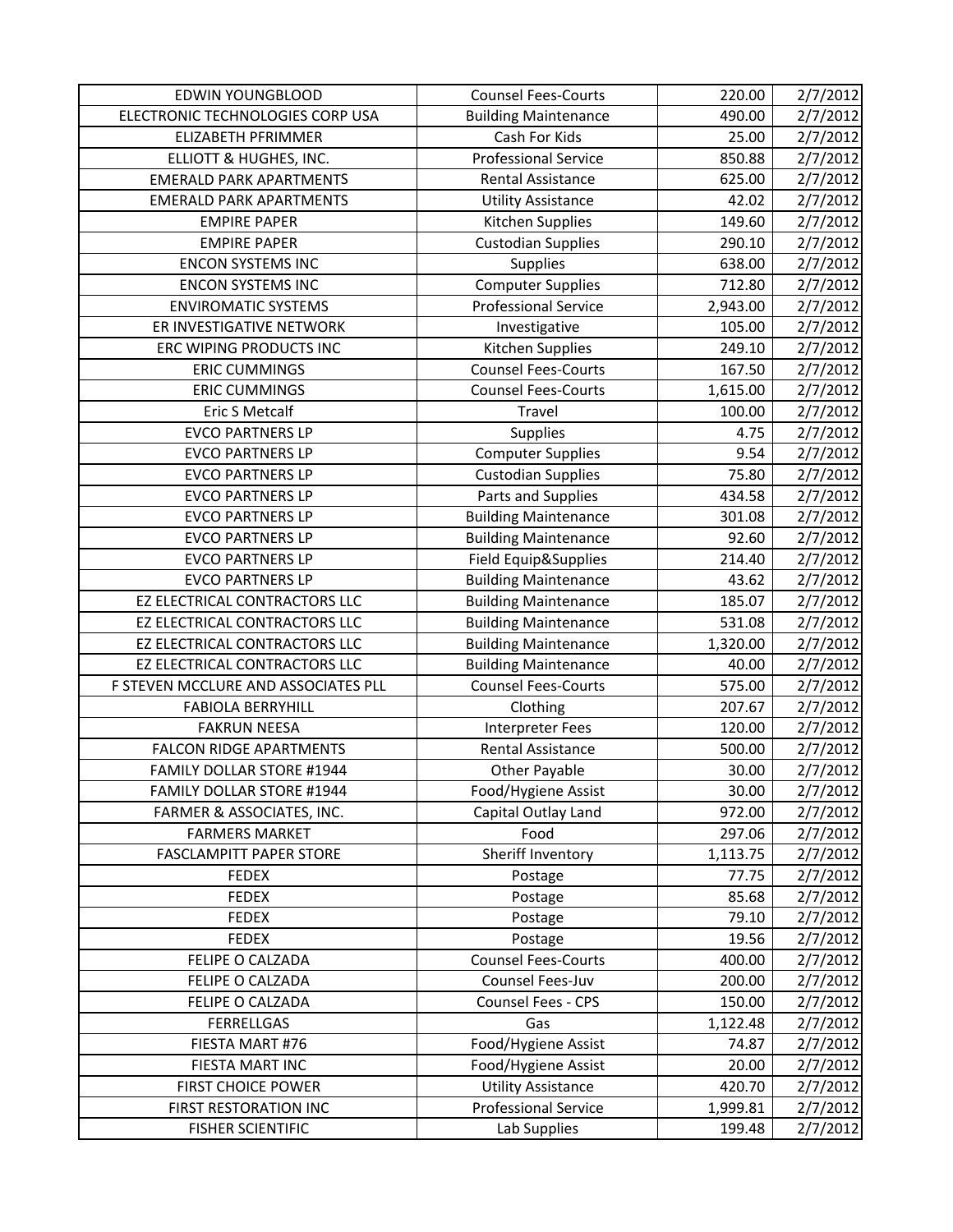| <b>FISHER SCIENTIFIC</b>            | Lab Supplies                | 570.32    | 2/7/2012 |
|-------------------------------------|-----------------------------|-----------|----------|
| FITZCO INC                          | Lab Supplies                | 295.00    | 2/7/2012 |
| FIVE STAR CORRECTIONAL SERVICES INC | <b>Food Contr/Prisoners</b> | 76,298.89 | 2/7/2012 |
| FIVE STAR CORRECTIONAL SERVICES INC | Food Contr/Employees        | 2,593.09  | 2/7/2012 |
| FIVE STAR FORD OF TEXAS LTD         | Central Garage Inv          | 501.59    | 2/7/2012 |
| FIVE STAR FORD OF TEXAS LTD         | Central Garage Inv          | 174.95    | 2/7/2012 |
| FIVE STAR FORD OF TEXAS LTD         | Parts and Supplies          | 136.04    | 2/7/2012 |
| FLYNN, FRANCIS & CLARK LLP          | <b>Counsel Fees-Courts</b>  | 200.00    | 2/7/2012 |
| FLYNN, FRANCIS & CLARK LLP          | Counsel Fees-Juv            | 300.00    | 2/7/2012 |
| <b>FOODLAND MARKETS</b>             | Food/Hygiene Assist         | 37.00     | 2/7/2012 |
| FORENSIC DNA & DRUG TESTING SERVICE | <b>Medical Services</b>     | 1,003.00  | 2/7/2012 |
| FORT WORTH BOLT AND TOOL CO         | <b>Building Maintenance</b> | 162.89    | 2/7/2012 |
| FORT WORTH CAMERA LLC               | Safety/Tact Supplies        | 269.98    | 2/7/2012 |
| FORT WORTH CAMERA LLC               | Field Equip&Supplies        | 119.00    | 2/7/2012 |
| FORT WORTH HUMAN RESOURCE           | Education                   | 35.00     | 2/7/2012 |
| FORT WORTH POLICE DEPARTMENT        | <b>Drug Seizures</b>        | 444.00    | 2/7/2012 |
| FORT WORTH POLICE DEPARTMENT        | <b>Drug Seizures</b>        | 235.00    | 2/7/2012 |
| FORT WORTH POLICE DEPARTMENT        | <b>Drug Seizures</b>        | 3,236.76  | 2/7/2012 |
| FORT WORTH POLICE DEPARTMENT        | <b>Drug Seizures</b>        | 447.00    | 2/7/2012 |
| FORT WORTH POLICE DEPARTMENT        | <b>Drug Seizures</b>        | 185.40    | 2/7/2012 |
| FORT WORTH POLICE DEPARTMENT        | <b>Drug Seizures</b>        | 320.00    | 2/7/2012 |
| FORT WORTH POLICE DEPARTMENT        | <b>Drug Seizures</b>        | 369.00    | 2/7/2012 |
| FORT WORTH POLICE DEPARTMENT        | <b>Drug Seizures</b>        | 574.00    | 2/7/2012 |
| FORT WORTH POLICE DEPARTMENT        | <b>Drug Seizures</b>        | 2,610.00  | 2/7/2012 |
| FORT WORTH POLICE DEPARTMENT        | <b>Drug Seizures</b>        | 438.00    | 2/7/2012 |
| FORT WORTH POLICE DEPARTMENT        | <b>Drug Seizures</b>        | 1,639.50  | 2/7/2012 |
| FORT WORTH POLICE DEPARTMENT        | <b>Drug Seizures</b>        | 177.00    | 2/7/2012 |
| FORT WORTH POLICE DEPARTMENT        | Drug Seizure-Unit           | 130.00    | 2/7/2012 |
| FORT WORTH POLICE DEPARTMENT        | Drug Seizure-Unit           | 277.50    | 2/7/2012 |
| FORT WORTH POLICE DEPARTMENT        | <b>Drug Seizures</b>        | 380.00    | 2/7/2012 |
| FORT WORTH POLICE DEPARTMENT        | <b>Drug Seizures</b>        | 2,770.28  | 2/7/2012 |
| FORT WORTH POLICE DEPARTMENT        | Drug Seizure Int            | 0.08      | 2/7/2012 |
| FORT WORTH POLICE DEPARTMENT        | Drug Seizure Int            | 0.14      | 2/7/2012 |
| FORT WORTH POLICE DEPARTMENT        | Drug Seizure Int            | 0.18      | 2/7/2012 |
| FORT WORTH POLICE DEPARTMENT        | Drug Seizure Int            | 0.21      | 2/7/2012 |
| FORT WORTH POLICE DEPARTMENT        | Drug Seizure Int            | 10.29     | 2/7/2012 |
| FORT WORTH POLICE DEPARTMENT        | Drug Seizure Int            | 1.00      | 2/7/2012 |
| FORT WORTH POLICE DEPARTMENT        | Drug Seizure Int            | 0.18      | 2/7/2012 |
| FORT WORTH POLICE DEPARTMENT        | Drug Seizure Int            | 0.19      | 2/7/2012 |
| FORT WORTH POLICE DEPARTMENT        | Drug Seizure Int            | 0.51      | 2/7/2012 |
| FORT WORTH POLICE DEPARTMENT        | Drug Seizure Int            | 0.34      | 2/7/2012 |
| FORT WORTH POLICE DEPARTMENT        | Drug Seizure Int            | 2.03      | 2/7/2012 |
| FORT WORTH POLICE DEPARTMENT        | Drug Seizure Int            | 0.26      | 2/7/2012 |
| FORT WORTH POLICE DEPARTMENT        | Drug Seizure Int            | 0.81      | 2/7/2012 |
| FORT WORTH POLICE DEPARTMENT        | Drug Seizure Int            | 0.09      | 2/7/2012 |
| FORT WORTH POLICE DEPARTMENT        | Drug Seizure Int            | 0.52      | 2/7/2012 |
| FORT WORTH STAR TELEGRAM            | Advertis/Leg Notice         | 301.00    | 2/7/2012 |
| FORT WORTH STAR TELEGRAM            | Advertis/Leg Notice         | 2,138.87  | 2/7/2012 |
| FORT WORTH TRANSPORTATION AUTHORITY | Transportation              | 500.00    | 2/7/2012 |
| FORT WORTH TRANSPORTATION AUTHORITY | Transportation              | 999.00    | 2/7/2012 |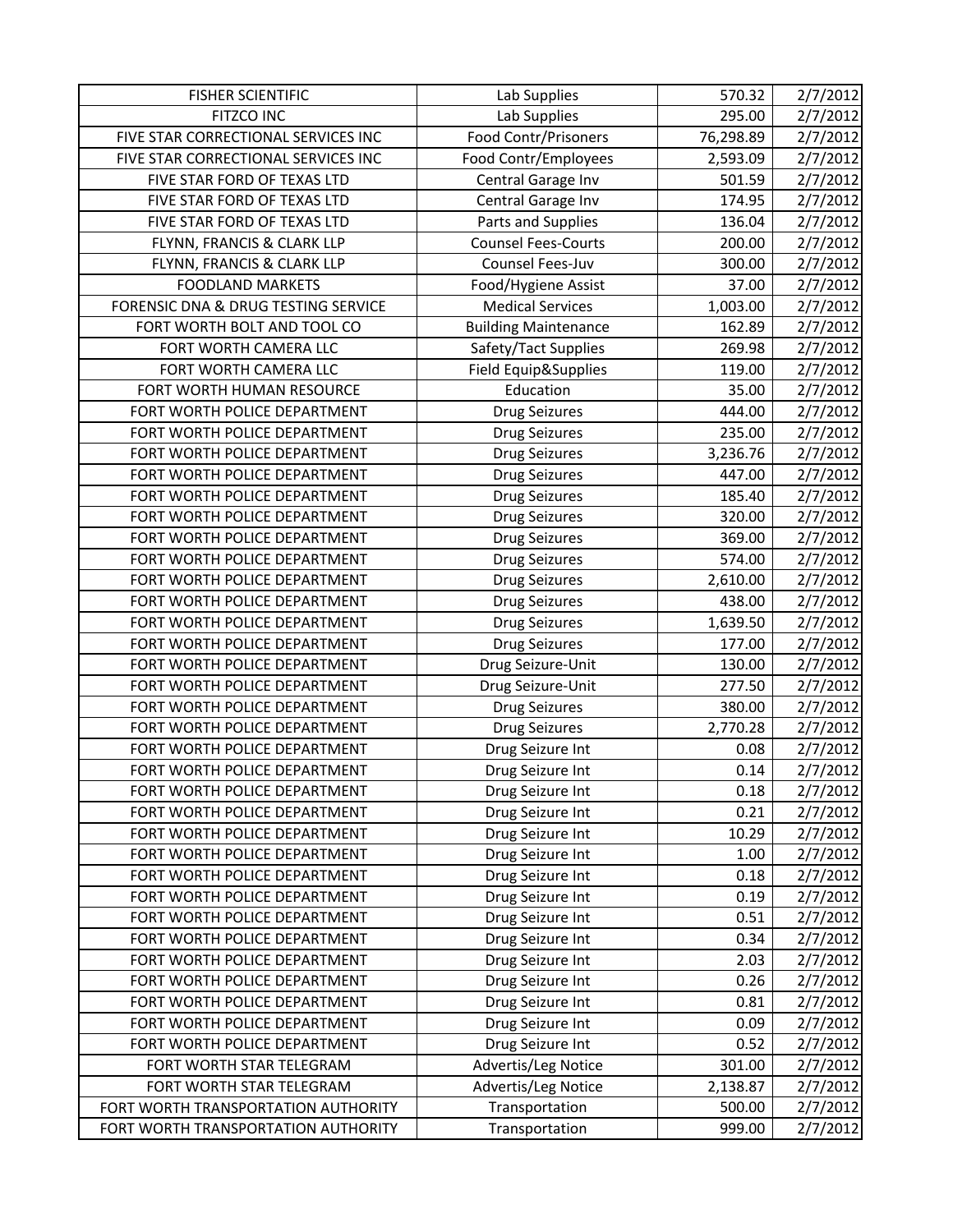| FORT WORTH WATER DEPARTMENT        | Water                       | 32.44    | 2/7/2012                         |
|------------------------------------|-----------------------------|----------|----------------------------------|
| FORT WORTH WATER DEPARTMENT        | Water                       | 5,873.89 | 2/7/2012                         |
| FORT WORTH WATER DEPARTMENT        | <b>Utility Assistance</b>   | 4,983.46 | 2/7/2012                         |
| FORT WORTH WATER DEPARTMENT        | Water                       | 153.22   | 2/7/2012                         |
| <b>FRANCINE PRATT</b>              | Liaison Expense             | 85.57    | 2/7/2012                         |
| FRANCISCO HERNANDEZ JR             | <b>Counsel Fees-Courts</b>  | 400.00   | 2/7/2012                         |
| <b>FRANCISCO HERNANDEZ JR</b>      | <b>Counsel Fees-Courts</b>  | 300.00   | 2/7/2012                         |
| FRANCISCO HERNANDEZ JR             | <b>Counsel Fees-Courts</b>  | 350.00   | 2/7/2012                         |
| FRANCISCO HERNANDEZ JR             | <b>Counsel Fees-Courts</b>  | 300.00   | 2/7/2012                         |
| <b>FRANK ADLER</b>                 | Counsel Fees-Juv            | 200.00   | 2/7/2012                         |
| <b>FRANK ADLER</b>                 | Counsel Fees - CPS          | 2,385.00 | 2/7/2012                         |
| <b>FRANK ADLER</b>                 | Cnsl Fees-Fam Drg Ct        | 100.00   | 2/7/2012                         |
| <b>FRANK ADLER</b>                 | <b>Counsel Fees-Probate</b> | 500.00   | 2/7/2012                         |
| FRANK W NEAL & ASSOC INC           | <b>Building Maintenance</b> | 520.00   | 2/7/2012                         |
| FRED ANTHONY UFOLLA                | <b>Restitution Payable</b>  | 400.00   | 2/7/2012                         |
| <b>FRED CUMMINGS</b>               | <b>Counsel Fees-Courts</b>  | 1,380.00 | 2/7/2012                         |
| FREEMAN FINANCIAL INVESTMENT CO LP | Central Garage Inv          | 53.99    | 2/7/2012                         |
| FT WORTH LAUNDRY & DRY CLEAN       | Lab Equip Mainten           | 51.00    | 2/7/2012                         |
| <b>G ANDREW PLATT</b>              | <b>Counsel Fees-Courts</b>  | 800.00   | 2/7/2012                         |
| <b>G ANDREW PLATT</b>              | <b>Counsel Fees-Courts</b>  | 125.00   | 2/7/2012                         |
| <b>G ANDREW PLATT</b>              | Drug Seizure-Unit           | 247.50   | 2/7/2012                         |
| <b>G ANDREW PLATT</b>              | Drug Seizure Int            | 0.38     | 2/7/2012                         |
| <b>GARVIN COUNTY SHERIFF</b>       | <b>Court Costs</b>          | 50.00    | 2/7/2012                         |
| <b>GARY MEDLIN</b>                 | <b>Counsel Fees-Courts</b>  | 600.00   | 2/7/2012                         |
| <b>GARY MEDLIN</b>                 | <b>Counsel Fees-Courts</b>  | 790.00   | 2/7/2012                         |
| <b>GARY MEDLIN</b>                 | <b>Counsel Fees-Courts</b>  | 237.50   | 2/7/2012                         |
| <b>GARY MEDLIN</b>                 | <b>Counsel Fees-Courts</b>  | 750.00   | 2/7/2012                         |
| <b>GARY WAYNE PETTIGREW</b>        | <b>Drug Seizures</b>        | 2,307.00 | 2/7/2012                         |
| <b>GARY WAYNE PETTIGREW</b>        | Drug Seizure Int            | 13.57    | 2/7/2012                         |
| <b>GE FOODLAND INC</b>             | Food/Hygiene Assist         | 20.00    | 2/7/2012                         |
| <b>GEORGE MACKEY</b>               | <b>Counsel Fees-Courts</b>  |          |                                  |
|                                    |                             | 1,200.00 | 2/7/2012                         |
| <b>GEORGE MACKEY</b>               | <b>Counsel Fees-Courts</b>  | 600.00   | 2/7/2012                         |
| <b>GEORGE R TRIMBER LAW OFFICE</b> | <b>Counsel Fees-Courts</b>  | 750.00   | 2/7/2012                         |
| <b>GEORGE R TRIMBER LAW OFFICE</b> | <b>Counsel Fees-Courts</b>  | 825.00   | 2/7/2012                         |
| <b>GEORGE R TRIMBER LAW OFFICE</b> | <b>Counsel Fees-Courts</b>  | 400.00   |                                  |
| <b>GEORGE R TRIMBER LAW OFFICE</b> | <b>Counsel Fees-Courts</b>  | 275.00   |                                  |
| <b>GEORGE R TRIMBER LAW OFFICE</b> | Drug Seizures               | 700.00   | 2/7/2012<br>2/7/2012<br>2/7/2012 |
| <b>GEORGE R TRIMBER LAW OFFICE</b> | <b>Drug Seizures</b>        | 1,140.00 | 2/7/2012                         |
| <b>GEORGE R TRIMBER LAW OFFICE</b> | Drug Seizure Int            | 0.29     | 2/7/2012                         |
| <b>GEORGE R TRIMBER LAW OFFICE</b> | Drug Seizure Int            | 0.26     | 2/7/2012                         |
| <b>GES</b>                         | <b>Building Maintenance</b> | 325.41   | 2/7/2012                         |
| <b>GES</b>                         | <b>Building Maintenance</b> | 1,862.82 | 2/7/2012                         |
| <b>GES</b>                         | <b>Building Maintenance</b> | 501.06   | 2/7/2012                         |
| <b>GES</b>                         | A/C Maint Contract          | 281.34   | 2/7/2012                         |
| <b>GES</b>                         | A/C Maint Contract          | 688.41   | 2/7/2012                         |
| <b>GES</b>                         | A/C Maint Contract          | 593.93   | 2/7/2012                         |
| <b>GES</b>                         | Kitchen Maintenance         | 252.56   | 2/7/2012                         |
| <b>GES</b>                         | <b>Building Maintenance</b> | 224.95   | 2/7/2012                         |
| <b>GEXA ENERGY LP</b>              | <b>Utility Assistance</b>   | 399.42   | 2/7/2012                         |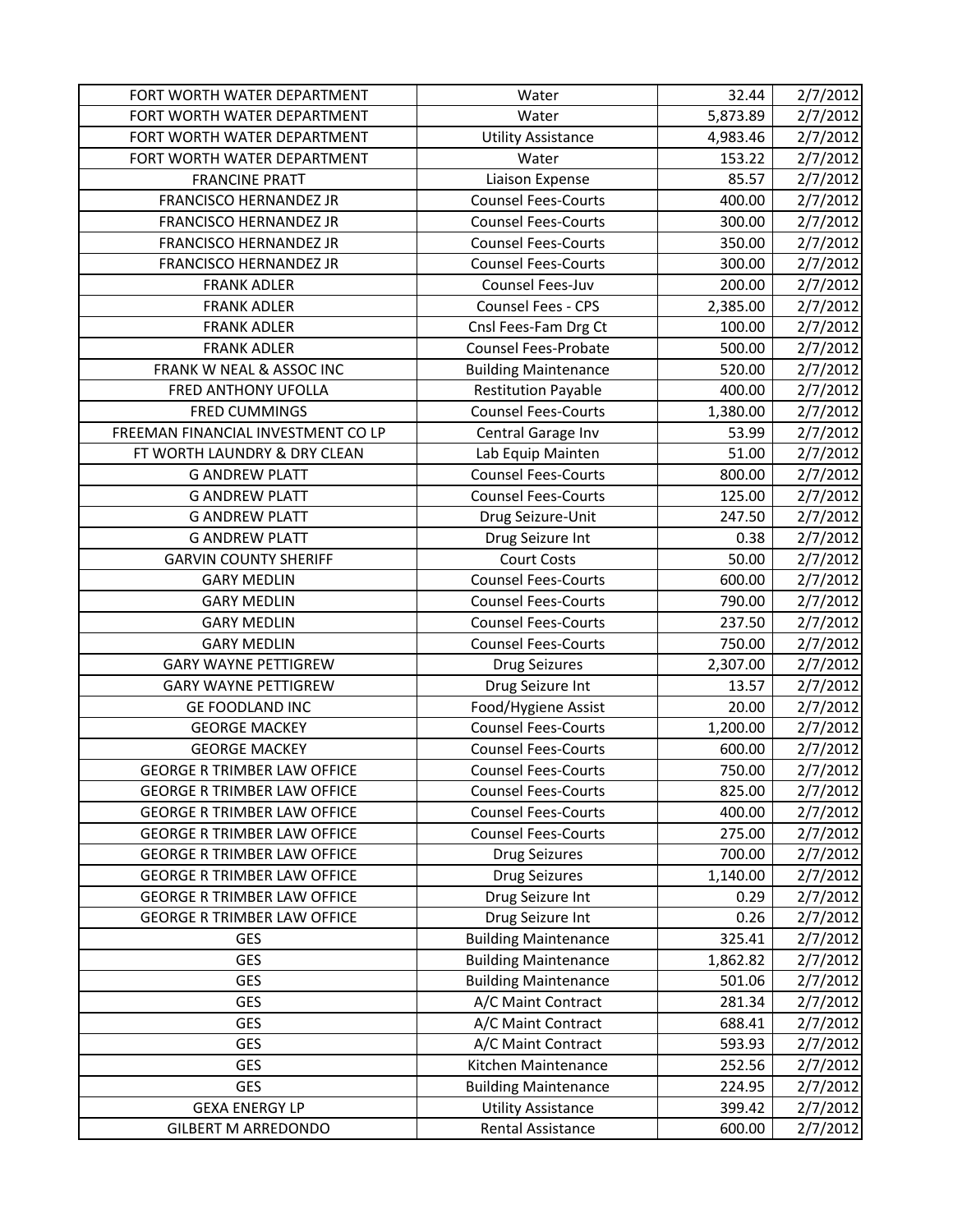| <b>GILBERT RUSSELL ROWE</b>             | <b>Counsel Fees-Courts</b> | 300.00   | 2/7/2012 |
|-----------------------------------------|----------------------------|----------|----------|
| <b>GILBERT RUSSELL ROWE</b>             | <b>Counsel Fees-Courts</b> | 500.00   | 2/7/2012 |
| <b>GILBERTO TORREZ</b>                  | Investigative              | 500.00   | 2/7/2012 |
| <b>GLAXO SMITH KLINE (GSK)</b>          | <b>Medical Supplies</b>    | 4,247.77 | 2/7/2012 |
| <b>GLOBAL LANGUAGE CENTER</b>           | Interpreter Fees           | 690.00   | 2/7/2012 |
| <b>GLYNIS MCGINTY</b>                   | <b>Counsel Fees-Courts</b> | 400.00   | 2/7/2012 |
| <b>GODFREY BUTANE COMPANY</b>           | <b>Equipment Maint</b>     | 66.84    | 2/7/2012 |
| <b>GRAND PRAIRIE POLICE DEPT</b>        | <b>Drug Seizures</b>       | 7,359.33 | 2/7/2012 |
| <b>GRAND PRAIRIE POLICE DEPT</b>        | <b>Drug Seizures</b>       | 993.00   | 2/7/2012 |
| <b>GRAND PRAIRIE POLICE DEPT</b>        | <b>Drug Seizures</b>       | 8,400.93 | 2/7/2012 |
| <b>GRAND PRAIRIE POLICE DEPT</b>        | Drug Seizure Int           | 16.90    | 2/7/2012 |
| <b>GRAND PRAIRIE POLICE DEPT</b>        | Drug Seizure Int           | 0.41     | 2/7/2012 |
| <b>GRAND PRAIRIE POLICE DEPT</b>        | Drug Seizure Int           | 25.86    | 2/7/2012 |
| <b>GRANICUS INC</b>                     | Software Maintenance       | 2,500.00 | 2/7/2012 |
| <b>GRAPHIC FINISHING SYSTEMS INC</b>    | <b>Graphics Inventory</b>  | 458.28   | 2/7/2012 |
| <b>GREEN GUARD FIRST AID AND SAFETY</b> | <b>Supplies</b>            | 133.41   | 2/7/2012 |
| <b>GREEN MOUNTAIN ENERGY COMPANY</b>    | <b>Utility Assistance</b>  | 110.89   | 2/7/2012 |
| <b>GREEN MOUNTAIN ENERGY COMPANY</b>    | <b>Utility Assistance</b>  | 387.90   | 2/7/2012 |
| <b>GREEN MOUNTAIN ENERGY COMPANY</b>    | <b>Utility Assistance</b>  | 252.56   | 2/7/2012 |
| <b>GREEN MOUNTAIN ENERGY COMPANY</b>    | <b>Utility Assistance</b>  | 268.19   | 2/7/2012 |
| <b>GREEN MOUNTAIN ENERGY COMPANY</b>    | <b>Utility Assistance</b>  | 108.40   | 2/7/2012 |
| <b>GREEN PLANET INC</b>                 | <b>Disposal Service</b>    | 319.00   | 2/7/2012 |
| <b>GREG HARP</b>                        | Clothing                   | 200.00   | 2/7/2012 |
| <b>GREYHOUND LINES INC</b>              | Transportation             | 101.00   | 2/7/2012 |
| <b>GST PUBLIC SAFETY SUPPLY</b>         | Clothing                   | 286.35   | 2/7/2012 |
| <b>GST PUBLIC SAFETY SUPPLY</b>         | Safety/Tact Supplies       | 73.90    | 2/7/2012 |
| <b>GULLIVER'S TRAVEL SERVICE INC</b>    | Education                  | 427.20   | 2/7/2012 |
| <b>GW OUTFITTERS LP</b>                 | Sheriff Inventory          | 396.00   | 2/7/2012 |
| <b>GW OUTFITTERS LP</b>                 | <b>Supplies</b>            | 99.00    | 2/7/2012 |
| <b>GW OUTFITTERS LP</b>                 | Supplies                   | 495.00   | 2/7/2012 |
| H D SMITH WHOLESALE CO                  | <b>Medical Supplies</b>    | 1,908.64 | 2/7/2012 |
| <b>HACH COMPANY</b>                     | Lab Supplies               | 399.68   | 2/7/2012 |
| HACIENDA REDEVELOPMENT LLC              | <b>Rental Assistance</b>   | 650.00   | 2/7/2012 |
| HALO BRANDED SOLUTIONS INC              | Clothing                   | 156.25   | 2/7/2012 |
| HALO BRANDED SOLUTIONS INC              | <b>Supplies</b>            | 252.10   | 2/7/2012 |
| HALTOM CITY POLICE DEPARTMENT           | <b>Drug Seizures</b>       | 205.50   | 2/7/2012 |
| HALTOM CITY POLICE DEPARTMENT           | <b>Drug Seizures</b>       | 1,537.50 | 2/7/2012 |
| HALTOM CITY POLICE DEPARTMENT           | <b>Drug Seizures</b>       | 230.75   | 2/7/2012 |
| HALTOM CITY POLICE DEPARTMENT           | <b>Drug Seizures</b>       | 207.50   | 2/7/2012 |
| HALTOM CITY POLICE DEPARTMENT           | Drug Seizure Int           | 3.62     | 2/7/2012 |
| HALTOM CITY POLICE DEPARTMENT           | Drug Seizure Int           | 0.17     | 2/7/2012 |
| HALTOM CITY POLICE DEPARTMENT           | Drug Seizure Int           | 1.12     | 2/7/2012 |
| HALTOM CITY POLICE DEPARTMENT           | Drug Seizure Int           | 0.09     | 2/7/2012 |
| HAMIDA A ABDAL-KHALLAQ INC              | <b>Counsel Fees-Courts</b> | 600.00   | 2/7/2012 |
| HAMIDA A ABDAL-KHALLAQ INC              | <b>Counsel Fees-Courts</b> | 1,500.00 | 2/7/2012 |
| HANSON AGGREGATES CENTRAL INC           | Rock and Gravel            | 2,592.05 | 2/7/2012 |
| HAROLD V JOHNSON                        | <b>Counsel Fees-Courts</b> | 50.00    | 2/7/2012 |
| HARRY HARRIS, III                       | <b>Counsel Fees-Courts</b> | 550.00   | 2/7/2012 |
| <b>HEATHER YVONNE OGIER</b>             | <b>Counsel Fees-Courts</b> | 400.00   | 2/7/2012 |
| <b>HEATHER YVONNE OGIER</b>             | <b>Counsel Fees - CPS</b>  | 300.00   | 2/7/2012 |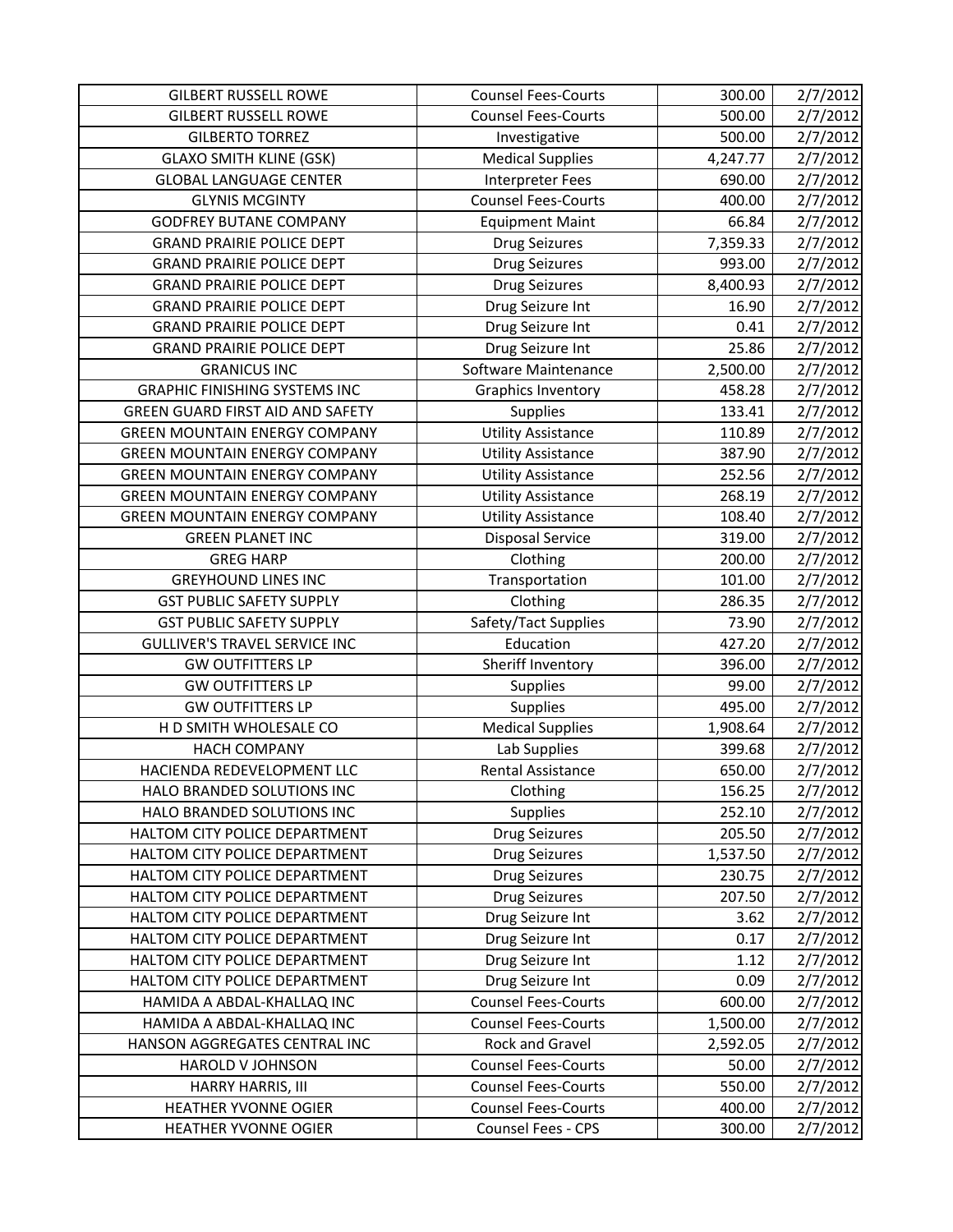| <b>HEATHER YVONNE OGIER</b>              | Cnsl Fees-Fam Drg Ct        | 200.00    | 2/7/2012 |
|------------------------------------------|-----------------------------|-----------|----------|
| <b>HECTOR GARZA</b>                      | Clothing                    | 123.13    | 2/7/2012 |
| <b>HELBING'S MOBIL SERVICE</b>           | Central Garage Inv          | 173.50    | 2/7/2012 |
| <b>HELLO DIRECT</b>                      | <b>Equipment Maint</b>      | 2,337.40  | 2/7/2012 |
| <b>HENRY SCHEIN</b>                      | <b>Medical Supplies</b>     | 14,340.00 | 2/7/2012 |
| HERITAGE FOOD SERVICE EQUIPMENT INC      | <b>Supplies</b>             | 40.85     | 2/7/2012 |
| <b>HIGGINBOTHAM &amp; ASSOCIATES</b>     | Casualty Insurance          | 14,245.00 | 2/7/2012 |
| <b>HILL COLLEGE</b>                      | Education                   | 60.00     | 2/7/2012 |
| <b>HILL COLLEGE</b>                      | Education                   | 60.00     | 2/7/2012 |
| <b>HILTON ANAHEIM</b>                    | Prepaid - Travel            | 589.68    | 2/7/2012 |
| <b>HIRAM BODON</b>                       | <b>Counsel Fees-Courts</b>  | 175.00    | 2/7/2012 |
| <b>HIRAM BODON</b>                       | <b>Counsel Fees-Courts</b>  | 200.00    | 2/7/2012 |
| HIRED HANDS INC                          | <b>Jury Costs</b>           | 210.00    | 2/7/2012 |
| HOYT ENTERPRISES INC                     | <b>Equipment Maint</b>      | 525.00    | 2/7/2012 |
| HURST EULESS BEDFORD CHAMBER             | Education                   | 25.00     | 2/7/2012 |
| <b>IBP-INSTITUTE FOR BRAIN POTENTIAL</b> | Education                   | 79.00     | 2/7/2012 |
| <b>IMPACT PROMOTIONAL SERVICES INC</b>   | <b>Supplies</b>             | 184.50    | 2/7/2012 |
| IMPACT PROMOTIONAL SERVICES INC          | <b>Supplies</b>             | 246.00    | 2/7/2012 |
| <b>IMPACT PROMOTIONAL SERVICES INC</b>   | <b>Supplies</b>             | 135.00    | 2/7/2012 |
| IMPACT PROMOTIONAL SERVICES INC          | <b>Supplies</b>             | 246.00    | 2/7/2012 |
| <b>IMPACT PROMOTIONAL SERVICES INC</b>   | Supplies                    | 123.00    | 2/7/2012 |
| <b>IMPACT PROMOTIONAL SERVICES INC</b>   | <b>Supplies</b>             | 123.00    | 2/7/2012 |
| IMPACT PROMOTIONAL SERVICES INC          | Clothing                    | 439.92    | 2/7/2012 |
| INDEPENDENT ENVIRONMENTAL SERV           | <b>Disposal Service</b>     | 264.00    | 2/7/2012 |
| INDUSTRIAL POWER ISUZU TRUCK             | Central Garage Inv          | 1,461.29  | 2/7/2012 |
| <b>INSTALLER SALES AND SERVICE</b>       | Central Garage Inv          | 126.82    | 2/7/2012 |
| INSTITUTE FOR MANAGEMENT STUDIES         | Education                   | 385.00    | 2/7/2012 |
| INSTITUTE FOR MANAGEMENT STUDIES         | Education                   | 385.00    | 2/7/2012 |
| INTERCON ENVIRONMENTAL INC               | Non-Track Equipment         | 19,577.50 | 2/7/2012 |
| INTERCON ENVIRONMENTAL INC               | Non-Track Equipment         | 2,410.00  | 2/7/2012 |
| INTERSTATE BATTERY OF FT WORTH           | Central Garage Inv          | 806.12    | 2/7/2012 |
| INTERSTATE BATTERY OF FT WORTH           | Parts and Supplies          | 42.10     | 2/7/2012 |
| <b>INX INC</b>                           | Non-Track Equipment         | 127.20    | 2/7/2012 |
| <b>IRVING HOLDINGS INC</b>               | Transportation              | 202.65    | 2/7/2012 |
| <b>IRVING HOLDINGS INC</b>               | Transportation              | 1,874.41  | 2/7/2012 |
| J A SEXAUER                              | <b>Building Maintenance</b> | 1,313.09  | 2/7/2012 |
| J A SEXAUER                              | <b>Building Maintenance</b> | 393.75    | 2/7/2012 |
| <b>JABBERCOMM INC</b>                    | <b>Supplies</b>             | 240.32    | 2/7/2012 |
| JACK G DUFFY, JR.                        | <b>Counsel Fees-Courts</b>  | 1,200.00  | 2/7/2012 |
| JACK L HINES JR                          | <b>Building Maintenance</b> | 280.00    | 2/7/2012 |
| JACK L HINES JR                          | <b>Building Maintenance</b> | 969.00    | 2/7/2012 |
| JACK L HINES JR                          | <b>Building Maintenance</b> | 969.00    | 2/7/2012 |
| <b>JACKIE MARTIN</b>                     | Counsel Fees - CPS          | 1,900.00  | 2/7/2012 |
| JACOBS ENGINEERING GROUP INC             | <b>Professional Service</b> | 1,330.43  | 2/7/2012 |
| JACQUELINE PLEMONS                       | <b>Professional Service</b> | 3,250.00  | 2/7/2012 |
| <b>JACQUELINE PLEMONS</b>                | <b>Professional Service</b> | 1,625.00  | 2/7/2012 |
| JAMES H SHAW LAW OFFICE                  | <b>Drug Seizures</b>        | 25,300.00 | 2/7/2012 |
| JAMES H SHAW LAW OFFICE                  | Drug Seizure-Unit           | 2,000.00  | 2/7/2012 |
| JAMES H SHAW LAW OFFICE                  | Drug Seizure-Unit           | 1,000.00  | 2/7/2012 |
| JAMES H SHAW LAW OFFICE                  | Drug Seizure-Unit           | 16,185.37 | 2/7/2012 |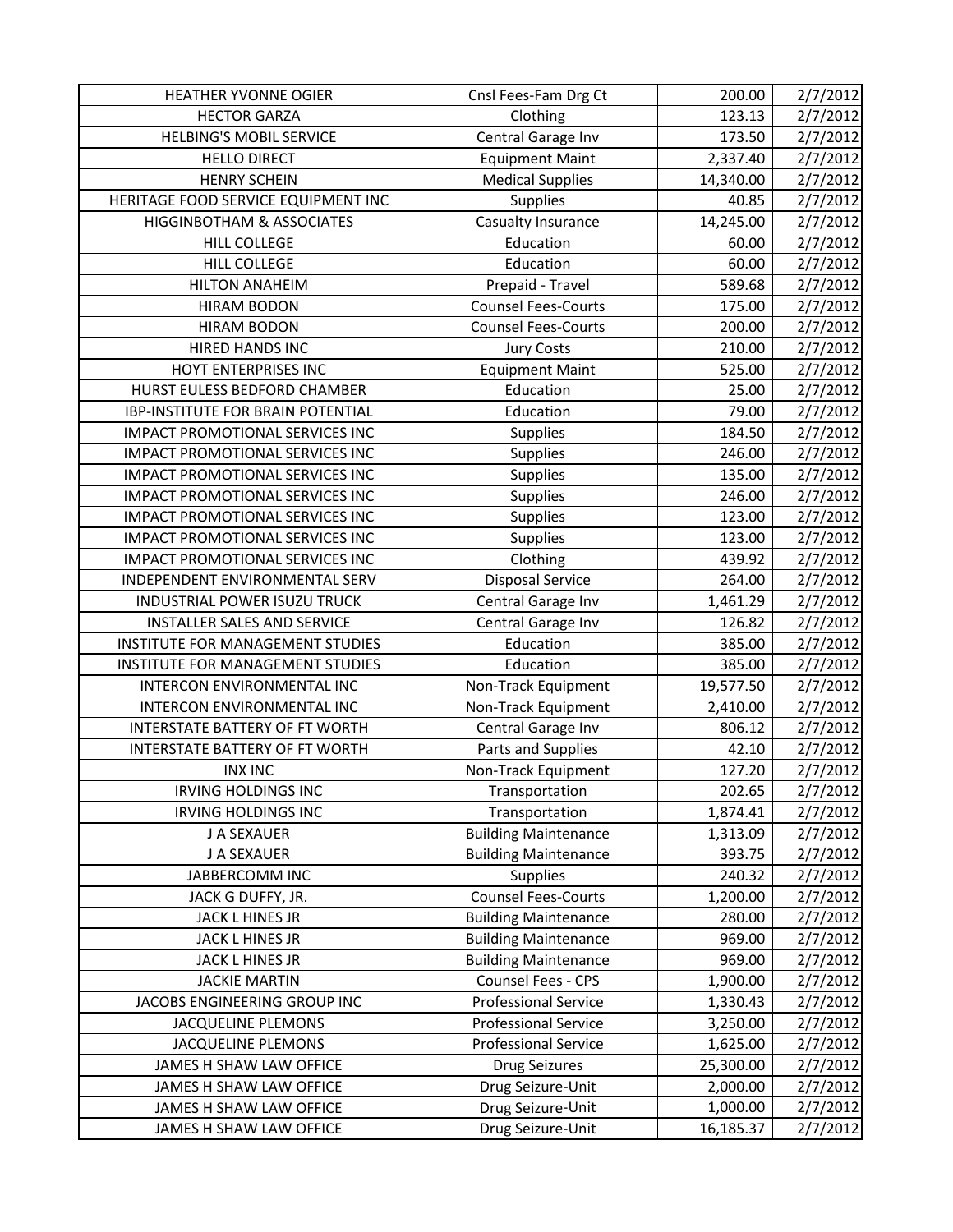| JAMES H SHAW LAW OFFICE<br>JAMES H SHAW LAW OFFICE | Drug Seizure Int<br>Drug Seizure Int            | 8.15<br>4.08 | 2/7/2012<br>2/7/2012 |
|----------------------------------------------------|-------------------------------------------------|--------------|----------------------|
| JAMES H SHAW LAW OFFICE                            | Drug Seizure Int                                | 62.28        | 2/7/2012             |
| JAMES H SHAW LAW OFFICE                            | Drug Seizure Int                                | 3,847.00     | 2/7/2012             |
| James H Van Zandt                                  | Travel                                          | 60.00        | 2/7/2012             |
| JAMES K. NORWOOD, INC.                             | State Right of Way                              | 300.00       |                      |
| <b>JAMES MASEK</b>                                 | Counsel Fees-Juv                                | 200.00       | 2/7/2012             |
|                                                    | Law Books                                       | 137.98       | 2/7/2012             |
| JAMES PUBLISHING CO<br><b>JAMES S KENNEDY</b>      |                                                 | 650.00       | 2/7/2012             |
| <b>JAMES S KENNEDY</b>                             | Drug Seizure-Unit                               | 0.71         | 2/7/2012             |
| <b>JAMIKA DENISE YATES</b>                         | Drug Seizure Int<br>Drug Seizure-Unit           |              | 2/7/2012             |
|                                                    |                                                 | 11.00        | 2/7/2012             |
| <b>JAMIKA DENISE YATES</b>                         | Drug Seizure Int<br><b>Professional Service</b> | 0.03         | 2/7/2012             |
| <b>JANICE K MCMORAN</b>                            |                                                 | 526.26       | 2/7/2012             |
| JANICE MARIE ALEXANDER<br><b>JANPAK</b>            | Clothing                                        | 320.87       | 2/7/2012             |
|                                                    | Sheriff Inventory                               | 1,697.76     | 2/7/2012             |
| <b>JANPAK</b>                                      | <b>Custodian Supplies</b>                       | 516.56       | 2/7/2012             |
| JAY GILBERT CABALLERO                              | <b>Counsel Fees-Courts</b>                      | 5,413.74     | 2/7/2012             |
| JAY GILBERT CABALLERO                              | <b>Counsel Fees-Courts</b>                      | 200.00       | 2/7/2012             |
| JAY-VEER HOSPITALITY CORPORATION                   | Education                                       | 344.75       | 2/7/2012             |
| JAY-VEER HOSPITALITY CORPORATION                   | Education                                       | 344.75       | 2/7/2012             |
| JAY-VEER HOSPITALITY CORPORATION                   | Education                                       | 344.75       | 2/7/2012             |
| JAY-VEER HOSPITALITY CORPORATION                   | Education                                       | 344.75       | 2/7/2012             |
| <b>JEANIE MORRIS</b>                               | <b>Professional Service</b>                     | 350.84       | 2/7/2012             |
| <b>JEANIE MORRIS</b>                               | <b>Professional Service</b>                     | 877.10       | 2/7/2012             |
| <b>JEANIE MORRIS</b>                               | Reporter's Records                              | 24.00        | 2/7/2012             |
| <b>JEFF GODFREY</b>                                | Clothing                                        | 163.07       | 2/7/2012             |
| <b>JEFF GODFREY</b>                                | Cash For Kids                                   | 50.00        | 2/7/2012             |
| <b>JEFF S HOOVER</b>                               | <b>Counsel Fees-Courts</b>                      | 450.00       | 2/7/2012             |
| JEFF S HOOVER                                      | <b>Counsel Fees-Courts</b>                      | 400.00       | 2/7/2012             |
| JEFFREY S STEWART PC                               | <b>Counsel Fees-Courts</b>                      | 337.50       | 2/7/2012             |
| Jennifer A Valentine                               | Travel                                          | 220.00       | 2/7/2012             |
| <b>JENNIFER ANGEL</b>                              | Petit Jury Services                             | 40.00        | 2/7/2012             |
| <b>JERRY WALKER</b>                                | <b>Counsel Fees-Courts</b>                      | 300.00       | 2/7/2012             |
| <b>JERRY WOOD</b>                                  | <b>Counsel Fees-Courts</b>                      | 450.00       | 2/7/2012             |
| <b>JERRY WOOD</b>                                  | <b>Counsel Fees-Courts</b>                      | 300.00       | 2/7/2012             |
| <b>JERRY WOOD</b>                                  | <b>Counsel Fees-Courts</b>                      | 100.00       | 2/7/2012             |
| <b>JESUS MENDOZA</b>                               | Drug Seizure-Unit                               | 131.00       | 2/7/2012             |
| <b>JESUS MENDOZA</b>                               | Drug Seizure Int                                | 0.18         | 2/7/2012             |
| <b>JESUS NEVAREZ</b>                               | Counsel Fees - CPS                              | 100.00       | 2/7/2012             |
| <b>JESUS NEVAREZ</b>                               | Counsel Fees - CPS                              | 3,050.00     | 2/7/2012             |
| JIM BEARDEN AND ASSOCIATES PLLC                    | <b>Counsel Fees - CPS</b>                       | 250.00       | 2/7/2012             |
| <b>JIM CULBERTSON</b>                              | Counsel Fees-Juv                                | 200.00       | 2/7/2012             |
| <b>JIM CULBERTSON</b>                              | <b>Counsel Fees - CPS</b>                       | 2,005.00     | 2/7/2012             |
| <b>JIM LANE</b>                                    | <b>Counsel Fees-Courts</b>                      | 575.00       | 2/7/2012             |
| <b>JIM LANE</b>                                    | <b>Counsel Fees-Courts</b>                      | 800.00       | 2/7/2012             |
| <b>JIM LANE</b>                                    | <b>Counsel Fees-Courts</b>                      | 400.00       | 2/7/2012             |
| <b>JIM'S FUNERAL HOME</b>                          | <b>County Burials</b>                           | 700.00       | 2/7/2012             |
| <b>JOE K MATTHEWS</b>                              | <b>Bonds</b>                                    | 71.00        | 2/7/2012             |
| <b>JOETTA KEENE</b>                                | <b>Counsel Fees-Courts</b>                      | 200.00       | 2/7/2012             |
| <b>JOETTA KEENE</b>                                | <b>Counsel Fees-Courts</b>                      | 350.00       | 2/7/2012             |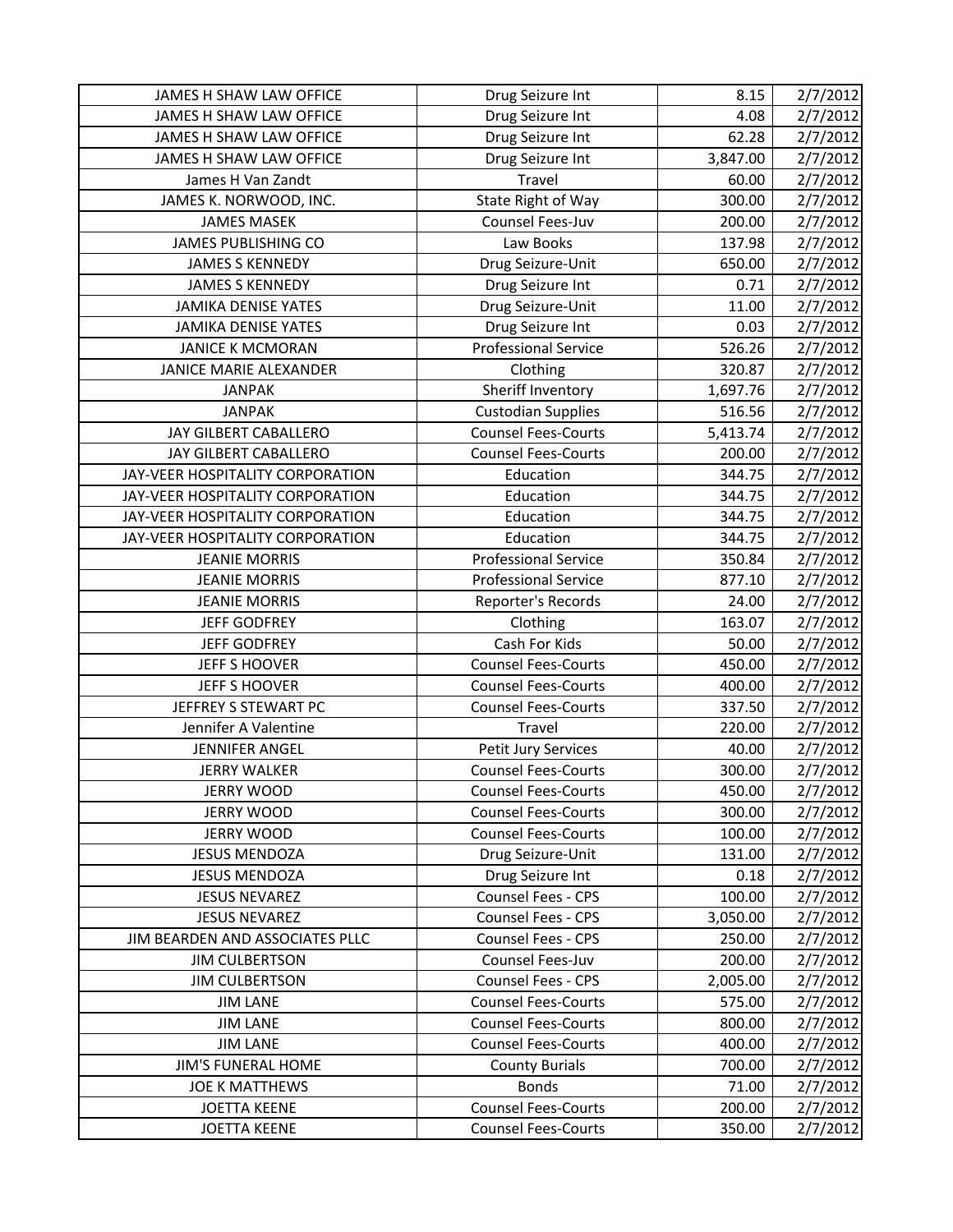| <b>JOETTA KEENE</b>         | <b>Counsel Fees-Courts</b>  | 850.00    | 2/7/2012 |
|-----------------------------|-----------------------------|-----------|----------|
| <b>JOETTA KEENE</b>         | <b>Counsel Fees-Courts</b>  | 156.25    | 2/7/2012 |
| <b>JOHANNA BURDGE</b>       | Clothing                    | 225.00    | 2/7/2012 |
| <b>JOHN AVERY</b>           | <b>Counsel Fees-Courts</b>  | 850.00    | 2/7/2012 |
| JOHN CARL BEATTY            | <b>Counsel Fees-Courts</b>  | 1,450.00  | 2/7/2012 |
| JOHN CARL BEATTY            | <b>Counsel Fees-Courts</b>  | 1,550.00  | 2/7/2012 |
| <b>JOHN CARL BEATTY</b>     | <b>Counsel Fees-Courts</b>  | 625.00    | 2/7/2012 |
| <b>JOHN CARL BEATTY</b>     | <b>Counsel Fees-Courts</b>  | 600.00    | 2/7/2012 |
| <b>JOHN ECK</b>             | <b>Counsel Fees - CPS</b>   | 100.00    | 2/7/2012 |
| JOHN P MCCALL JR            | <b>Counsel Fees-Courts</b>  | 200.00    | 2/7/2012 |
| JOHN P MCCALL JR            | <b>Counsel Fees-Courts</b>  | 100.00    | 2/7/2012 |
| JOHN R MARA LAW BOOKS       | Law Books                   | 270.00    | 2/7/2012 |
| <b>JOHN W STICKELS</b>      | <b>Counsel Fees-Courts</b>  | 450.00    | 2/7/2012 |
| <b>JOHN W STICKELS</b>      | <b>Counsel Fees-Courts</b>  | 125.00    | 2/7/2012 |
| JOHNS HOPKINS UNIVERSITY    | <b>Professional Service</b> | 25,000.00 | 2/7/2012 |
| <b>JONATHAN LUKE RICHEY</b> | Drug Seizures               | 955.00    | 2/7/2012 |
| JONATHAN LUKE RICHEY        | Drug Seizure Int            | 0.25      | 2/7/2012 |
| <b>JONATHAN SIMPSON</b>     | <b>Counsel Fees-Courts</b>  | 1,200.00  | 2/7/2012 |
| <b>JONATHAN SIMPSON</b>     | <b>Counsel Fees-Courts</b>  | 450.00    | 2/7/2012 |
| <b>JONATHAN SIMPSON</b>     | <b>Counsel Fees-Courts</b>  | 300.00    | 2/7/2012 |
| <b>JONATHAN SIMPSON</b>     | <b>Counsel Fees-Courts</b>  | 275.00    | 2/7/2012 |
| JOYCE E STEVENS P.C.        | <b>Counsel Fees-Courts</b>  | 900.00    | 2/7/2012 |
| JOYCE E STEVENS P.C.        | Counsel Fees-Juv            | 100.00    | 2/7/2012 |
| JPCA OF TEXAS, INC          | Dues                        | 60.00     | 2/7/2012 |
| JPCA OF TEXAS, INC          | Dues                        | 35.00     | 2/7/2012 |
| JPCA OF TEXAS, INC          | Dues                        | 35.00     | 2/7/2012 |
| JPCA OF TEXAS, INC          | Dues                        | 35.00     | 2/7/2012 |
| JPCA OF TEXAS, INC          | Dues                        | 35.00     | 2/7/2012 |
| JPCA OF TEXAS, INC          | Dues                        | 35.00     | 2/7/2012 |
| JPCA OF TEXAS, INC          | Dues                        | 35.00     | 2/7/2012 |
| JPCA OF TEXAS, INC          | Dues                        | 35.00     | 2/7/2012 |
| JPCA OF TEXAS, INC          | Dues                        | 35.00     | 2/7/2012 |
| JPCA OF TEXAS, INC          | Dues                        | 35.00     | 2/7/2012 |
| JPCA OF TEXAS, INC          | Dues                        | 30.00     | 2/7/2012 |
| JPCA OF TEXAS, INC          | Dues                        | 35.00     | 2/7/2012 |
| JPCA OF TEXAS, INC          | Dues                        | 35.00     | 2/7/2012 |
| JPCA OF TEXAS, INC          | Dues                        | 35.00     | 2/7/2012 |
| JPCA OF TEXAS, INC          | Dues                        | 35.00     | 2/7/2012 |
| JPCA OF TEXAS, INC          | Dues                        | 35.00     | 2/7/2012 |
| JPCA OF TEXAS, INC          | <b>Dues</b>                 | 35.00     | 2/7/2012 |
| JPCA OF TEXAS, INC          | Dues                        | 35.00     | 2/7/2012 |
| JPCA OF TEXAS, INC          | Dues                        | 30.00     | 2/7/2012 |
| <b>JUANITA M DUNLAP</b>     | Interpreter Fees            | 369.00    | 2/7/2012 |
| <b>JUANITA M DUNLAP</b>     | Interpreter Fees            | 630.00    | 2/7/2012 |
| <b>JUANITA M DUNLAP</b>     | Interpreter Fees            | 180.00    | 2/7/2012 |
| <b>JUANITA M DUNLAP</b>     | Interpreter Fees            | 150.00    | 2/7/2012 |
| <b>JUDITH DRAGO</b>         | Clothing                    | 100.00    | 2/7/2012 |
| <b>JULIE JACOBSON</b>       | Counsel Fees-Juv            | 200.00    | 2/7/2012 |
| JUST ENERGY TEXAS I CORP    | <b>Utility Assistance</b>   | 57.35     | 2/7/2012 |
| KAPPA MAP GROUP LLC         | <b>Supplies</b>             | 273.24    | 2/7/2012 |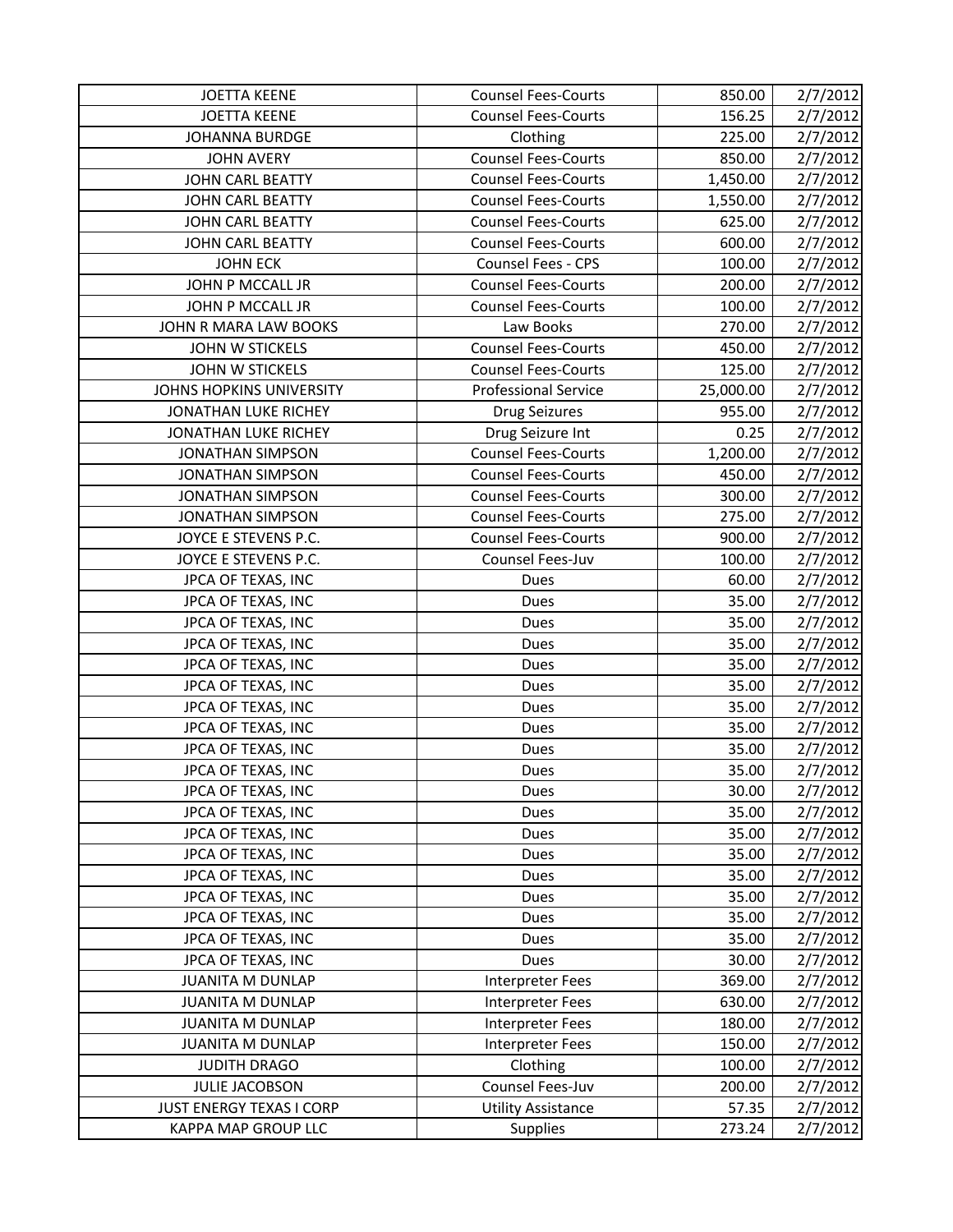| KAPPA MAP GROUP LLC                 | Supplies                    | 273.24   | 2/7/2012 |
|-------------------------------------|-----------------------------|----------|----------|
| <b>KARA CARRERAS</b>                | <b>Counsel Fees-Courts</b>  | 900.00   | 2/7/2012 |
| <b>KARA CARRERAS</b>                | <b>Counsel Fees-Courts</b>  | 2,150.00 | 2/7/2012 |
| <b>KARA CARRERAS</b>                | <b>Counsel Fees-Courts</b>  | 1,000.00 | 2/7/2012 |
| <b>KARA CARRERAS</b>                | <b>Counsel Fees-Courts</b>  | 200.00   | 2/7/2012 |
| <b>KAREN FONVILLE</b>               | <b>Court Visitor</b>        | 273.50   | 2/7/2012 |
| <b>KARMEN JOHNSON</b>               | <b>Counsel Fees-Courts</b>  | 1,250.00 | 2/7/2012 |
| <b>KARMEN JOHNSON</b>               | Cnsl Fees-Fam Drg Ct        | 150.00   | 2/7/2012 |
| KARTEN PSYCHOLOGICAL SERVICES       | Psych Exam/Testimony        | 700.00   | 2/7/2012 |
| KARTEN PSYCHOLOGICAL SERVICES       | Psych Exam/Testimony        | 500.00   | 2/7/2012 |
| KATHERINE AULTMAN                   | Court Visitor               | 143.00   | 2/7/2012 |
| KATHLEEN JEANNE MEGONIGAL           | Counsel Fees-Juv            | 60.00    | 2/7/2012 |
| KATHLEEN JEANNE MEGONIGAL           | Counsel Fees - CPS          | 150.00   | 2/7/2012 |
| KATHLEEN JEANNE MEGONIGAL           | Cnsl Fees-Fam Drg Ct        | 100.00   | 2/7/2012 |
| <b>KATHRYN CRAVEN</b>               | Cnsl Fees-Fam Drg Ct        | 150.00   | 2/7/2012 |
| <b>KATTEN &amp; BENSON</b>          | <b>Counsel Fees-Probate</b> | 980.00   | 2/7/2012 |
| KEARNEY/WYNN ATTORNEYS AT LAW       | <b>Counsel Fees-Courts</b>  | 300.00   | 2/7/2012 |
| <b>KEITH MCKAY</b>                  | <b>Counsel Fees-Courts</b>  | 400.00   | 2/7/2012 |
| <b>KEITH MCKAY</b>                  | <b>Counsel Fees-Courts</b>  | 100.00   | 2/7/2012 |
| <b>KEITH MCKAY</b>                  | <b>Counsel Fees-Courts</b>  | 600.00   | 2/7/2012 |
| KELLER POLICE DEPARTMENT            | <b>Drug Seizures</b>        | 2,000.00 | 2/7/2012 |
| KELLER POLICE DEPARTMENT            | Drug Seizure Int            | 4.09     | 2/7/2012 |
| <b>KELLY R GOODNESS PHD</b>         | Psych Exam/Testimony        | 450.00   | 2/7/2012 |
| KELLY R GOODNESS PHD                | Psych Exam/Testimony        | 900.00   | 2/7/2012 |
| <b>KELLY R GOODNESS PHD</b>         | Psych Exam/Testimony        | 900.00   | 2/7/2012 |
| <b>KELLY R GOODNESS PHD</b>         | Psych Exam/Testimony        | 450.00   | 2/7/2012 |
| <b>KELLYE SWANDA</b>                | Counsel Fees - CPS          | 4,885.00 | 2/7/2012 |
| <b>KENDALL CURRY</b>                | Drug Seizure-Unit           | 11.00    | 2/7/2012 |
| <b>KENDALL CURRY</b>                | Drug Seizure Int            | 0.03     | 2/7/2012 |
| <b>KENNETH R GORDON PC</b>          | <b>Counsel Fees-Courts</b>  | 400.00   | 2/7/2012 |
| <b>KENNETH R GORDON PC</b>          | <b>Counsel Fees-Courts</b>  | 550.00   | 2/7/2012 |
| <b>KENNETH R GORDON PC</b>          | <b>Counsel Fees-Courts</b>  | 1,475.00 | 2/7/2012 |
| <b>KERRY OWENS</b>                  | <b>Counsel Fees-Probate</b> | 1,000.00 | 2/7/2012 |
| KIM & ANDREWS, ATTORNEYS AT LAW LLP | <b>Counsel Fees-Courts</b>  | 400.00   | 2/7/2012 |
| KIMBERLEY CAMPBELL                  | <b>Counsel Fees-Courts</b>  | 850.00   | 2/7/2012 |
| KIMBERLEY CAMPBELL                  | <b>Counsel Fees-Courts</b>  | 1,500.00 | 2/7/2012 |
| KIMBERLEY CAMPBELL                  | Cnsl Fees-Crim Appls        | 725.00   | 2/7/2012 |
| KIMBERLY ANN BASINGER               | <b>Expert Witness Serv</b>  | 750.00   | 2/7/2012 |
| KIMLEY-HORN AND ASSOCIATES, INC     | <b>Professional Service</b> | 1,574.89 | 2/7/2012 |
| <b>KOBBY T WARREN</b>               | <b>Counsel Fees-Courts</b>  | 700.00   | 2/7/2012 |
| <b>KOBBY T WARREN</b>               | <b>Counsel Fees-Courts</b>  | 300.00   | 2/7/2012 |
| <b>KOBBY T WARREN</b>               | <b>Counsel Fees-Courts</b>  | 300.00   | 2/7/2012 |
| KONICA MINOLTA BUSINESS SOLUTIONS   | <b>Equipment Maint</b>      | 205.00   | 2/7/2012 |
| KONICA MINOLTA BUSINESS SOLUTIONS   | <b>Equipment Rentals</b>    | 636.19   | 2/7/2012 |
| <b>KRISTINA WEST</b>                | Counsel Fees - CPS          | 100.00   | 2/7/2012 |
| KROGER #695                         | <b>Expanded Nutri Pgrm</b>  | 35.57    | 2/7/2012 |
| <b>KROGER COMPANY</b>               | Food/Hygiene Assist         | 93.74    | 2/7/2012 |
| LA PRIMAVERA ASSOCIATES LP          | Rental Assistance           | 565.00   | 2/7/2012 |
| <b>LAHAINA GROUP INC</b>            | <b>Equipment Maint</b>      | 715.00   | 2/7/2012 |
| <b>LARRY E REED</b>                 | <b>Counsel Fees-Courts</b>  | 1,075.00 | 2/7/2012 |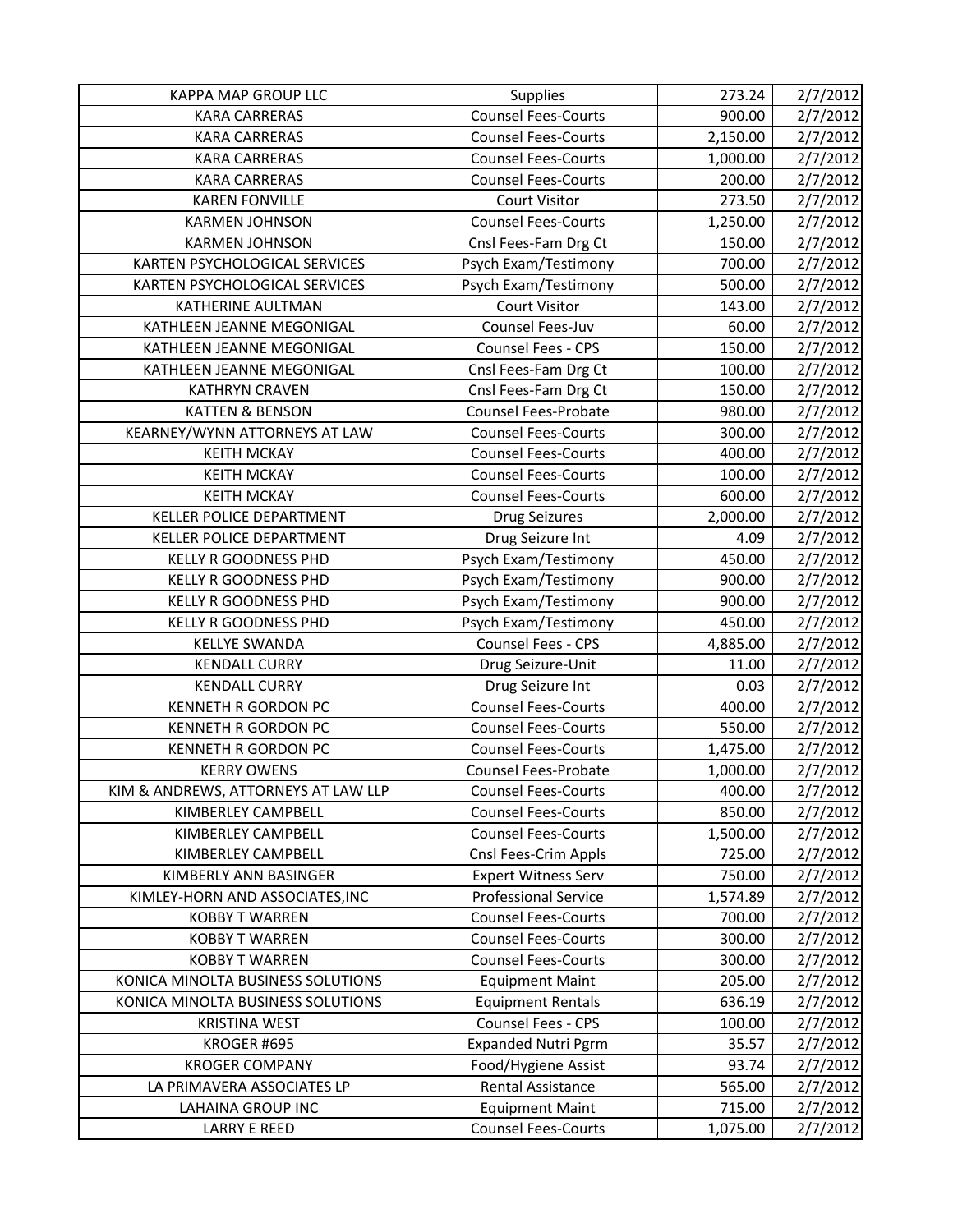| <b>LARRY E REED</b>                 | <b>Counsel Fees-Courts</b>  | 450.00    | 2/7/2012 |
|-------------------------------------|-----------------------------|-----------|----------|
| <b>LARRY E REED</b>                 | <b>Counsel Fees-Courts</b>  | 200.00    | 2/7/2012 |
| <b>LARRY FINSTROM</b>               | <b>Drug Seizures</b>        | 466.40    | 2/7/2012 |
| <b>LARRY FINSTROM</b>               | Drug Seizure Int            | 0.58      | 2/7/2012 |
| LASERLINK INTERNATIONAL INC         | <b>Supplies</b>             | 333.00    | 2/7/2012 |
| LAST GROUP ENTERPRISES INC          | Sheriff Inventory           | 1,302.00  | 2/7/2012 |
| LATEPH ADENIJI                      | <b>Counsel Fees-Courts</b>  | 400.00    | 2/7/2012 |
| <b>LATEPH ADENIJI</b>               | <b>Counsel Fees-Courts</b>  | 750.00    | 2/7/2012 |
| LATITUDE GEOGRAPHICS LTD            | Software Maintenance        | 345.00    | 2/7/2012 |
| LAW OFFICE EDWARD E CASTILLO PLLC   | Counsel Fees-Juv            | 400.00    | 2/7/2012 |
| LAW OFFICE OF BRADLEY L CLARK PC    | <b>Counsel Fees-Courts</b>  | 300.00    | 2/7/2012 |
| LAW OFFICE OF BRADLEY L CLARK PC    | Cnsl Fees-Fam Drg Ct        | 100.00    | 2/7/2012 |
| LAW OFFICE OF GARY L NICKELSON      | Counsel Fees - CPS          | 350.00    | 2/7/2012 |
| LAW OFFICE OF HARMONY M SCHUERMAN P | <b>Counsel Fees-Courts</b>  | 125.00    | 2/7/2012 |
| LAW OFFICE OF JO AN G ASHLEY        | Counsel Fees-Juv            | 112.50    | 2/7/2012 |
| LAW OFFICE OF KEE A ABLES PC        | Counsel Fees - CPS          | 150.00    | 2/7/2012 |
| LAW OFFICE OF KEE A ABLES PC        | Cnsl Fees-Fam Drg Ct        | 100.00    | 2/7/2012 |
| LAW OFFICE OF LISA HAINES           | <b>Counsel Fees-Courts</b>  | 650.00    | 2/7/2012 |
| LAW OFFICE OF LORI A SPEARMAN PC    | Counsel Fees - CPS          | 1,130.00  | 2/7/2012 |
| LAW OFFICE OF RACHEL L PONDER PLLC  | Counsel Fees - CPS          | 100.00    | 2/7/2012 |
| LAW OFFICE OF SHANNON M SEARS PC    | <b>Counsel Fees-Courts</b>  | 450.00    | 2/7/2012 |
| LAW OFFICE OF T CHRISTOPHER LEWIS   | <b>Counsel Fees-Courts</b>  | 400.00    | 2/7/2012 |
| LAW OFFICE OF TIM CHOY              | <b>Counsel Fees-Courts</b>  | 500.00    | 2/7/2012 |
| LAW OFFICE OF TIM CHOY              | <b>Counsel Fees-Courts</b>  | 950.00    | 2/7/2012 |
| LAW OFFICES OF RACHEL E DALTON      | <b>Counsel Fees-Courts</b>  | 1,070.36  | 2/7/2012 |
| <b>LAWPRESS CORPORATION</b>         | Law Books                   | 225.00    | 2/7/2012 |
| LAWSON PRODUCTS INC                 | Parts and Supplies          | 13.01     | 2/7/2012 |
| <b>LAWSON PRODUCTS INC</b>          | Parts and Supplies          | 380.14    | 2/7/2012 |
| <b>LEARNING ZONE EXPRESS</b>        | Educational Material        | 1,294.53  | 2/7/2012 |
| Leighton G Iles                     | Travel                      | 109.20    | 2/7/2012 |
| LENA POPE HOME INC                  | <b>Professional Service</b> | 3,261.28  | 2/7/2012 |
| LENA POPE HOME INC                  | <b>Professional Service</b> | 32,370.00 | 2/7/2012 |
| <b>LEON REED JR</b>                 | <b>Professional Service</b> | 412.50    | 2/7/2012 |
| LEON REED JR                        | <b>Counsel Fees-Courts</b>  | 600.00    | 2/7/2012 |
| <b>LESLIE JOHNS</b>                 | <b>Counsel Fees-Courts</b>  | 1,400.00  | 2/7/2012 |
| LESLIE JOHNS                        | <b>Counsel Fees-Courts</b>  | 175.00    | 2/7/2012 |
| LESLIE JOHNS                        | <b>Counsel Fees-Courts</b>  | 350.00    | 2/7/2012 |
| <b>LEX JOHNSTON</b>                 | <b>Counsel Fees-Courts</b>  | 3,775.00  | 2/7/2012 |
| LINDEN & ASSOCIATES, P.C.           | <b>Counsel Fees - CPS</b>   | 3,750.00  | 2/7/2012 |
| LIPPINCOTT WILLIAMS & WILKINS       | <b>Supplies</b>             | 449.95    | 2/7/2012 |
| <b>LISA FUCSKO</b>                  | Clothing                    | 100.00    | 2/7/2012 |
| <b>LISA HOOBLER</b>                 | <b>Counsel Fees-Courts</b>  | 250.00    | 2/7/2012 |
| <b>LISA HOOBLER</b>                 | <b>Counsel Fees-Courts</b>  | 1,000.00  | 2/7/2012 |
| <b>LISA HOOBLER</b>                 | <b>Counsel Fees-Courts</b>  | 100.00    | 2/7/2012 |
| LISA HOOBLER                        | <b>Counsel Fees-Courts</b>  | 125.00    | 2/7/2012 |
| <b>LISA HOOBLER</b>                 | <b>Counsel Fees-Courts</b>  | 100.00    | 2/7/2012 |
| <b>LISA MORTON</b>                  | Reporter's Records          | 1,156.00  | 2/7/2012 |
| <b>LISA MORTON</b>                  | Reporter's Records          | 148.00    | 2/7/2012 |
| <b>LISA MULLEN</b>                  | <b>Counsel Fees-Courts</b>  | 400.00    | 2/7/2012 |
| LISA MULLEN                         | <b>Counsel Fees-Courts</b>  | 1,500.00  | 2/7/2012 |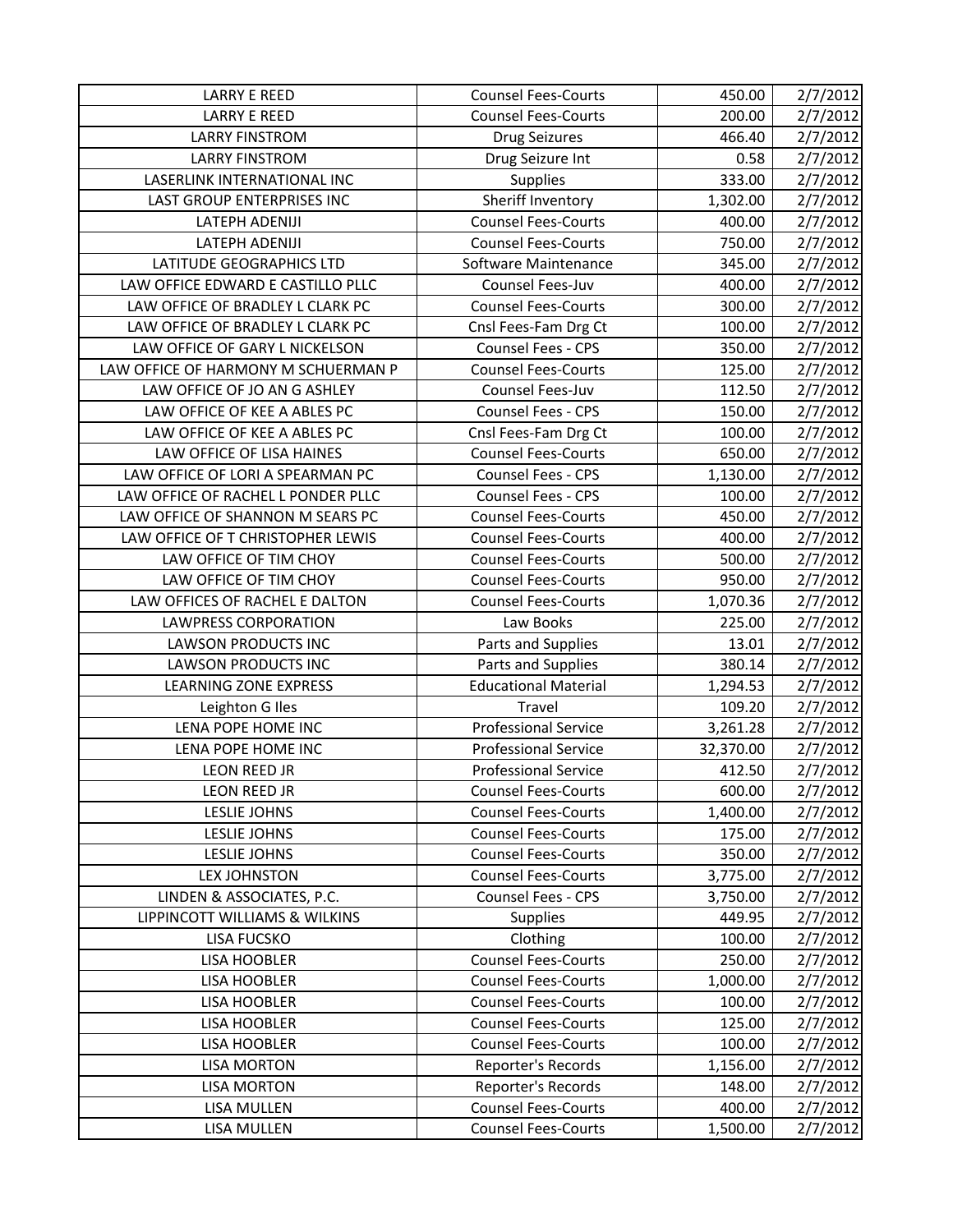| <b>LISA MULLEN</b>             | <b>Counsel Fees-Courts</b>  | 750.00    | 2/7/2012 |
|--------------------------------|-----------------------------|-----------|----------|
| <b>LISA MULLEN</b>             | Cnsl Fees-Crim Appls        | 3,437.50  | 2/7/2012 |
| <b>LOCK TIGHT SECURITY INC</b> | Supplies                    | 12.00     | 2/7/2012 |
| LOCK TIGHT SECURITY INC        | <b>Equipment Maint</b>      | 114.50    | 2/7/2012 |
| <b>LOCK TIGHT SECURITY INC</b> | <b>Building Maintenance</b> | 158.00    | 2/7/2012 |
| LOCK TIGHT SECURITY INC        | <b>Building Maintenance</b> | 176.00    | 2/7/2012 |
| <b>LORI DEANGELIS</b>          | <b>Counsel Fees-Courts</b>  | 1,700.00  | 2/7/2012 |
| LOWE'S                         | <b>Supplies</b>             | 175.61    | 2/7/2012 |
| LOWE'S                         | Supplies                    | 76.96     | 2/7/2012 |
| LOWE'S                         | <b>Building Maintenance</b> | 258.57    | 2/7/2012 |
| LOWE'S                         | <b>Building Maintenance</b> | 254.59    | 2/7/2012 |
| LOWE'S                         | Parts and Supplies          | 44.94     | 2/7/2012 |
| LOWE'S                         | <b>Small Tools</b>          | 51.06     | 2/7/2012 |
| LOWE'S                         | <b>Building Maintenance</b> | 28.18     | 2/7/2012 |
| LOWE'S                         | Echo Lake Park              | 196.78    | 2/7/2012 |
| LOWE'S                         | <b>Building Maintenance</b> | 246.80    | 2/7/2012 |
| LQ MANAGEMENT LLC              | Travel                      | 76.05     | 2/7/2012 |
| LUNCH BOX                      | <b>Meeting Expenses</b>     | 84.50     | 2/7/2012 |
| Luz G Hernandez                | Mileage Allowance           | 207.57    | 2/7/2012 |
| Luz G Hernandez                | Travel                      | 125.98    | 2/7/2012 |
| <b>LYNDA S TARWATER</b>        | <b>Counsel Fees-Courts</b>  | 250.00    | 2/7/2012 |
| LYNN KELLY LAW FIRM PC         | <b>Counsel Fees-Probate</b> | 500.00    | 2/7/2012 |
| M MONIQUE WALTERS              | Counsel Fees-Juv            | 200.00    | 2/7/2012 |
| M SUZANNE FROSSARD PC          | Counsel Fees-Juv            | 1,479.56  | 2/7/2012 |
| M TRENT LOFTIN                 | Counsel Fees-Juv            | 900.00    | 2/7/2012 |
| <b>MARC GAULT</b>              | Counsel Fees - CPS          | 1,560.00  | 2/7/2012 |
| <b>MARK ANTHONY RAYOS</b>      | <b>Drug Seizures</b>        | 516.00    | 2/7/2012 |
| <b>MARK ANTHONY RAYOS</b>      | Drug Seizure Int            | 0.51      | 2/7/2012 |
| MARK D KETCHUM                 | <b>Meeting Expenses</b>     | 119.82    | 2/7/2012 |
| MARK D SCOTT & ASSOCIATES PLLC | <b>Counsel Fees-Courts</b>  | 200.00    | 2/7/2012 |
| MARK D SCOTT & ASSOCIATES PLLC | <b>Counsel Fees-Courts</b>  | 700.00    | 2/7/2012 |
| MARK D SCOTT & ASSOCIATES PLLC | <b>Counsel Fees-Courts</b>  | 100.00    | 2/7/2012 |
| MARK D SCOTT & ASSOCIATES PLLC | <b>Counsel Fees-Courts</b>  | 437.50    | 2/7/2012 |
| MARK D SCOTT & ASSOCIATES PLLC | <b>Counsel Fees-Courts</b>  | 100.00    | 2/7/2012 |
| MARK D SCOTT & ASSOCIATES PLLC | <b>Drug Seizures</b>        | 1,200.00  | 2/7/2012 |
| MARK D SCOTT & ASSOCIATES PLLC | <b>Drug Seizures</b>        | 1,148.00  | 2/7/2012 |
| MARK D SCOTT & ASSOCIATES PLLC | Drug Seizure Int            | 4.08      | 2/7/2012 |
| MARK D SCOTT & ASSOCIATES PLLC | Drug Seizure Int            | 0.69      | 2/7/2012 |
| <b>MARK ROSTEET</b>            | <b>Counsel Fees-Courts</b>  | 300.00    | 2/7/2012 |
| <b>MARK ROSTEET</b>            | <b>Counsel Fees-Courts</b>  | 600.00    | 2/7/2012 |
| <b>MARK ROSTEET</b>            | <b>Counsel Fees-Courts</b>  | 300.00    | 2/7/2012 |
| <b>MARK ROSTEET</b>            | <b>Counsel Fees-Courts</b>  | 850.00    | 2/7/2012 |
| <b>MARK ROSTEET</b>            | <b>Counsel Fees-Courts</b>  | 100.00    | 2/7/2012 |
| MARRIOTT HOTEL SERVICES INC    | Education                   | 1,162.18  | 2/7/2012 |
| MARRIOTT INTERNATIONAL         | Travel                      | 1,113.60  | 2/7/2012 |
| MARRIOTT INTERNATIONAL         | Education                   | 668.16    | 2/7/2012 |
| MARRIOTT INTERNATIONAL         | Education                   | 1,076.80  | 2/7/2012 |
| MARRIOTT INTERNATIONAL         | Education                   | 1,336.32  | 2/7/2012 |
| MARTIN EAGLE OIL COMPANY INC   | Gasoline Inventory          | 13,456.38 | 2/7/2012 |
| MARTIN EAGLE OIL COMPANY INC   | Gasoline Inventory          | 10,325.22 | 2/7/2012 |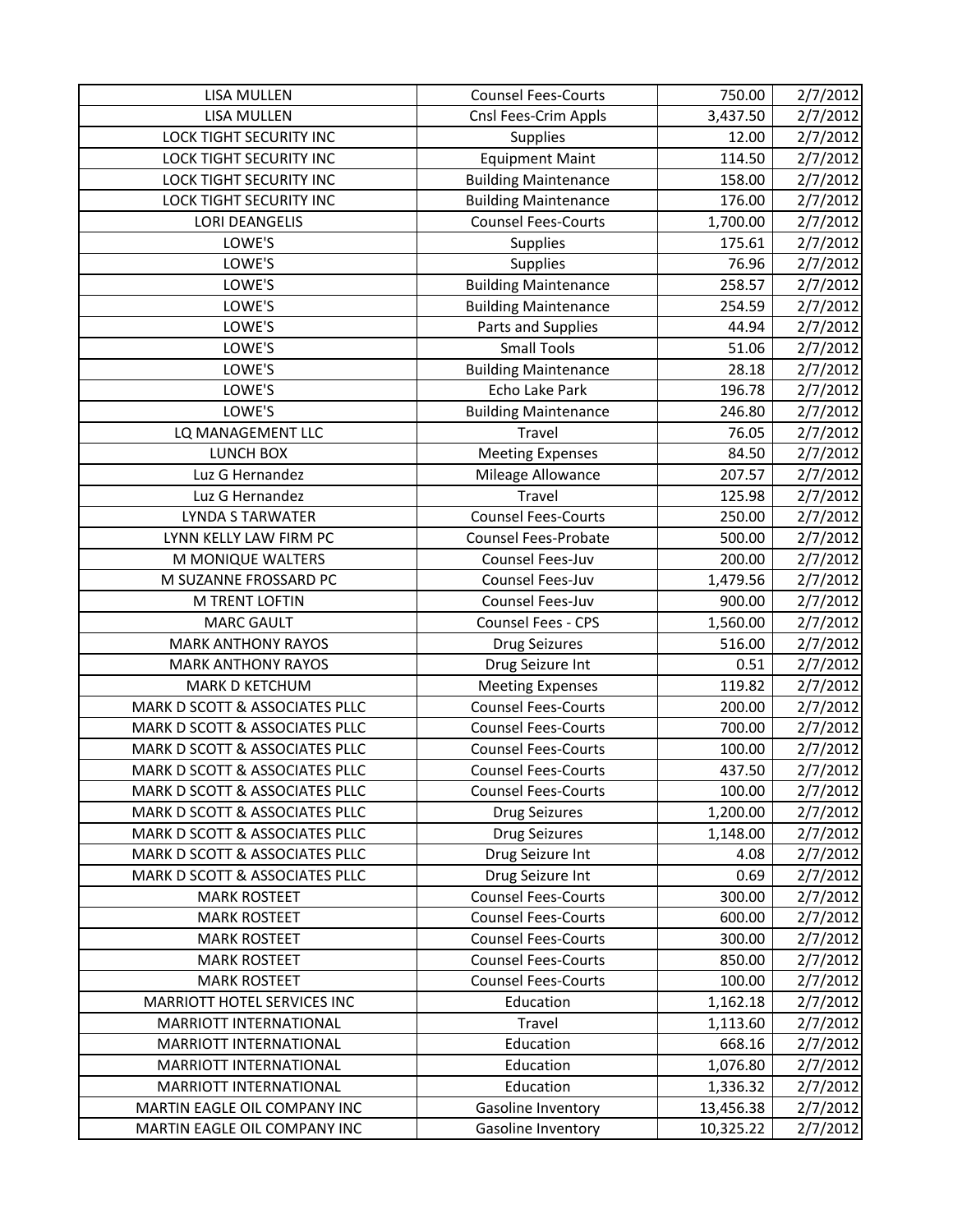| <b>MARTIN FRIAS</b>                           | <b>Rental Assistance</b>    | 335.00          | 2/7/2012 |
|-----------------------------------------------|-----------------------------|-----------------|----------|
| <b>MARY B THORNTON</b>                        | <b>Counsel Fees-Courts</b>  | 200.00          | 2/7/2012 |
| <b>MARY R THOMSEN</b>                         | Cnsl Fees-Fam Drg Ct        | 100.00          | 2/7/2012 |
| MAXIM HEALTHCARE SERVICES INC                 | <b>Professional Service</b> | 1,512.00        | 2/7/2012 |
| MCCLENDON CONSTRUCTION CO INC.                | Non-Track Const/Bldg        | 17,280.50       | 2/7/2012 |
| MEDINA & MEDINA INC                           | Central Garage Inv          | 128.00          | 2/7/2012 |
| <b>MEDINA &amp; MEDINA INC</b>                | Parts and Supplies          | 12.50           | 2/7/2012 |
| MEDLAN FUNERAL SERVICES INC                   | <b>County Burials</b>       | 330.00          | 2/7/2012 |
| <b>MELANIE F WEBB</b>                         | Psych Exam/Testimony        | 400.00          | 2/7/2012 |
| MERCEDES MEDICAL INC                          | <b>Medical Supplies</b>     | 148.00          | 2/7/2012 |
| <b>MERRY LAUREEN MOORE</b>                    | <b>Counsel Fees-Probate</b> | 2,200.00        | 2/7/2012 |
| <b>MERRY LAUREEN MOORE</b>                    | <b>Court Costs</b>          | 1,500.00        | 2/7/2012 |
| METROPLEX SERVICE WELDING                     | <b>Building Maintenance</b> | 17.98           | 2/7/2012 |
| METROPLEX SERVICE WELDING                     | Parts and Supplies          | 143.06          | 2/7/2012 |
| MHMR OF TARRANT COUNTY                        | O/P Group Counseling        | 8,426.00        | 2/7/2012 |
| MHMR OF TARRANT COUNTY                        | <b>MHMR</b>                 | 4,644.26        | 2/7/2012 |
| MHMR OF TARRANT COUNTY                        | <b>MHMR</b>                 | 1,947.99        | 2/7/2012 |
| MHMR OF TARRANT COUNTY                        | <b>MHMR</b>                 | 2,165.74        | 2/7/2012 |
| MHMR OF TARRANT COUNTY                        | <b>MHMR</b>                 | 5,444.69        | 2/7/2012 |
| MHMR OF TARRANT COUNTY                        | <b>MHMR</b>                 | 5,168.08        | 2/7/2012 |
| MHMR OF TARRANT COUNTY                        | <b>MHMR</b>                 | 1,988.12        | 2/7/2012 |
| MHMR OF TARRANT COUNTY                        | <b>MHMR</b>                 | 5,350.83        | 2/7/2012 |
| MHMR OF TARRANT COUNTY                        | <b>Professional Service</b> | 2,000.00        | 2/7/2012 |
| MHMR OF TARRANT COUNTY                        | <b>Professional Service</b> | 49,711.06       | 2/7/2012 |
| MICHAEL DEEGAN                                | <b>Counsel Fees-Courts</b>  | 900.00          | 2/7/2012 |
| MICHAEL SHAWN MATLOCK                         | <b>Counsel Fees-Courts</b>  | 800.00          | 2/7/2012 |
| MICHAEL SHAWN MATLOCK                         | <b>Counsel Fees-Courts</b>  | 650.00          | 2/7/2012 |
| MITCHELL ADDING MACHINE COMPANY INC           | <b>Building Maintenance</b> | 375.00          | 2/7/2012 |
| MITCHELL MCCALL                               | <b>Restitution Payable</b>  | 109.00          | 2/7/2012 |
| MONICA OLSON                                  | <b>Counseling Services</b>  | 1,600.00        | 2/7/2012 |
| MOORE MEDICAL LLC                             | Lab Supplies                | 160.00          | 2/7/2012 |
| MOORE MEDICAL LLC                             | Lab Supplies                | 188.80          | 2/7/2012 |
| MORITZ CHEVROLET CHRYSLER                     | Central Garage Inv          | 29.62           | 2/7/2012 |
| <b>MORRIS SINOR</b>                           | Hith Internat'l Trav        | 80.00           | 2/7/2012 |
| Mr Bradley S Gatewood                         | Transportation              | 32.37           | 2/7/2012 |
| Mr Charles W Wiesman                          | Education                   | 30.00           | 2/7/2012 |
| Mr Chris A Shahan                             | Transportation              | 212.09          | 2/7/2012 |
| Mr Christopher J Dearing                      | Education                   | 30.00           | 2/7/2012 |
| Mr David A Phillips                           | Education                   | 291.60          | 2/7/2012 |
| Mr Edmund C Choice                            | Education                   | 220.00          | 2/7/2012 |
| Mr Eric R Martinez                            | Travel                      | 60.00           | 2/7/2012 |
| Mr Jacinto A Ramos Jr                         | <b>Supplies</b>             | 27.00           | 2/7/2012 |
| Mr John J Nicholson                           | Education                   | 220.00          | 2/7/2012 |
| Mr John T Thompson                            | Education                   | 156.00          | 2/7/2012 |
| Mr Leslie J Smith                             | <b>Supplies</b>             | 55.99           | 2/7/2012 |
| Mr Michael W Ford Jr                          | Travel                      | 60.00           | 2/7/2012 |
| Mr Paul R Tilley                              | Education                   | 220.00          | 2/7/2012 |
|                                               |                             |                 |          |
| Mr Roy C Brooks                               | Travel                      | 188.00          | 2/7/2012 |
| Ms Ann L Salyer-Caldwell<br>Ms Beryl L Landry | Travel<br>Education         | 50.38<br>140.00 | 2/7/2012 |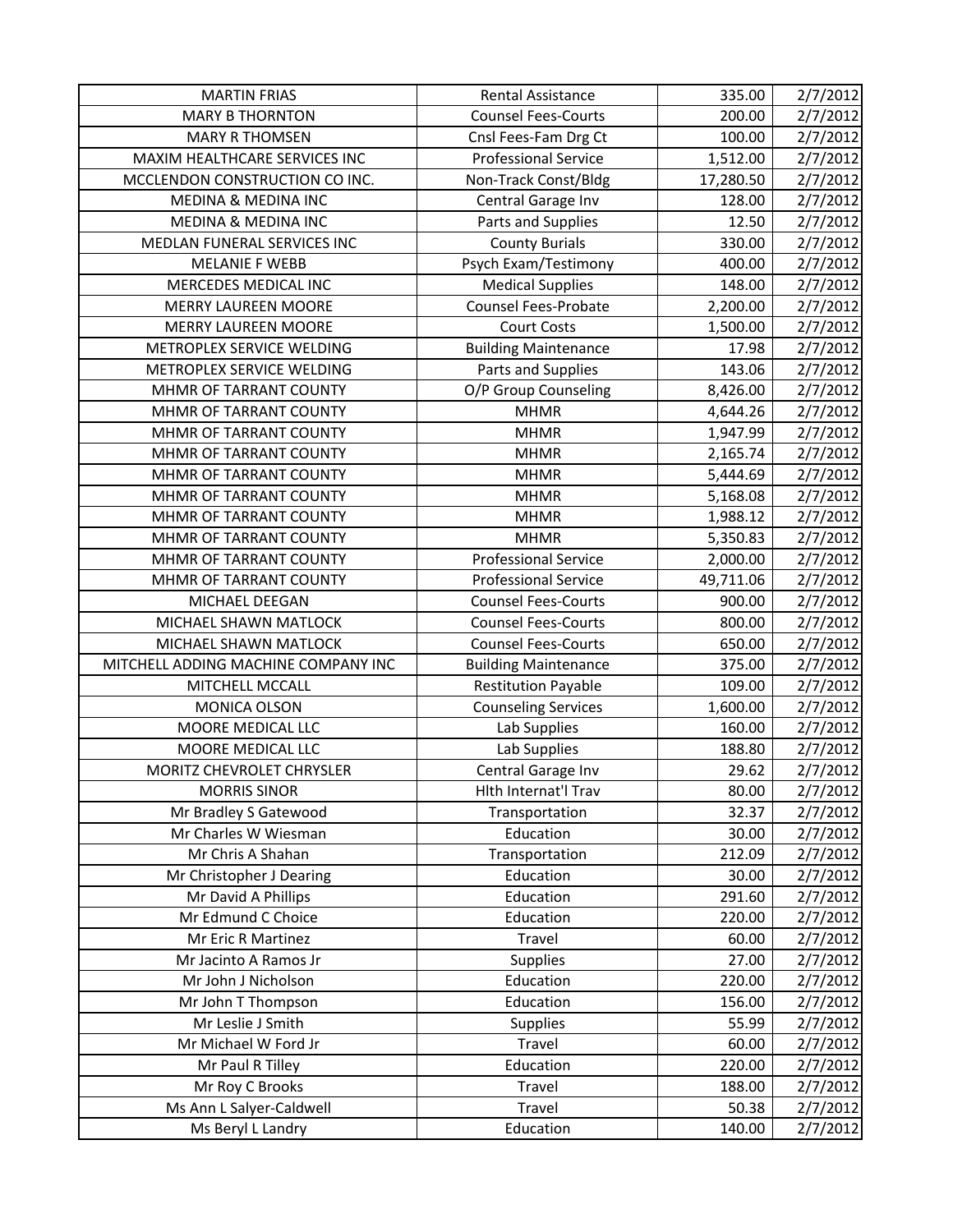| Ms Carolyn R Van Winkle                 | Travel                      | 220.00    | 2/7/2012             |
|-----------------------------------------|-----------------------------|-----------|----------------------|
| Ms Dana Tarter                          | Education                   | 462.78    | 2/7/2012             |
| Ms Donna M Larson                       | Education                   | 149.78    | 2/7/2012             |
| Ms Germaine C Woolridge                 | Education                   | 39.28     | 2/7/2012             |
| Ms Lisa R Woodard                       | Education                   | 76.00     | 2/7/2012             |
| Ms Maria E Perez                        | <b>Interpreter Fees</b>     | 199.00    | 2/7/2012             |
| Ms Maria L Rivas                        | Education                   | 220.00    | 2/7/2012             |
| Ms Marquetta E Westmoreland             | Travel                      | 120.00    | 2/7/2012             |
| Ms Melissa E Lee                        | Education                   | 100.00    | 2/7/2012             |
| Ms Teresa J Bates                       | Prepaid - Travel            | 126.00    | 2/7/2012             |
| NACO - NATIONAL ASSOC OF COUNTIES       | Education                   | 465.00    | 2/7/2012             |
| NACRC-NATL ASSOC COUNTY RECORDERS       | Education                   | 250.00    | 2/7/2012             |
| NACRC-NATL ASSOC COUNTY RECORDERS       | Education                   | 250.00    | 2/7/2012             |
| <b>NAFA INC</b>                         | Parts and Supplies          | 37.92     | 2/7/2012             |
| <b>NAFA INC</b>                         | Parts and Supplies          | 45.34     | 2/7/2012             |
| <b>NANCY GORDON</b>                     | Counsel Fees - CPS          | 2,345.00  | 2/7/2012             |
| NATHERRAL J WASHINGTON                  | <b>Counsel Fees-Courts</b>  | 650.00    | 2/7/2012             |
| <b>NAVID ALBAND</b>                     | <b>Counsel Fees-Courts</b>  | 500.00    | 2/7/2012             |
| <b>NAVID ALBAND</b>                     | <b>Counsel Fees-Courts</b>  | 3,662.50  | 2/7/2012             |
| NEUROPATHOLOGY & FORENSIC PATHOLOGY     | <b>Professional Service</b> | 1,000.00  | 2/7/2012             |
| NEVILL BUSINESS MACHINES INC            | <b>Equipment Maint</b>      | 89.00     | 2/7/2012             |
| NEVILL BUSINESS MACHINES INC            | <b>Equipment Maint</b>      | 384.00    | 2/7/2012             |
| NICHOLAS GREGORY DAVIS                  | <b>Counsel Fees-Courts</b>  | 300.00    | 2/7/2012             |
| NICHOLAS GREGORY DAVIS                  | <b>Counsel Fees-Courts</b>  | 850.00    | 2/7/2012             |
| NIKKI L CHRIESMAN                       | Cnsl Fees-Fam Drg Ct        | 100.00    | 2/7/2012             |
|                                         |                             |           |                      |
| NIZAM PEERWANI, M.D., P.A.              | Due to Med Examiner         | 36,495.00 | 2/7/2012             |
| <b>NORRIS RICHARDSON</b>                | Clothing                    | 69.37     | 2/7/2012             |
| NORTH RICHLAND HILLS POLICE             | <b>Drug Seizures</b>        | 2,418.50  | 2/7/2012             |
| NORTH RICHLAND HILLS POLICE             | <b>Drug Seizures</b>        | 383.00    | 2/7/2012             |
| NORTH RICHLAND HILLS POLICE             | <b>Drug Seizures</b>        | 86.00     | 2/7/2012             |
| NORTH RICHLAND HILLS POLICE             | <b>Drug Seizures</b>        | 389.50    | 2/7/2012             |
| NORTH RICHLAND HILLS POLICE             | Drug Seizure Int            | 2.13      | 2/7/2012             |
| NORTH RICHLAND HILLS POLICE             | Drug Seizure Int            | 0.31      | 2/7/2012             |
| NORTH RICHLAND HILLS POLICE             | Drug Seizure Int            | 0.08      |                      |
| NORTH RICHLAND HILLS POLICE             | Drug Seizure Int            | 0.07      | 2/7/2012<br>2/7/2012 |
| OAK FARMS DAIRY                         | Food                        | 450.13    |                      |
| OCCUPATIONAL HEALTH CENTERS SW          | <b>Employee Physicals</b>   | 660.00    | 2/7/2012             |
| <b>ODESSA PUMPS &amp; EQUIPMENT INC</b> | Parts and Supplies          | 4,029.38  | 2/7/2012<br>2/7/2012 |
| <b>OKEY AKPOM</b>                       | <b>Counsel Fees-Courts</b>  | 750.00    | 2/7/2012             |
| <b>OKEY AKPOM</b>                       | <b>Counsel Fees-Courts</b>  | 500.00    | 2/7/2012             |
| <b>OKEY AKPOM</b>                       | <b>Counsel Fees-Courts</b>  | 150.00    | 2/7/2012             |
| <b>OLMSTED-KIRK PAPER CO</b>            | <b>Graphics Inventory</b>   | 94.37     | 2/7/2012             |
| O'REILLY AUTO PARTS                     | Parts and Supplies          | 744.98    | 2/7/2012             |
| O'REILLY AUTO PARTS                     | Parts and Supplies          | 153.98    | 2/7/2012             |
| O'REILLY AUTO PARTS                     | Parts and Supplies          | 77.99     | 2/7/2012             |
| O'REILLY AUTO PARTS                     | Parts and Supplies          | 628.54    | 2/7/2012             |
| ORIME NAOYA AND TERRIA CAPITAL          | Rental Assistance           | 322.00    | 2/7/2012             |
| <b>OWENS &amp; OWENS</b>                | <b>Professional Service</b> | 400.00    | 2/7/2012             |
| <b>OZARKA DRINKING WATER</b>            | <b>Supplies</b>             | 16.75     | 2/7/2012             |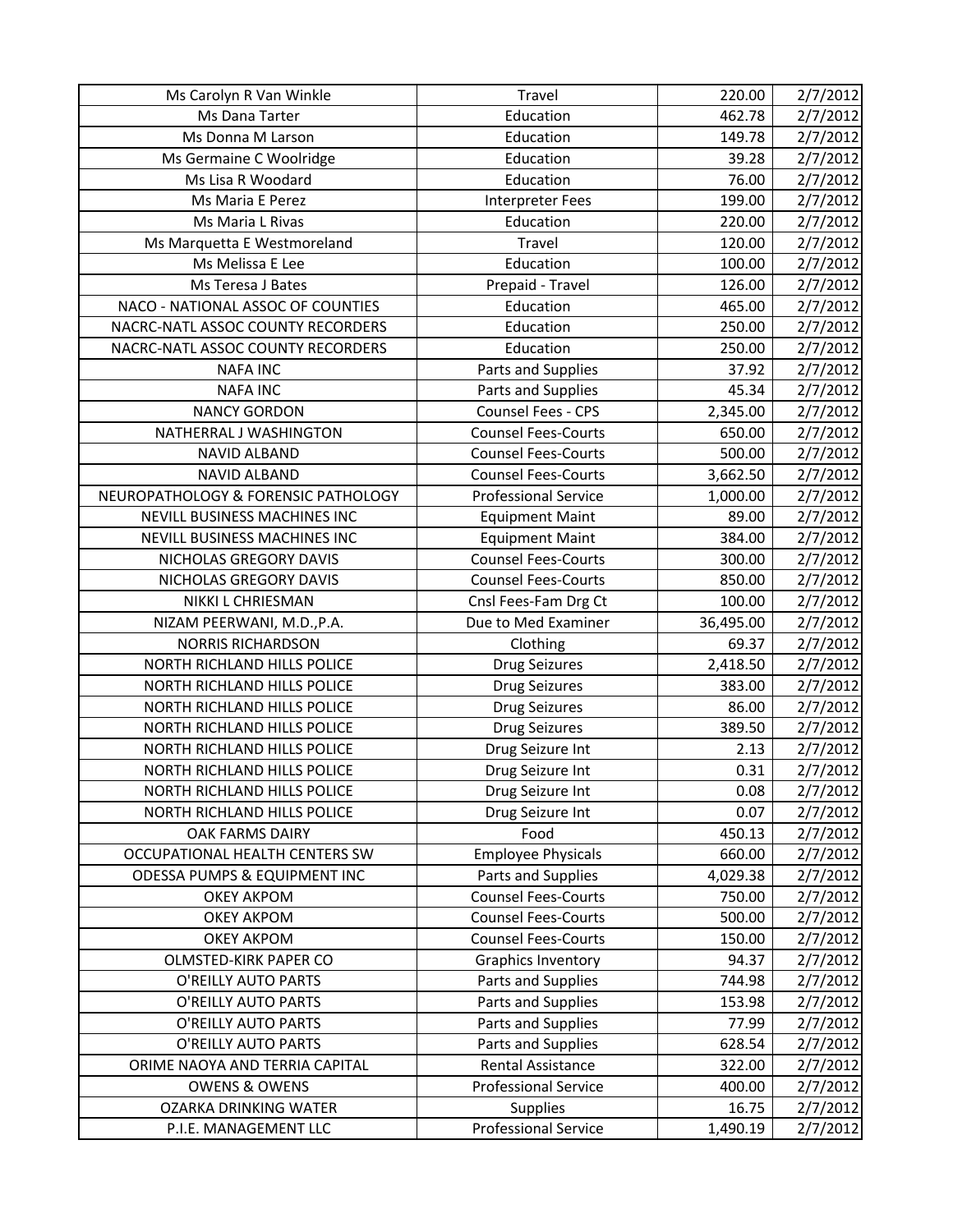| PAMELA S FERNANDEZ                  | <b>Counsel Fees-Courts</b>  | 275.00    | 2/7/2012 |
|-------------------------------------|-----------------------------|-----------|----------|
| PAMELA S FERNANDEZ                  | <b>Counsel Fees-Courts</b>  | 250.00    | 2/7/2012 |
| PARKER COUNTY SHERIFF'S OFFICE      | <b>Drug Seizures</b>        | 11,128.00 | 2/7/2012 |
| PARKER COUNTY SHERIFF'S OFFICE      | <b>Drug Seizures</b>        | 1,278.00  | 2/7/2012 |
| PARKER COUNTY SHERIFF'S OFFICE      | Drug Seizure Int            | 1,692.07  | 2/7/2012 |
| PARKER COUNTY SHERIFF'S OFFICE      | Drug Seizure Int            | 2.92      | 2/7/2012 |
| PATRICIA L SUMMERS                  | <b>Counsel Fees-Courts</b>  | 300.00    | 2/7/2012 |
| PATRICIA L SUMMERS                  | <b>Counsel Fees-Courts</b>  | 100.00    | 2/7/2012 |
| PATRICIA L SUMMERS                  | Counsel Fees - CPS          | 100.00    | 2/7/2012 |
| <b>PATRICK CURRAN</b>               | <b>Counsel Fees-Courts</b>  | 650.00    | 2/7/2012 |
| <b>PATRICK CURRAN</b>               | <b>Counsel Fees-Courts</b>  | 630.00    | 2/7/2012 |
| PATRICK CURRAN                      | <b>Counsel Fees-Courts</b>  | 230.00    | 2/7/2012 |
| <b>PATRICK CURRAN</b>               | <b>Counsel Fees-Courts</b>  | 215.00    | 2/7/2012 |
| PATRICK LABHART                     | <b>Hith Dept Immu Fees</b>  | 25.00     | 2/7/2012 |
| PATRICK R MCCARTY                   | <b>Counsel Fees-Courts</b>  | 930.00    | 2/7/2012 |
| PATRICK S DOHONEY & ASSOCIATES PLLC | <b>Counsel Fees-Courts</b>  | 1,050.00  | 2/7/2012 |
| PATRICK S DOHONEY & ASSOCIATES PLLC | <b>Counsel Fees-Courts</b>  | 400.00    | 2/7/2012 |
| PATRICK S DOHONEY & ASSOCIATES PLLC | <b>Counsel Fees-Courts</b>  | 175.00    | 2/7/2012 |
| PATRICK S DOHONEY & ASSOCIATES PLLC | <b>Counsel Fees-Courts</b>  | 150.00    | 2/7/2012 |
| PATTY TILLMAN                       | <b>Counsel Fees-Courts</b>  | 5,733.00  | 2/7/2012 |
| PATTY TILLMAN                       | <b>Counsel Fees-Courts</b>  | 900.00    | 2/7/2012 |
| PATTY TILLMAN                       | <b>Counsel Fees-Courts</b>  | 200.00    | 2/7/2012 |
| PAUL CONNER                         | <b>Counsel Fees-Courts</b>  | 4,345.00  | 2/7/2012 |
| PAUL CONNER                         | <b>Counsel Fees-Courts</b>  | 480.00    | 2/7/2012 |
| PAUL LEWALLEN                       | <b>Counsel Fees-Courts</b>  | 315.00    | 2/7/2012 |
| PAUL V PREVITE                      | <b>Counsel Fees-Courts</b>  | 125.00    | 2/7/2012 |
| PEDRO CISNEROS                      | Counsel Fees-Juv            | 100.00    | 2/7/2012 |
| PEGGY KEZAR                         | Clothing                    | 64.49     | 2/7/2012 |
| PELICAN BAY POLICE DEPARTMENT       | <b>Drug Seizures</b>        | 326.50    | 2/7/2012 |
| PELICAN BAY POLICE DEPARTMENT       | Drug Seizure Int            | 3.38      | 2/7/2012 |
| PENGAD INC                          | Supplies                    | 219.87    | 2/7/2012 |
| PENNY ALTMAN                        | Education                   | 140.00    | 2/7/2012 |
| PETRO SERV INC                      | Central Garage Inv          | 2,050.00  | 2/7/2012 |
| Philip R Adams                      | Education                   | 220.00    | 2/7/2012 |
| PIA R. RODRIGUEZ                    | <b>Counsel Fees-Courts</b>  | 300.00    | 2/7/2012 |
| PIA R. RODRIGUEZ                    | <b>Counsel Fees-Courts</b>  | 300.00    | 2/7/2012 |
| PIA R. RODRIGUEZ                    | <b>Counsel Fees-Courts</b>  | 400.00    | 2/7/2012 |
| PITNEY BOWES INC                    | <b>Supplies</b>             | 2,280.00  | 2/7/2012 |
| PITNEY BOWES INC                    | <b>Equipment Maint</b>      | 3,344.00  | 2/7/2012 |
| PITNEY BOWES INC                    | <b>Equipment Maint</b>      | 196.00    | 2/7/2012 |
| PITNEY BOWES INC                    | <b>Equipment Maint</b>      | 1,178.00  | 2/7/2012 |
| POLLOCK PAPER DISTRIBUTORS          | Sheriff Inventory           | 182.50    | 2/7/2012 |
| POLLOCK PAPER DISTRIBUTORS          | Kitchen Supplies            | 247.35    | 2/7/2012 |
| POLLOCK PAPER DISTRIBUTORS          | <b>Custodian Supplies</b>   | 77.25     | 2/7/2012 |
| POLLOCK PAPER DISTRIBUTORS          | <b>Custodian Supplies</b>   | 185.40    | 2/7/2012 |
| POLLOCK PAPER DISTRIBUTORS          | <b>Building Maintenance</b> | 117.74    | 2/7/2012 |
| PORT CITY MEDICAL                   | Lab Supplies                | 384.00    | 2/7/2012 |
| PRAETORIAN OPERATING INC            | <b>Medical Supplies</b>     | 328.96    | 2/7/2012 |
|                                     |                             |           |          |
| PRESSTEK INC                        | Graphics Inventory          | 284.12    | 2/7/2012 |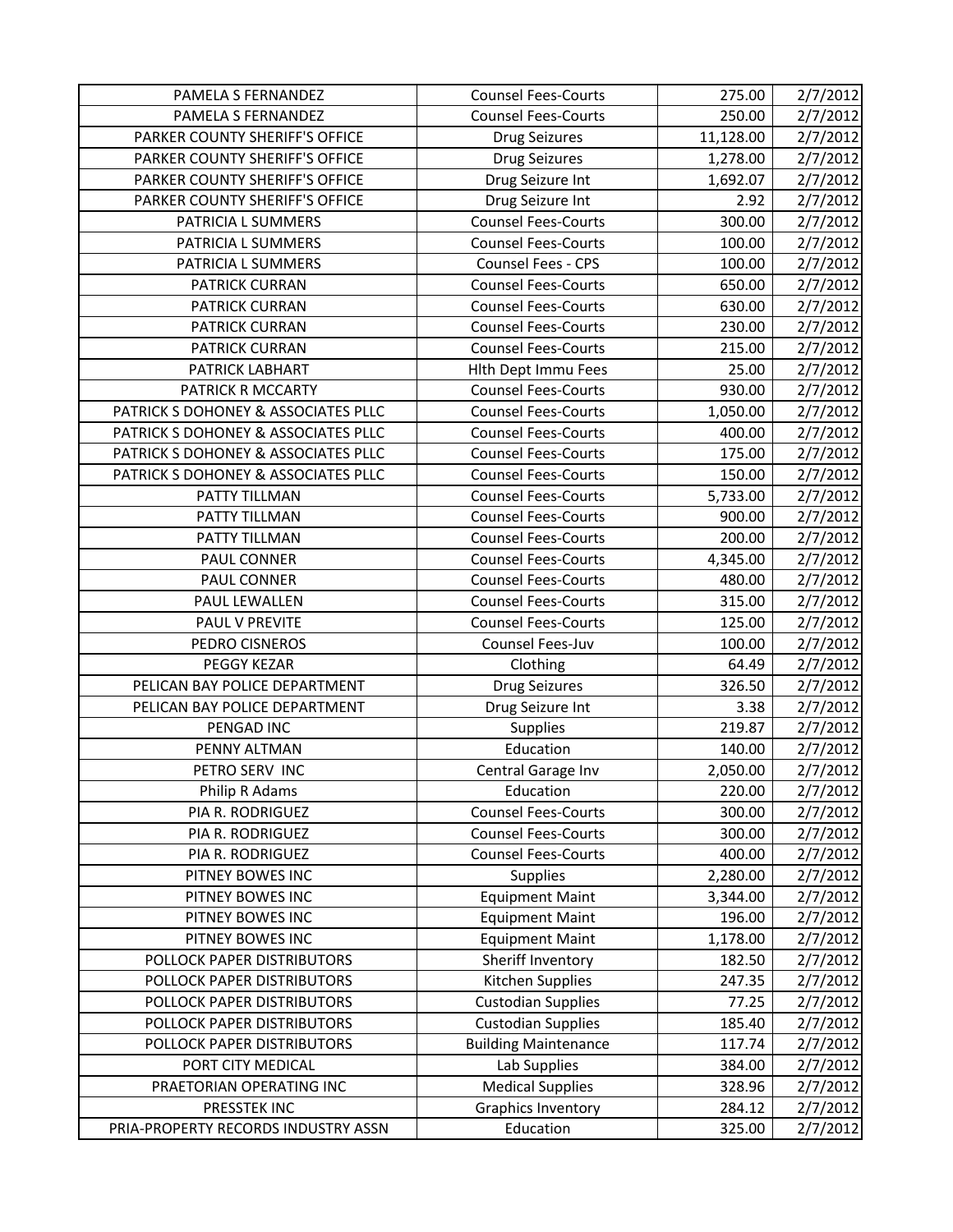| PRIA-PROPERTY RECORDS INDUSTRY ASSN | Education                   | 325.00    | 2/7/2012 |
|-------------------------------------|-----------------------------|-----------|----------|
| PRONTO COURIER SERVICE LLC          | <b>Professional Service</b> | 200.01    | 2/7/2012 |
| PTS OF AMERICA LLC                  | <b>Professional Service</b> | 2,434.60  | 2/7/2012 |
| PUBLIC AGENCY TRAINING COUNCIL      | Education                   | 275.00    | 2/7/2012 |
| PYRAMID PAPER COMPANY               | <b>Custodian Supplies</b>   | 28.93     | 2/7/2012 |
| <b>QUEST DIAGNOSTICS INC</b>        | <b>Professional Service</b> | 1,284.83  | 2/7/2012 |
| <b>QUEST DIAGNOSTICS INC</b>        | Laboratory Costs            | 65.25     | 2/7/2012 |
| <b>QUEST DIAGNOSTICS INC</b>        | Laboratory Costs            | 43.00     | 2/7/2012 |
| <b>QUILL CORPORATION</b>            | <b>Supplies</b>             | 40.00     | 2/7/2012 |
| <b>QUILL CORPORATION</b>            | <b>Supplies</b>             | 180.69    | 2/7/2012 |
| R B EVERETT AND COMPANY             | Parts and Supplies          | 2,008.62  | 2/7/2012 |
| R B EVERETT AND COMPANY             | Parts and Supplies          | 682.53    | 2/7/2012 |
| R B EVERETT AND COMPANY             | Parts and Supplies          | 53.91     | 2/7/2012 |
| R B EVERETT AND COMPANY             | Parts and Supplies          | 12.02     | 2/7/2012 |
| R D SHEET METAL INC                 | Non-Track Equipment         | 324.00    | 2/7/2012 |
| R MAUREEN TOLBERT                   | <b>Counsel Fees-Courts</b>  | 415.00    | 2/7/2012 |
| R MAUREEN TOLBERT                   | <b>Counsel Fees-Courts</b>  | 125.00    | 2/7/2012 |
| <b>R&amp;D BURNS BROTHERS INC</b>   | Non-Track Const/Bldg        | 37,755.00 | 2/7/2012 |
| RADIOLOGY ASSOCIATES TARRANT        | <b>Professional Service</b> | 136.00    | 2/7/2012 |
| RAECINNE MAUDERER                   | Cash For Kids               | 25.00     | 2/7/2012 |
| <b>RANDALL B MILLER</b>             | <b>Counsel Fees-Courts</b>  | 237.50    | 2/7/2012 |
| <b>RANDY W BOWERS</b>               | <b>Counsel Fees-Courts</b>  | 350.00    | 2/7/2012 |
| <b>RANDY W BOWERS</b>               | <b>Counsel Fees-Courts</b>  | 400.00    | 2/7/2012 |
| <b>RANDY W BOWERS</b>               | <b>Counsel Fees-Courts</b>  | 1,850.00  | 2/7/2012 |
| RATTIKIN TITLE COMPANY              | State Right of Way          | 38,250.00 | 2/7/2012 |
| RAUL NEVAREZ                        | Counsel Fees-Juv            | 400.00    | 2/7/2012 |
| RAY HALL JR                         | <b>Counsel Fees-Courts</b>  | 300.00    | 2/7/2012 |
| <b>RAY HALL JR</b>                  | <b>Counsel Fees-Courts</b>  | 2,810.00  | 2/7/2012 |
| <b>RAY HALL JR</b>                  | <b>Counsel Fees-Courts</b>  | 130.00    | 2/7/2012 |
| RAY HALL JR                         | <b>Counsel Fees-Courts</b>  | 600.00    | 2/7/2012 |
| RAY HALL JR                         | <b>Counsel Fees-Courts</b>  | 400.00    | 2/7/2012 |
| RAY HALL JR                         | <b>Counsel Fees-Courts</b>  | 275.00    | 2/7/2012 |
| <b>RAY HALL JR</b>                  | <b>Counsel Fees - CPS</b>   | 100.00    | 2/7/2012 |
| RAY HALL JR                         | Cnsl Fees-Fam Drg Ct        | 150.00    | 2/7/2012 |
| <b>RAY MOORE</b>                    | Liaison Expense             | 53.93     | 2/7/2012 |
| RAYMOND DANIEL PC                   | Counsel Fees-Juv            | 200.00    | 2/7/2012 |
| RAYMOND DANIEL PC                   | Cnsl Fees-Fam Drg Ct        | 100.00    | 2/7/2012 |
| RECEPT PHARMACY LP                  | <b>Medical Supplies</b>     | 1,970.00  | 2/7/2012 |
| RECOVERY RESOURCE COUNCIL           | <b>Subrecipient Service</b> | 18,274.00 | 2/7/2012 |
| RELIABLE PAVING INC                 | Landscaping Expense         | 1,739.00  | 2/7/2012 |
| RELIANT ENERGY SERVICES             | <b>Utility Assistance</b>   | 3,946.99  | 2/7/2012 |
| <b>RELIANT ENERGY SERVICES</b>      | <b>Utility Assistance</b>   | 1,450.98  | 2/7/2012 |
| RELIANT ENERGY SERVICES             | <b>Utility Assistance</b>   | 180.60    | 2/7/2012 |
| RENEE A SANCHEZ                     | Counsel Fees - CPS          | 3,415.00  | 2/7/2012 |
| <b>REXEL SUMMERS</b>                | <b>Building Maintenance</b> | 183.58    | 2/7/2012 |
| REXEL SUMMERS                       | <b>Building Maintenance</b> | 413.36    | 2/7/2012 |
| <b>REXEL SUMMERS</b>                | <b>Building Maintenance</b> | 243.77    | 2/7/2012 |
| <b>REXEL SUMMERS</b>                | <b>Building Maintenance</b> | 2,744.98  | 2/7/2012 |
| <b>REXEL SUMMERS</b>                | <b>Building Maintenance</b> | 638.79    | 2/7/2012 |
| <b>REXEL SUMMERS</b>                | Non-Track Equipment         | 452.68    | 2/7/2012 |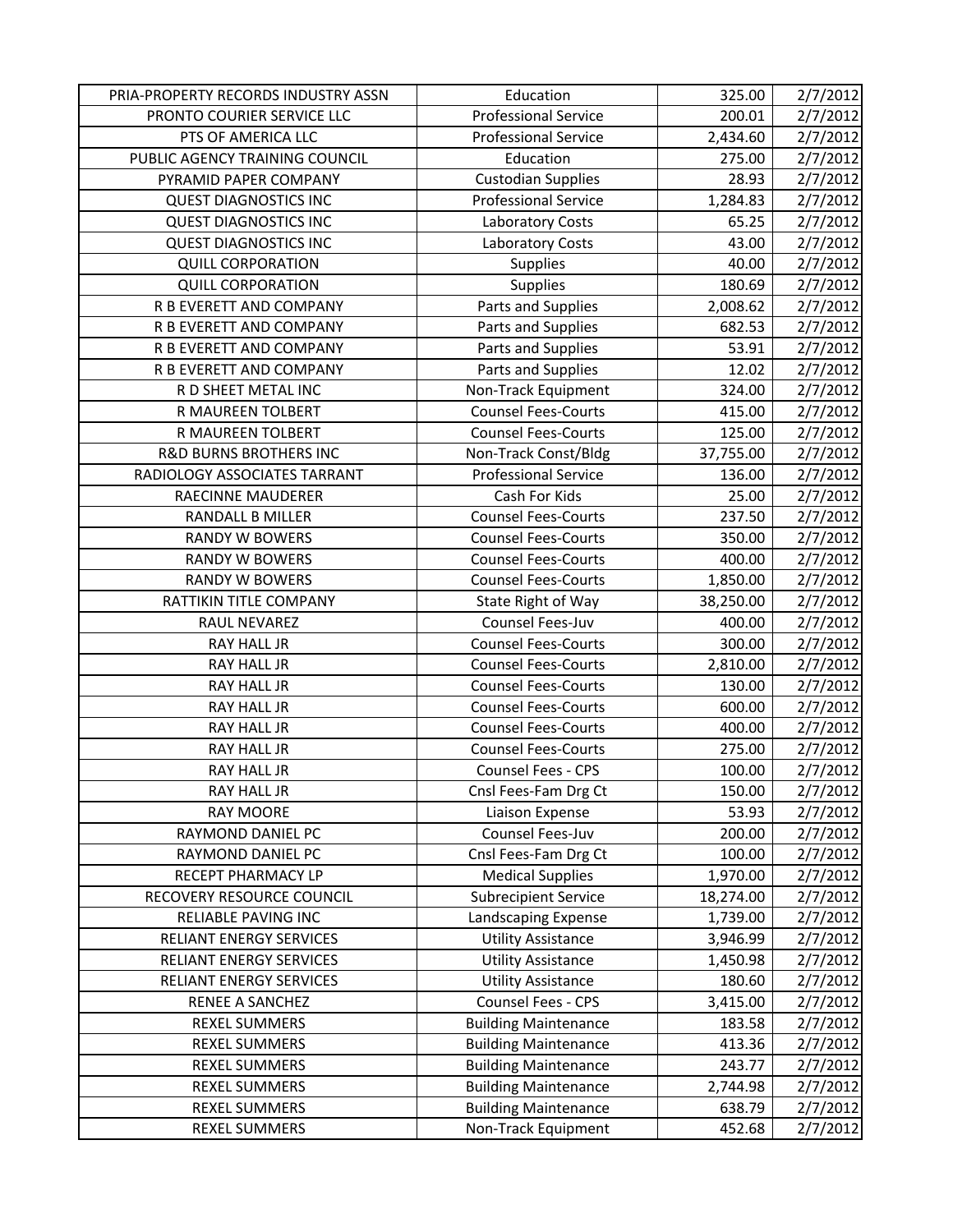| REYNOLDS ASPHALT                                   | Asphalt-Rock/Hot Mix                                   | 111,847.83            | 2/7/2012             |
|----------------------------------------------------|--------------------------------------------------------|-----------------------|----------------------|
| REYNOLDS ASPHALT                                   | Asphalt-Rock/Hot Mix                                   | 670.03                | 2/7/2012             |
| REYNOLDS ASPHALT                                   | Asphalt-Rock/Hot Mix                                   | 193.59                | 2/7/2012             |
| RICHARD A HENDERSON PC                             | <b>Counsel Fees-Courts</b>                             | 500.00                | 2/7/2012             |
| RICHARD A HENDERSON PC                             | <b>Counsel Fees-Courts</b>                             | 1,620.00              | 2/7/2012             |
| RICHARD A HENDERSON PC                             | <b>Counsel Fees-Courts</b>                             | 600.00                | 2/7/2012             |
| RICHARD A HENDERSON PC                             | <b>Counsel Fees-Courts</b>                             | 275.00                | 2/7/2012             |
| RICHARD A HENDERSON PC                             | Cnsl Fees-Crim Appls                                   | 710.00                | 2/7/2012             |
| RICHARD ALLEY                                      | <b>Counsel Fees-Courts</b>                             | 300.00                | 2/7/2012             |
| RICHARD KLINE                                      | <b>Counsel Fees-Courts</b>                             | 650.00                | 2/7/2012             |
| RICHARD KLINE                                      | <b>Counsel Fees-Courts</b>                             | 950.00                | 2/7/2012             |
| RICHARD KLINE                                      | <b>Counsel Fees-Courts</b>                             | 125.00                | 2/7/2012             |
| RICHARD KLINE                                      | <b>Counsel Fees-Courts</b>                             | 18.75                 | 2/7/2012             |
| RICHARD KLINE                                      | <b>Counsel Fees-Courts</b>                             | 112.00                | 2/7/2012             |
| <b>RICHARD RHYNES</b>                              | Liaison Expense                                        | 581.17                | 2/7/2012             |
| RICHARD SCOTT WALKER                               | <b>Counsel Fees-Courts</b>                             | 525.00                | 2/7/2012             |
| RICHARD SCOTT WALKER                               | <b>Counsel Fees-Courts</b>                             | 350.00                | 2/7/2012             |
| RINKER MATERIAL                                    | Culverts                                               | 11,289.00             | 2/7/2012             |
| <b>ROBERT C RIDDELL</b>                            | <b>Counsel Fees-Courts</b>                             | 205.00                | 2/7/2012             |
| <b>ROBERT C RUSSELL</b>                            | Counsel Fees-Probate                                   | 600.00                | 2/7/2012             |
| ROBERTA WALKER                                     | <b>Counsel Fees-Courts</b>                             | 450.00                | 2/7/2012             |
| ROBERTA WALKER                                     | <b>Counsel Fees-Courts</b>                             | 575.00                | 2/7/2012             |
| <b>ROBINSON &amp; SMART PC</b>                     | <b>Counsel Fees-Courts</b>                             | 1,150.00              | 2/7/2012             |
| <b>ROBINSON &amp; SMART PC</b>                     | <b>Counsel Fees-Courts</b>                             | 150.00                | 2/7/2012             |
| ROCKHURST UNIV CONT EDUC CTR                       | Education                                              | 199.00                | 2/7/2012             |
|                                                    |                                                        |                       |                      |
| ROCKHURST UNIV CONT EDUC CTR                       | Education                                              | 199.00                | 2/7/2012             |
| RONALD COUCH                                       | <b>Counsel Fees-Courts</b>                             | 550.00                | 2/7/2012             |
| RONALD COUCH                                       | <b>Counsel Fees-Courts</b>                             | 300.00                | 2/7/2012             |
| RONALD COUCH                                       | <b>Counsel Fees-Courts</b>                             | 400.00                | 2/7/2012             |
| RONALD COUCH                                       | <b>Counsel Fees-Courts</b>                             | 3,720.00              | 2/7/2012             |
| ROSE ANNA SALINAS                                  | <b>Counsel Fees-Courts</b>                             | 1,150.00              | 2/7/2012             |
| ROSE ANNA SALINAS                                  | <b>Counsel Fees-Courts</b>                             | 200.00                | 2/7/2012             |
| ROSE ANNA SALINAS                                  | Counsel Fees-Juv                                       | 100.00                | 2/7/2012             |
| RUSH TRUCK CENTERS OF TEXAS LP                     | Parts and Supplies                                     | 2,196.13              | 2/7/2012             |
| RUSSELL FEED INC                                   | <b>Estray Livestock</b>                                | 353.98                | 2/7/2012             |
| RUSSELL FEED INC                                   | Canine Expense                                         | 129.95                | 2/7/2012             |
| RYAN W HARDY                                       | <b>Counsel Fees-Courts</b>                             | 500.00                | 2/7/2012             |
| <b>SATTRUCKING INC</b>                             | Rock and Gravel                                        | 4,413.14              | 2/7/2012             |
| SAFEHAVEN OF TARRANT COUNTY                        | <b>Subrecipient Service</b>                            | 10,663.00             | 2/7/2012             |
| SAFEHAVEN OF TARRANT COUNTY                        | <b>Subrecipient Service</b>                            | 3,627.00              | 2/7/2012             |
| SAF-T-GLOVE INC                                    | Parts and Supplies                                     | 415.52                | 2/7/2012             |
| SAF-T-GLOVE INC                                    | Parts and Supplies                                     | 419.28                | 2/7/2012             |
| SAF-T-GLOVE INC                                    | Field Equip&Supplies                                   | 107.28                | 2/7/2012             |
| SAINT LEGAL PLLC                                   | Counsel Fees-Juv                                       | 50.00                 | 2/7/2012             |
| <b>SAM BONIFIELD</b>                               | <b>Counsel Fees-Courts</b>                             | 300.00                | 2/7/2012             |
| <b>SAMANTHA K HILL</b>                             | <b>Counsel Fees-Courts</b>                             | 475.00                | 2/7/2012             |
| SAMANTHA K HILL                                    | <b>Counsel Fees-Courts</b>                             | 337.50                | 2/7/2012             |
| SAMANTHA K HILL                                    | <b>Counsel Fees-Courts</b>                             | 500.00                | 2/7/2012             |
| SANOFI PASTEUR INC<br>SANTA FE ADOLESCENT SERVICES | <b>Medical Supplies</b><br><b>Professional Service</b> | 5,936.49<br>19,200.00 | 2/7/2012<br>2/7/2012 |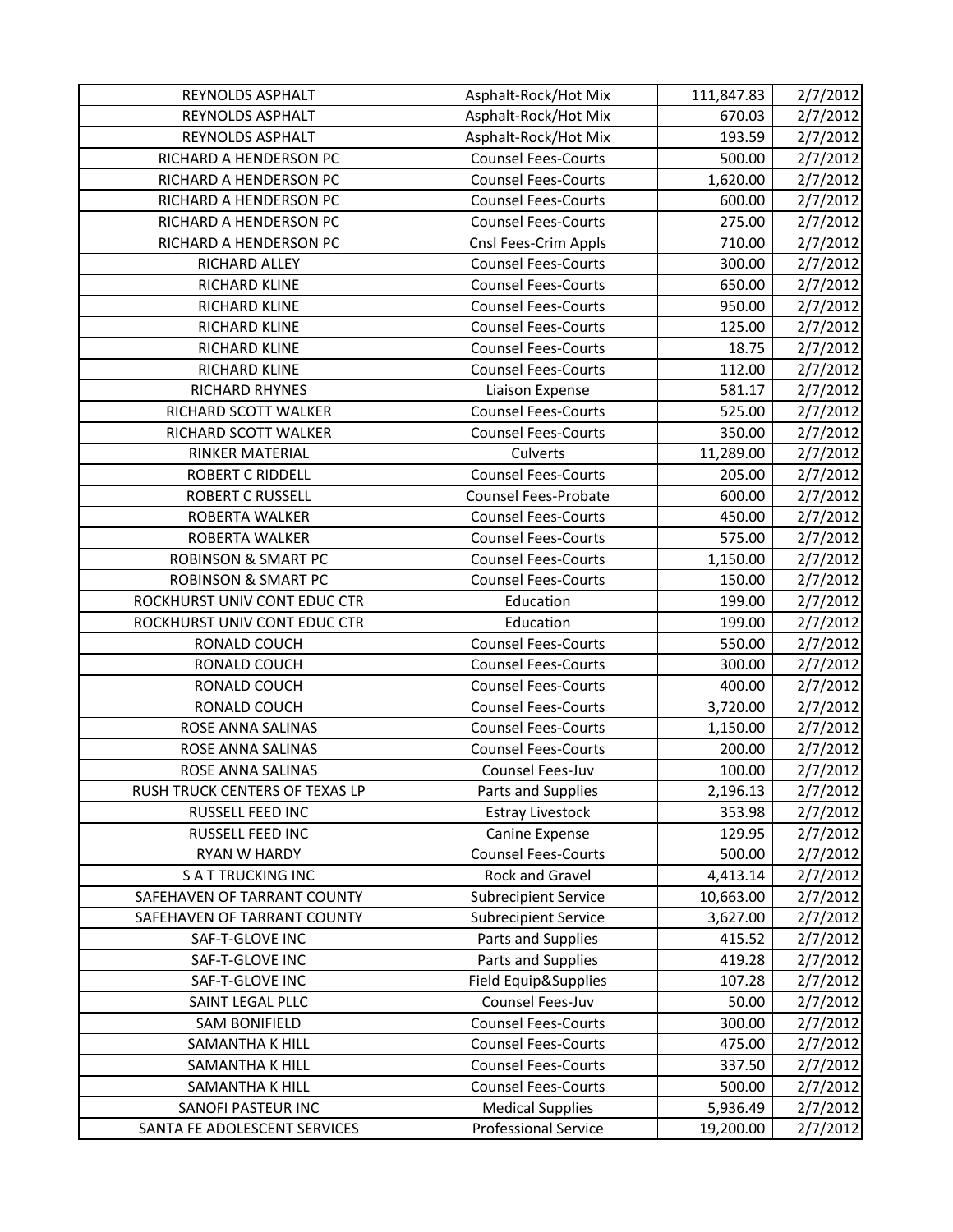| SANTIAGO SALINAS                       | <b>Counsel Fees-Courts</b>         | 400.00    | 2/7/2012             |
|----------------------------------------|------------------------------------|-----------|----------------------|
| SANTIAGO SALINAS                       | <b>Counsel Fees-Courts</b>         | 300.00    | 2/7/2012             |
| <b>SANTIAGO SALINAS</b>                | <b>Counsel Fees-Courts</b>         | 465.00    | 2/7/2012             |
| SATYAJEET LAHIRI                       | Psych Exam/Testimony               | 560.00    | 2/7/2012             |
| SEALCO LLC                             | Vendor AP                          | 18,445.48 | 2/7/2012             |
| SEALCO LLC                             | <b>Professional Service</b>        | 30,526.38 | 2/7/2012             |
| SECURITY X-RAY INC                     | Supplies                           | 331.71    | 2/7/2012             |
| SF HILTON LLC                          | Education                          | 966.25    | 2/7/2012             |
| <b>SHANNON S PRITCHARD</b>             | <b>Counsel Fees-Courts</b>         | 100.00    | 2/7/2012             |
| <b>SHARON GABERT</b>                   | <b>Counsel Fees-Probate</b>        | 1,000.00  | 2/7/2012             |
| <b>SHAWN PASCHALL</b>                  | <b>Counsel Fees-Courts</b>         | 420.00    | 2/7/2012             |
| <b>SHAWN PASCHALL</b>                  | <b>Counsel Fees-Courts</b>         | 60.00     | 2/7/2012             |
| SHEILA RANDOLPH                        | <b>Counsel Fees-Courts</b>         | 450.00    | 2/7/2012             |
| SHEILA RANDOLPH                        | <b>Counsel Fees-Courts</b>         | 250.00    | 2/7/2012             |
| SHEILA WALKER                          | Reporter's Records                 | 1,452.00  | 2/7/2012             |
| SHERWIN WILLIAMS PAINT                 | <b>Support Serv Supply</b>         | 2,414.04  | 2/7/2012             |
| SHERWIN WILLIAMS PAINT                 | <b>Building Maintenance</b>        | 741.65    | 2/7/2012             |
| <b>SHERWIN WILLIAMS PAINT</b>          | Non-Track Const/Bldg               | 1,341.94  | 2/7/2012             |
| SHI GOVERNMENT SOLUTIONS               | <b>Computer Supplies</b>           | 110.00    | 2/7/2012             |
| SHI GOVERNMENT SOLUTIONS               | Supplies                           | 30.00     | 2/7/2012             |
| SIERRA STRIPES OF TEXAS                | Central Garage Inv                 | 45.00     | 2/7/2012             |
| SIGNATURE ENVELOPE INC                 | Supplies                           | 59.00     | 2/7/2012             |
| <b>SIGNTX SIGNS &amp; GRAPHICS INC</b> | <b>Building Maintenance</b>        | 148.20    | 2/7/2012             |
| SKYVUE MEMORIAL GARDENS                | <b>County Burials</b>              | 865.00    | 2/7/2012             |
| SMITH TEMPORARIES INC                  | Contract Labor                     | 1,385.04  | 2/7/2012             |
|                                        |                                    |           |                      |
| SMITH TEMPORARIES INC                  | Contract Labor                     | 27,362.77 | 2/7/2012             |
| <b>SMITH TEMPORARIES INC</b>           | Contract Labor                     | 1,899.53  | 2/7/2012             |
| <b>SMITH TEMPORARIES INC</b>           | <b>Elections- Contract</b>         | 192.40    | 2/7/2012             |
| SOUTHERN COMPUTER WAREHOUSE            | <b>Computer Maintenance</b>        | 111.12    | 2/7/2012             |
| SOUTHWASTE DISPOSAL LLC                | Kitchen Maintenance                | 400.00    | 2/7/2012             |
| SOUTHWASTE DISPOSAL LLC                | Parts and Supplies                 | 210.00    | 2/7/2012             |
| SPRINT NEXTEL                          | Data Transmiss Line                | 38.50     | 2/7/2012             |
| SPRINT NEXTEL                          | Data Transmiss Line                | 38.50     | 2/7/2012             |
| <b>STAPLES ADVANTAGE</b>               | <b>Supplies</b>                    | 78.63     | 2/7/2012             |
| <b>STAPLES ADVANTAGE</b>               | <b>Supplies</b>                    | 322.14    | 2/7/2012             |
| <b>STAPLES ADVANTAGE</b>               | <b>Supplies</b>                    | 68.11     | 2/7/2012             |
| <b>STAPLES ADVANTAGE</b>               | <b>Supplies</b>                    | 178.12    | 2/7/2012             |
| STAPLES ADVANTAGE                      | <b>Supplies</b>                    | 601.06    | 2/7/2012             |
| <b>STAPLES ADVANTAGE</b>               | <b>Supplies</b>                    | 117.02    | 2/7/2012             |
| STAPLES ADVANTAGE                      | <b>Supplies</b>                    | 120.62    | 2/7/2012             |
| <b>STAPLES ADVANTAGE</b>               | <b>Supplies</b>                    | 442.74    | 2/7/2012             |
| <b>STAPLES ADVANTAGE</b>               | <b>Supplies</b>                    | 61.30     | 2/7/2012             |
| STAPLES ADVANTAGE                      | <b>Supplies</b>                    | 116.88    | 2/7/2012             |
| <b>STAPLES ADVANTAGE</b>               | <b>Supplies</b>                    | 112.88    | 2/7/2012             |
| STAPLES ADVANTAGE                      | <b>Supplies</b>                    | 58.80     | 2/7/2012             |
| STAPLES ADVANTAGE                      | <b>Supplies</b>                    | 65.24     | 2/7/2012             |
| STAPLES ADVANTAGE                      | <b>Supplies</b>                    | 69.87     | 2/7/2012             |
| <b>STAPLES ADVANTAGE</b>               | <b>Supplies</b>                    | 355.34    | 2/7/2012             |
| STAPLES ADVANTAGE<br>STAPLES ADVANTAGE | <b>Supplies</b><br><b>Supplies</b> | 181.43    | 2/7/2012<br>2/7/2012 |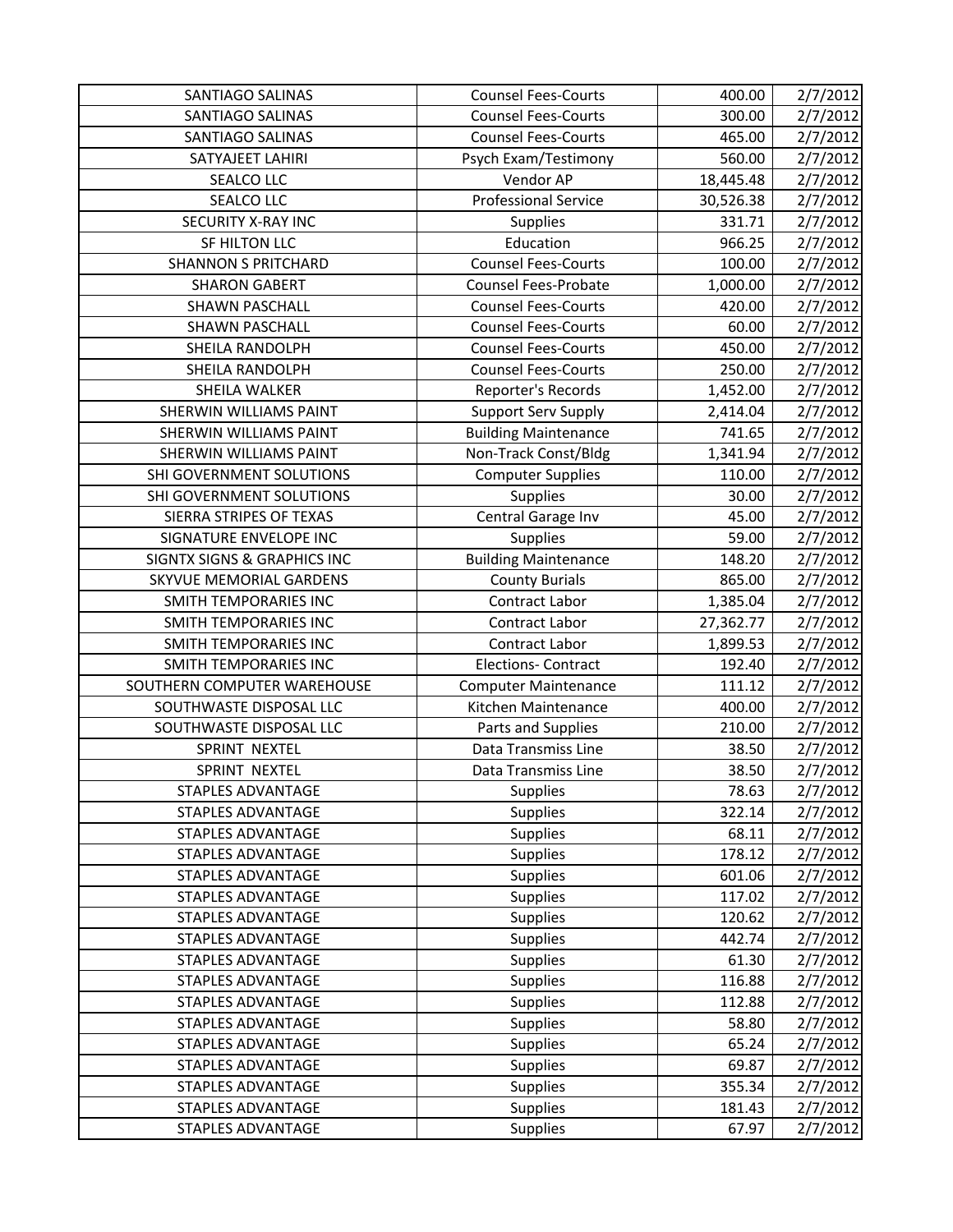| <b>STAPLES ADVANTAGE</b>        | <b>Supplies</b>             | 84.68    | 2/7/2012             |
|---------------------------------|-----------------------------|----------|----------------------|
| <b>STAPLES ADVANTAGE</b>        | <b>Supplies</b>             | 319.34   | 2/7/2012             |
| <b>STAPLES ADVANTAGE</b>        | Supplies                    | 168.09   | 2/7/2012             |
| <b>STAPLES ADVANTAGE</b>        | Supplies                    | 184.15   | 2/7/2012             |
| STAPLES ADVANTAGE               | Supplies                    | 395.64   | 2/7/2012             |
| <b>STAPLES ADVANTAGE</b>        | Supplies                    | 314.91   | 2/7/2012             |
| <b>STAPLES ADVANTAGE</b>        | Supplies                    | 351.48   | 2/7/2012             |
| <b>STAPLES ADVANTAGE</b>        | <b>Supplies</b>             | 55.38    | 2/7/2012             |
| STAPLES ADVANTAGE               | Supplies                    | 67.25    | 2/7/2012             |
| <b>STAPLES ADVANTAGE</b>        | <b>Supplies</b>             | 301.26   | 2/7/2012             |
| <b>STAPLES ADVANTAGE</b>        | Supplies                    | 77.09    | 2/7/2012             |
| STAPLES ADVANTAGE               | <b>Supplies</b>             | 36.42    | 2/7/2012             |
| <b>STAPLES ADVANTAGE</b>        | <b>Supplies</b>             | 669.55   | 2/7/2012             |
| <b>STAPLES ADVANTAGE</b>        | Supplies                    | 45.78    | 2/7/2012             |
| <b>STAPLES ADVANTAGE</b>        | Supplies                    | 69.31    | 2/7/2012             |
| STAPLES ADVANTAGE               | Supplies                    | 12.04    | 2/7/2012             |
| <b>STAPLES ADVANTAGE</b>        | <b>Supplies</b>             | 211.43   | 2/7/2012             |
| <b>STAPLES ADVANTAGE</b>        | <b>Computer Supplies</b>    | 326.54   | 2/7/2012             |
| STAPLES ADVANTAGE               | <b>Computer Supplies</b>    | 3,750.95 | 2/7/2012             |
| STAPLES ADVANTAGE               | Lab Supplies                | 312.32   | 2/7/2012             |
| <b>STAPLES ADVANTAGE</b>        | <b>Educational Material</b> | 57.58    | 2/7/2012             |
| <b>STAPLES ADVANTAGE</b>        | <b>Equipment Maint</b>      | 6.78     | 2/7/2012             |
| <b>STAPLES ADVANTAGE</b>        | <b>Supplies</b>             | 22.02    | 2/7/2012             |
| <b>STAPLES ADVANTAGE</b>        | Non-Track Equipment         | 241.20   | 2/7/2012             |
| <b>STAPLES ADVANTAGE</b>        | <b>Supplies</b>             | 50.92    | 2/7/2012             |
|                                 |                             |          |                      |
| <b>STAPLES ADVANTAGE</b>        | Supplies                    | 101.51   | 2/7/2012             |
| STAPLES TECHNOLOGY SOLUTIONS    | Supplies                    | 97.25    | 2/7/2012             |
| STATE BAR OF TEXAS              | Education                   | 50.00    | 2/7/2012             |
| <b>STATON &amp; TAYLOR PC</b>   | <b>Counsel Fees-Courts</b>  | 3,900.00 | 2/7/2012             |
| <b>STATON &amp; TAYLOR PC</b>   | <b>Counsel Fees-Courts</b>  | 950.00   | 2/7/2012             |
| <b>STATON &amp; TAYLOR PC</b>   | Counsel Fees-Juv            | 300.00   | 2/7/2012             |
| STEPHANIE GONZALEZ              | <b>Counsel Fees-Courts</b>  | 300.00   | 2/7/2012             |
| STEPHANIE GONZALEZ              | <b>Counsel Fees-Probate</b> | 2,055.51 | 2/7/2012             |
| STEPHANIE PATTEN                | <b>Counsel Fees-Courts</b>  | 1,200.00 | 2/7/2012             |
| STEPHANIE PATTEN                | Counsel Fees-Juv            | 300.00   | 2/7/2012             |
| Stephen R Turner                | Travel                      | 338.25   | 2/7/2012             |
| Stephen R. Raborn               | Education                   | 59.28    | 2/7/2012             |
| <b>STEVEN E TEAS</b>            | Capital Outlay Low V        | 5,999.98 | 2/7/2012             |
| STRAIT CITY TRADING COMPANY LLC | <b>Bedding and Clothing</b> | 42.84    | 2/7/2012             |
| <b>STREAM ENERGY</b>            | <b>Utility Assistance</b>   | 2,367.91 | 2/7/2012             |
| <b>SUPERIOR SIGNAL CO</b>       | <b>Building Maintenance</b> | 1,225.88 | 2/7/2012             |
| Susan R Howe                    | Education                   | 220.00   | 2/7/2012             |
| TAB PRODUCTS CO LLC             | <b>Supplies</b>             | 1,596.00 |                      |
| TARA ENERGY INC                 | <b>Utility Assistance</b>   | 249.62   | 2/7/2012<br>2/7/2012 |
| <b>TARA V KERSH</b>             | <b>Counsel Fees-Courts</b>  | 4,499.00 | 2/7/2012             |
| <b>TARGET BANK</b>              | <b>Meeting Expenses</b>     | 40.54    | 2/7/2012             |
| <b>TARGET BANK</b>              | Household Supp Asst         | 415.53   | 2/7/2012             |
| <b>TARGET BANK</b>              | Clothing                    | 171.42   | 2/7/2012             |
| TARRANT CO SAMARITAN HOUSE INC  | <b>Subrecipient Service</b> | 4,519.97 | 2/7/2012             |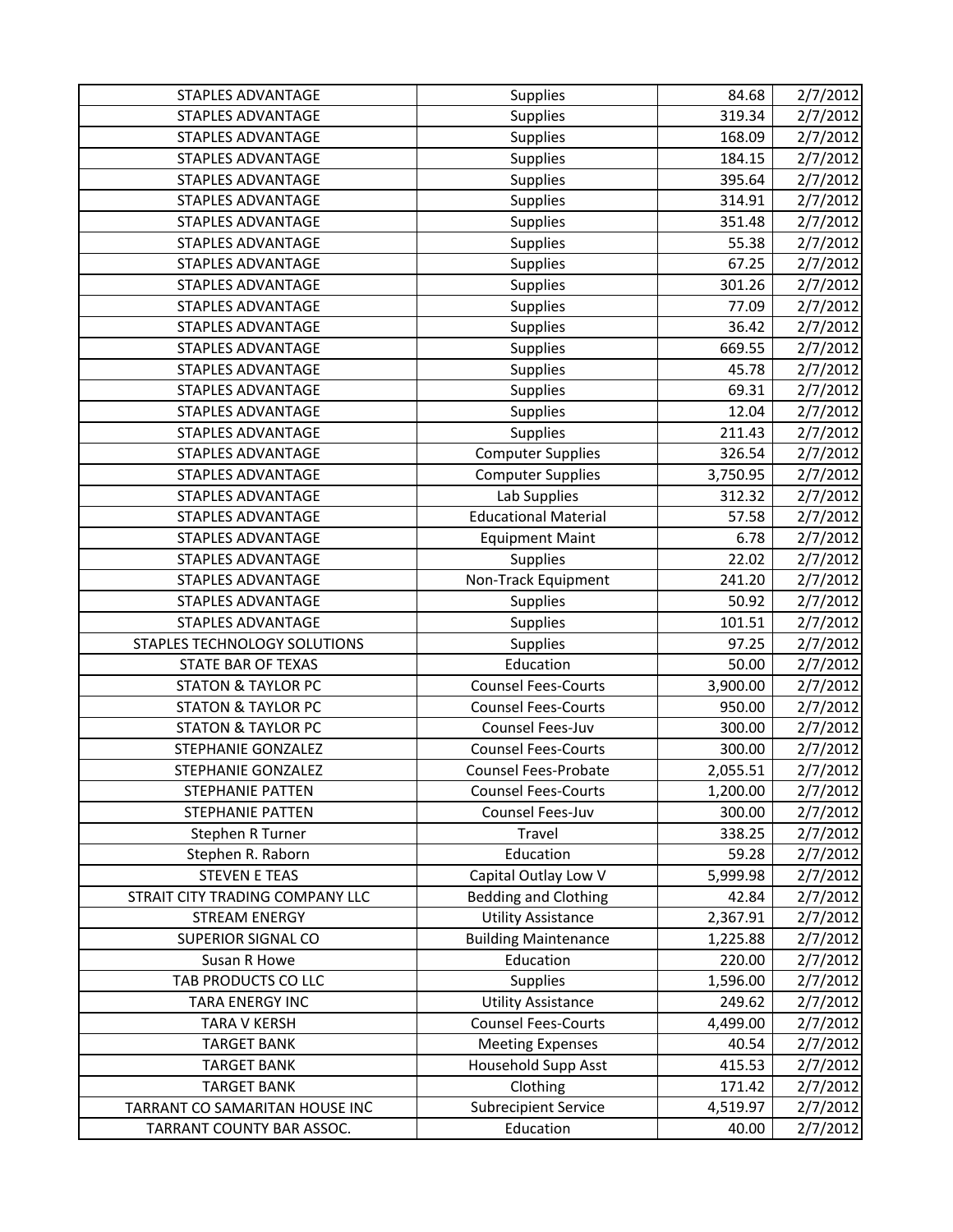| TARRANT COUNTY BAR ASSOC.                | Education                   | 40.00      | 2/7/2012 |
|------------------------------------------|-----------------------------|------------|----------|
| TARRANT COUNTY BAR ASSOC.                | Education                   | 40.00      | 2/7/2012 |
| TARRANT COUNTY BAR ASSOC.                | Education                   | 40.00      | 2/7/2012 |
| TARRANT COUNTY BAR ASSOC.                | Education                   | 500.00     | 2/7/2012 |
| TARRANT COUNTY BAR ASSOC.                | Education                   | 40.00      | 2/7/2012 |
| TARRANT COUNTY BAR ASSOC.                | Education                   | 40.00      | 2/7/2012 |
| TARRANT COUNTY BAR ASSOC.                | Education                   | 40.00      | 2/7/2012 |
| TARRANT COUNTY BAR ASSOC.                | Education                   | 40.00      | 2/7/2012 |
| TARRANT COUNTY BAR ASSOC.                | Education                   | 600.00     | 2/7/2012 |
| TARRANT COUNTY BAR ASSOC.                | Education                   | 735.00     | 2/7/2012 |
| TARRANT COUNTY BAR ASSOC.                | Education                   | 40.00      | 2/7/2012 |
| TARRANT COUNTY BAR ASSOC.                | Education                   | 40.00      | 2/7/2012 |
| TARRANT COUNTY DISTRICT ATTORNEY         | <b>Counsel Fees-Courts</b>  | 600.00     | 2/7/2012 |
| TARRANT COUNTY DISTRICT ATTORNEY         | <b>Counsel Fees-Courts</b>  | 800.00     | 2/7/2012 |
| TARRANT COUNTY DISTRICT ATTORNEY         | <b>Counsel Fees-Courts</b>  | 175.00     | 2/7/2012 |
| TARRANT COUNTY FAMILY LAW BAR ASSOC      | Dues                        | 60.00      | 2/7/2012 |
| TARRANT COUNTY FAMILY LAW BAR ASSOC      | Dues                        | 120.00     | 2/7/2012 |
| TARRANT COUNTY FAMILY LAW BAR ASSOC      | Dues                        | 60.00      | 2/7/2012 |
| <b>TARRANT COUNTY SHERIFF</b>            | Travel                      | 742.51     | 2/7/2012 |
| <b>TDCAA-TEXAS DISTRICT &amp; COUNTY</b> | Dues                        | 60.00      | 2/7/2012 |
| <b>TDCAA-TEXAS DISTRICT &amp; COUNTY</b> | Dues                        | 60.00      | 2/7/2012 |
| TDCAA-TEXAS DISTRICT & COUNTY            | Dues                        | 55.00      | 2/7/2012 |
| <b>TDCAA-TEXAS DISTRICT &amp; COUNTY</b> | Dues                        | 60.00      | 2/7/2012 |
| <b>TDCAA-TEXAS DISTRICT &amp; COUNTY</b> | Dues                        | 60.00      | 2/7/2012 |
| TDCAA-TEXAS DISTRICT & COUNTY            | Dues                        | 60.00      | 2/7/2012 |
| TDCAA-TEXAS DISTRICT & COUNTY            | Dues                        | 60.00      | 2/7/2012 |
| TDI FLEET SERVICES                       | Central Garage Inv          | 36.06      | 2/7/2012 |
| <b>TEAGUE LUMBER</b>                     | <b>Building Maintenance</b> | 643.92     | 2/7/2012 |
| <b>TEAGUE LUMBER</b>                     | Non-Track Equipment         | 431.00     | 2/7/2012 |
| TEAGUE NALL & PERKINS INC                | <b>Professional Service</b> | 1,121.69   | 2/7/2012 |
| <b>TELESIGHT MAGNIFIERS INC</b>          | <b>Voting Supplies</b>      | 127.90     | 2/7/2012 |
| <b>TEMPY THOMAS</b>                      | Cash For Kids               | 50.00      | 2/7/2012 |
| <b>TERRI PEARCE</b>                      | Counsel Fees-Juv            | 500.00     | 2/7/2012 |
| <b>TERRY BARLOW</b>                      | <b>Counsel Fees-Courts</b>  | 2,000.00   | 2/7/2012 |
| <b>TERRY BARLOW</b>                      | <b>Counsel Fees-Courts</b>  | 125.00     | 2/7/2012 |
| <b>TERRY BARLOW</b>                      | <b>Counsel Fees-Courts</b>  | 150.00     | 2/7/2012 |
| TEXAS AGRILIFE EXTENSION SERVICE         | Data Transmiss Line         | 1,140.00   | 2/7/2012 |
| <b>TEXAS ASSOCIATION OF</b>              | Education                   | 100.00     | 2/7/2012 |
| <b>TEXAS ASSOCIATION OF</b>              | Education                   | 100.00     | 2/7/2012 |
| <b>TEXAS ASSOCIATION OF</b>              | Education                   | 100.00     | 2/7/2012 |
| <b>TEXAS ASSOCIATION OF</b>              | Education                   | 100.00     | 2/7/2012 |
| TEXAS CONFERENCE OF URBAN COUNTIES       | <b>Professional Service</b> | 156,425.00 | 2/7/2012 |
| TEXAS DEPT OF STATE HEALTH SERVICES      | Education                   | 50.00      | 2/7/2012 |
| <b>TEXAS FIRE PROTECTION SPECL'ST</b>    | <b>Building Maintenance</b> | 247.00     | 2/7/2012 |
| TEXAS INSURANCE GROUP INC                | Casualty Insurance          | 111.24     | 2/7/2012 |
| TEXAS JUSTICE COURT JUDGES               | Dues                        | 75.00      | 2/7/2012 |
| <b>TEXAS JUSTICE COURT JUDGES</b>        | Dues                        | 75.00      | 2/7/2012 |
| TEXAS NARCOTIC OFFICERS ASSOCIATION      | Dues                        | 80.00      | 2/7/2012 |
| <b>TEXAS POWER LP</b>                    | <b>Utility Assistance</b>   | 406.31     | 2/7/2012 |
| TEXAS PUBLIC PURCHASING ASSOCIATION      | Education                   | 150.00     | 2/7/2012 |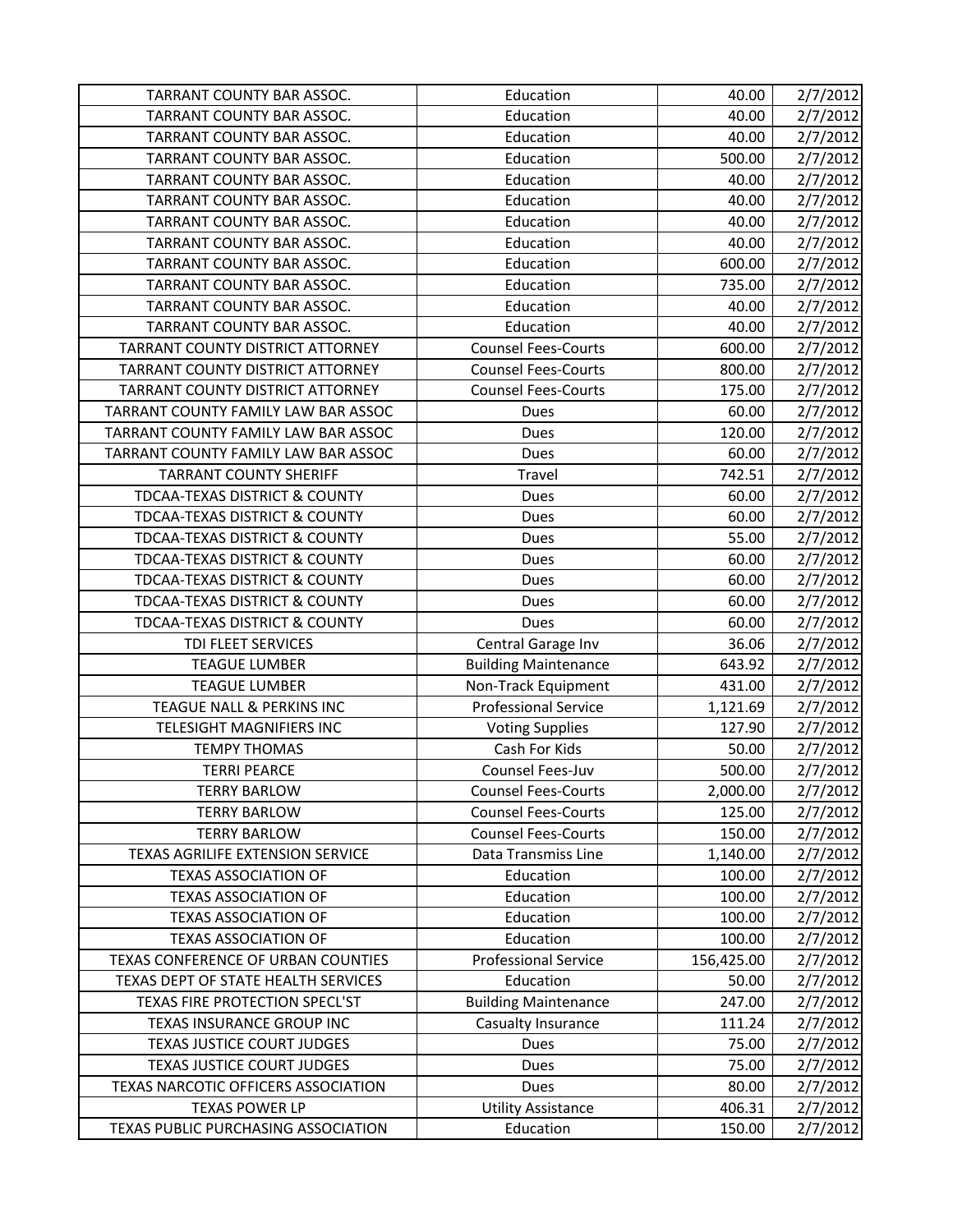| <b>TEXAS PUBLIC PURCHASING ASSOCIATION</b> | Education                   | 150.00   | 2/7/2012 |
|--------------------------------------------|-----------------------------|----------|----------|
| TEXAS PUBLIC PURCHASING ASSOCIATION        | Education                   | 150.00   | 2/7/2012 |
| TEXAS PUBLIC PURCHASING ASSOCIATION        | Education                   | 150.00   | 2/7/2012 |
| TEXAS PUBLIC PURCHASING ASSOCIATION        | Education                   | 150.00   | 2/7/2012 |
| TEXAS PUBLIC PURCHASING ASSOCIATION        | Education                   | 150.00   | 2/7/2012 |
| <b>TEXAS STATE UNIVERSITY</b>              | Education                   | 100.00   | 2/7/2012 |
| <b>TEXAS STATE UNIVERSITY</b>              | Education                   | 100.00   | 2/7/2012 |
| <b>TEXAS TRIO</b>                          | Rental Assistance           | 595.00   | 2/7/2012 |
| THE BANK OF NEW YORK TRUST COMPANY         | <b>Agent Coupon Fees</b>    | 300.00   | 2/7/2012 |
| THE FAIN GROUP INC                         | <b>Professional Service</b> | 200.00   | 2/7/2012 |
| THE FORTIS COMPANY LLC                     | <b>Rental Assistance</b>    | 342.00   | 2/7/2012 |
| THE FORTIS COMPANY LLC                     | <b>Utility Assistance</b>   | 34.76    | 2/7/2012 |
| THE HAMPTON LAW FIRM PLLC                  | <b>Counsel Fees-Courts</b>  | 800.00   | 2/7/2012 |
| THE HAMPTON LAW FIRM PLLC                  | <b>Counsel Fees-Courts</b>  | 1,000.00 | 2/7/2012 |
| THE HAMPTON LAW FIRM PLLC                  | <b>Counsel Fees-Courts</b>  | 250.00   | 2/7/2012 |
| THE HAMPTON LAW FIRM PLLC                  | <b>Counsel Fees-Courts</b>  | 600.00   | 2/7/2012 |
| THE HAMPTON LAW FIRM PLLC                  | <b>Counsel Fees-Courts</b>  | 400.00   | 2/7/2012 |
| THE HUSTON FIRM PC                         | <b>Counsel Fees-Courts</b>  | 175.00   | 2/7/2012 |
| THE HUSTON FIRM PC                         | Counsel Fees-Juv            | 100.00   | 2/7/2012 |
| THE LAW FIRM OF DAVID C JONES              | <b>Counsel Fees-Courts</b>  | 450.00   | 2/7/2012 |
| THE LAW OFFICE OF ANGELA DOSKOCIL          | Cnsl Fees-Fam Drg Ct        | 100.00   | 2/7/2012 |
| THE MAJOR FUNERAL HOME CHAPEL              | <b>County Burials</b>       | 495.00   | 2/7/2012 |
| THE MULHOLLAND CO                          | Supplies                    | 1,728.00 | 2/7/2012 |
| THE MULHOLLAND CO                          | <b>Supplies</b>             | 26.00    | 2/7/2012 |
| THE MULHOLLAND CO                          | <b>Supplies</b>             | 75.00    | 2/7/2012 |
| THE MULHOLLAND CO                          | Supplies                    | 11.50    | 2/7/2012 |
| THE MULHOLLAND CO                          | Supplies                    | 44.00    | 2/7/2012 |
| THE OFFICE PAL INC                         | <b>Computer Supplies</b>    | 150.99   | 2/7/2012 |
| THE SPOKEN WORD LLC                        | Interpreter Fees            | 180.00   | 2/7/2012 |
| THE SPOKEN WORD LLC                        | <b>Interpreter Fees</b>     | 300.00   | 2/7/2012 |
| <b>THYSSENKRUPP ELEVATOR</b>               | <b>Elevator Maintenance</b> | 3,062.17 | 2/7/2012 |
| <b>THYSSENKRUPP ELEVATOR</b>               | <b>Elevator Maintenance</b> | 5,358.79 | 2/7/2012 |
| <b>THYSSENKRUPP ELEVATOR</b>               | <b>Elevator Maintenance</b> | 734.91   | 2/7/2012 |
| <b>THYSSENKRUPP ELEVATOR</b>               | <b>Elevator Maintenance</b> | 872.52   | 2/7/2012 |
| <b>THYSSENKRUPP ELEVATOR</b>               | <b>Elevator Maintenance</b> | 958.01   | 2/7/2012 |
| <b>THYSSENKRUPP ELEVATOR</b>               | <b>Elevator Maintenance</b> | 5,603.70 | 2/7/2012 |
| <b>THYSSENKRUPP ELEVATOR</b>               | <b>Elevator Maintenance</b> | 367.45   | 2/7/2012 |
| <b>THYSSENKRUPP ELEVATOR</b>               | <b>Elevator Maintenance</b> | 2,409.86 | 2/7/2012 |
| <b>THYSSENKRUPP ELEVATOR</b>               | <b>Elevator Maintenance</b> | 765.53   | 2/7/2012 |
| <b>THYSSENKRUPP ELEVATOR</b>               | <b>Elevator Maintenance</b> | 734.91   | 2/7/2012 |
| THYSSENKRUPP ELEVATOR                      | <b>Elevator Maintenance</b> | 2,296.61 | 2/7/2012 |
| TIC EXPRESS LLC                            | <b>Supplies</b>             | 534.00   | 2/7/2012 |
| TIC EXPRESS LLC                            | <b>Supplies</b>             | 36.00    | 2/7/2012 |
| TIC EXPRESS LLC                            | <b>Supplies</b>             | 98.00    | 2/7/2012 |
| <b>TIM MOORE</b>                           | <b>Counsel Fees-Courts</b>  | 200.00   | 2/7/2012 |
| <b>Timothy E Canas</b>                     | Travel                      | 60.00    | 2/7/2012 |
| TJA POLICE PRODUCTS INC                    | Safety/Tact Supplies        | 1,687.50 | 2/7/2012 |
| <b>TOBIN KYLE COOPER</b>                   | <b>Drug Seizures</b>        | 1,500.00 | 2/7/2012 |
| <b>TOBIN KYLE COOPER</b>                   | Drug Seizure Int            | 3.53     | 2/7/2012 |
| TOSHIBA BUSINESS SOLUTIONS                 | Capital Outlay-Furni        | 6,500.00 | 2/7/2012 |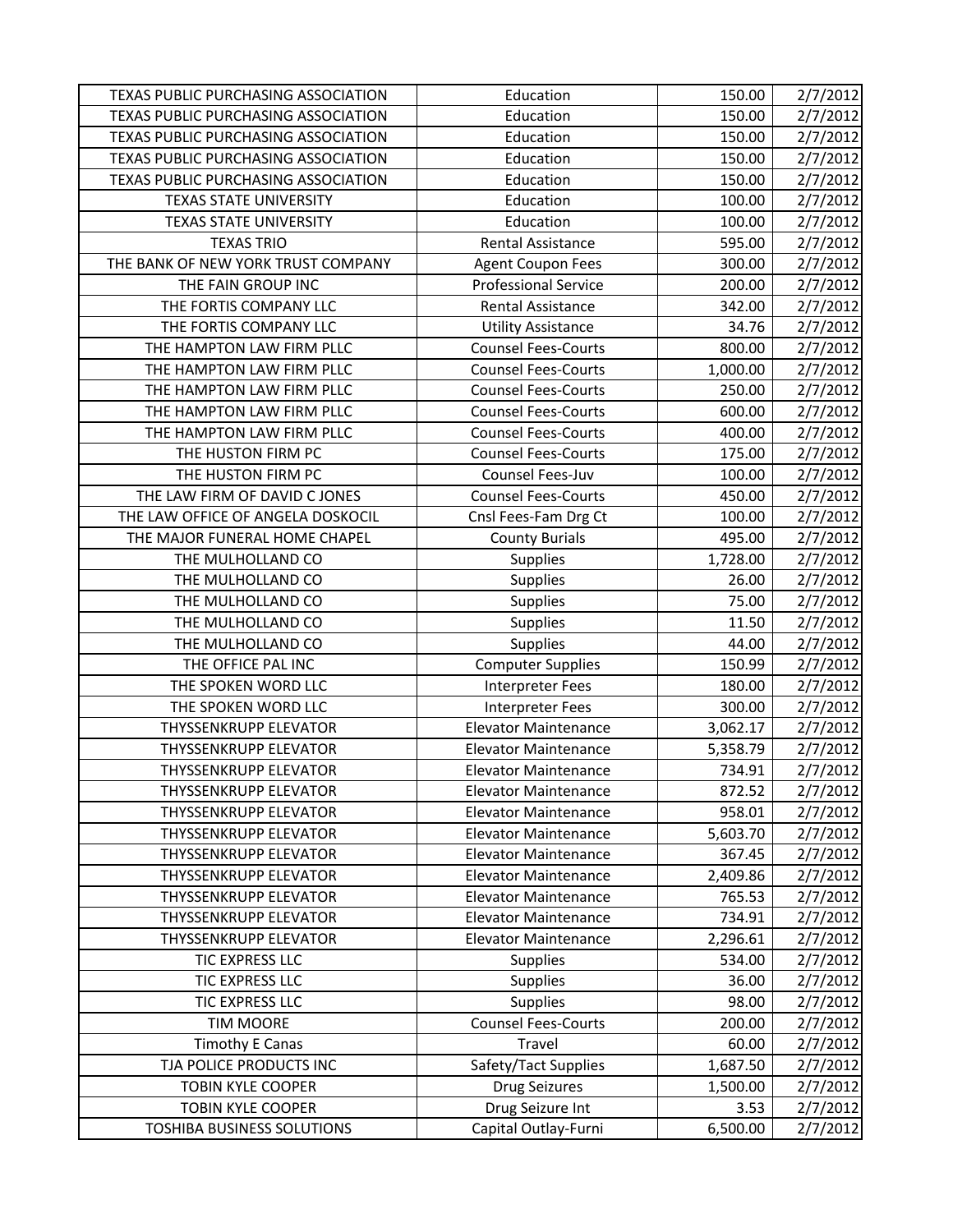| <b>TOSHIBA BUSINESS SOLUTIONS</b> | Capital Outlay Low V        | 4,681.00  | 2/7/2012 |
|-----------------------------------|-----------------------------|-----------|----------|
| <b>TRACIE KENAN</b>               | <b>Counsel Fees-Courts</b>  | 2,500.00  | 2/7/2012 |
| <b>TRACIE KENAN</b>               | <b>Counsel Fees-Courts</b>  | 275.00    | 2/7/2012 |
| <b>TRACY STAGGS</b>               | <b>Witness Travel</b>       | 220.47    | 2/7/2012 |
| <b>TRANE COMPANY</b>              | A/C Maint Contract          | 1,474.00  | 2/7/2012 |
| <b>TRANE COMPANY</b>              | A/C Maint Contract          | 13,448.00 | 2/7/2012 |
| <b>TRAVIS YOUNG</b>               | <b>Counsel Fees-Courts</b>  | 800.00    | 2/7/2012 |
| <b>TRAVIS YOUNG</b>               | <b>Counsel Fees-Courts</b>  | 450.00    | 2/7/2012 |
| <b>TRAVIS YOUNG</b>               | <b>Counsel Fees-Courts</b>  | 775.00    | 2/7/2012 |
| TRIO COMMUNICATIONS               | Radio Serv-Non Contr        | 800.00    | 2/7/2012 |
| TRIPLENET PRICING LLC             | Supplies                    | 252.00    | 2/7/2012 |
| TRIPLENET PRICING LLC             | <b>Computer Supplies</b>    |           | 2/7/2012 |
| <b>TRIPLENET PRICING LLC</b>      | Supplies                    | 121.95    | 2/7/2012 |
| <b>TRIPLENET PRICING LLC</b>      | <b>Supplies</b>             | 513.90    | 2/7/2012 |
| <b>TRIPLENET PRICING LLC</b>      | <b>Supplies</b>             | 339.65    | 2/7/2012 |
| TRIPLENET PRICING LLC             | <b>Supplies</b>             | 506.60    | 2/7/2012 |
| TRIPLENET PRICING LLC             | <b>Supplies</b>             | 216.40    | 2/7/2012 |
| <b>TRITON</b>                     | Rental Assistance           | 499.00    | 2/7/2012 |
| <b>TROY STAGGS</b>                | Clothing                    | 100.00    | 2/7/2012 |
| TRUCKPRO INC                      | Parts and Supplies          | 47.50     | 2/7/2012 |
| <b>TRUCKPRO INC</b>               | <b>Small Tools</b>          | 45.29     | 2/7/2012 |
| <b>TRUGREEN CHEMLAWN</b>          | Landscaping Expense         | 136.00    | 2/7/2012 |
| TRUGREEN LANDCARE LLC             | Landscaping Expense         | 258.00    | 2/7/2012 |
| TRUGREEN LANDCARE LLC             | Landscaping Expense         | 105.00    | 2/7/2012 |
| TXDMV-TX DEPT OF MOTOR VEHICLES   | Subscriptions               | 32.24     | 2/7/2012 |
| TXI OPERATIONS, LP (NT)           | <b>Cement and Concrete</b>  | 5,553.90  | 2/7/2012 |
| TXI OPERATIONS, LP (NT)           | <b>Base Stab Materials</b>  | 2,476.65  | 2/7/2012 |
| TXU ELECTRIC COMPANY              | <b>Utility Assistance</b>   | 965.66    | 2/7/2012 |
| TXU ELECTRIC COMPANY              | <b>Utility Assistance</b>   | 12,065.21 | 2/7/2012 |
| TXU ELECTRIC COMPANY              | <b>Utility Assistance</b>   | 5,704.77  | 2/7/2012 |
| <b>U S POSTAL SERVICE</b>         | Postage                     | 2,735.45  | 2/7/2012 |
| <b>U S POSTMASTER</b>             | Postage                     | 62.00     | 2/7/2012 |
| <b>U S POSTMASTER</b>             | Postage                     | 176.00    | 2/7/2012 |
| <b>ULINE INC</b>                  | Lab Supplies                | 51.14     | 2/7/2012 |
| <b>ULINE INC</b>                  | Lab Supplies                | 153.65    | 2/7/2012 |
| UNDERWOOD EQUIPMENT CO            | Parts and Supplies          | 198.52    | 2/7/2012 |
| UNION GOSPEL MISSION              | <b>Rental Assistance</b>    | 1,126.00  | 2/7/2012 |
| UNITED APARTMENT GROUP            | <b>Utility Assistance</b>   | 100.74    | 2/7/2012 |
| UNITED CHEMICAL TECHNOLOGIES INC  | Lab Supplies                | 4,034.08  | 2/7/2012 |
| UNIVERSITY OF N TX HEALTH SCIENCE | <b>Professional Service</b> | 12,760.00 | 2/7/2012 |
| UNIVERSITY OF N TX HEALTH SCIENCE | <b>Professional Service</b> | 33,110.00 | 2/7/2012 |
| UPS/UNITED PARCEL SERVICE         | Postage                     | 16.62     | 2/7/2012 |
| US DEPT OF HUD                    | <b>Subrecipient Service</b> | 3,650.04  | 2/7/2012 |
| US POSTAL SERVICE                 | Postage                     | 3,000.00  | 2/7/2012 |
| <b>VALERIE ALLEN</b>              | Reporter's Records          | 124.00    | 2/7/2012 |
| <b>VANCE BROTHERS INC</b>         | <b>Base Stab Materials</b>  | 17,942.40 | 2/7/2012 |
| VANESSA M JORDAN                  | <b>Counsel Fees-Courts</b>  | 450.00    | 2/7/2012 |
| VENTURE ALTERNATIVE HIGH SCHOOL   | Education                   | 100.00    | 2/7/2012 |
| <b>VERIZON SOUTHWEST</b>          | Telephone-Basic             | 160.36    | 2/7/2012 |
| <b>VERIZON SOUTHWEST</b>          | Telephone-Basic             | 117.47    | 2/7/2012 |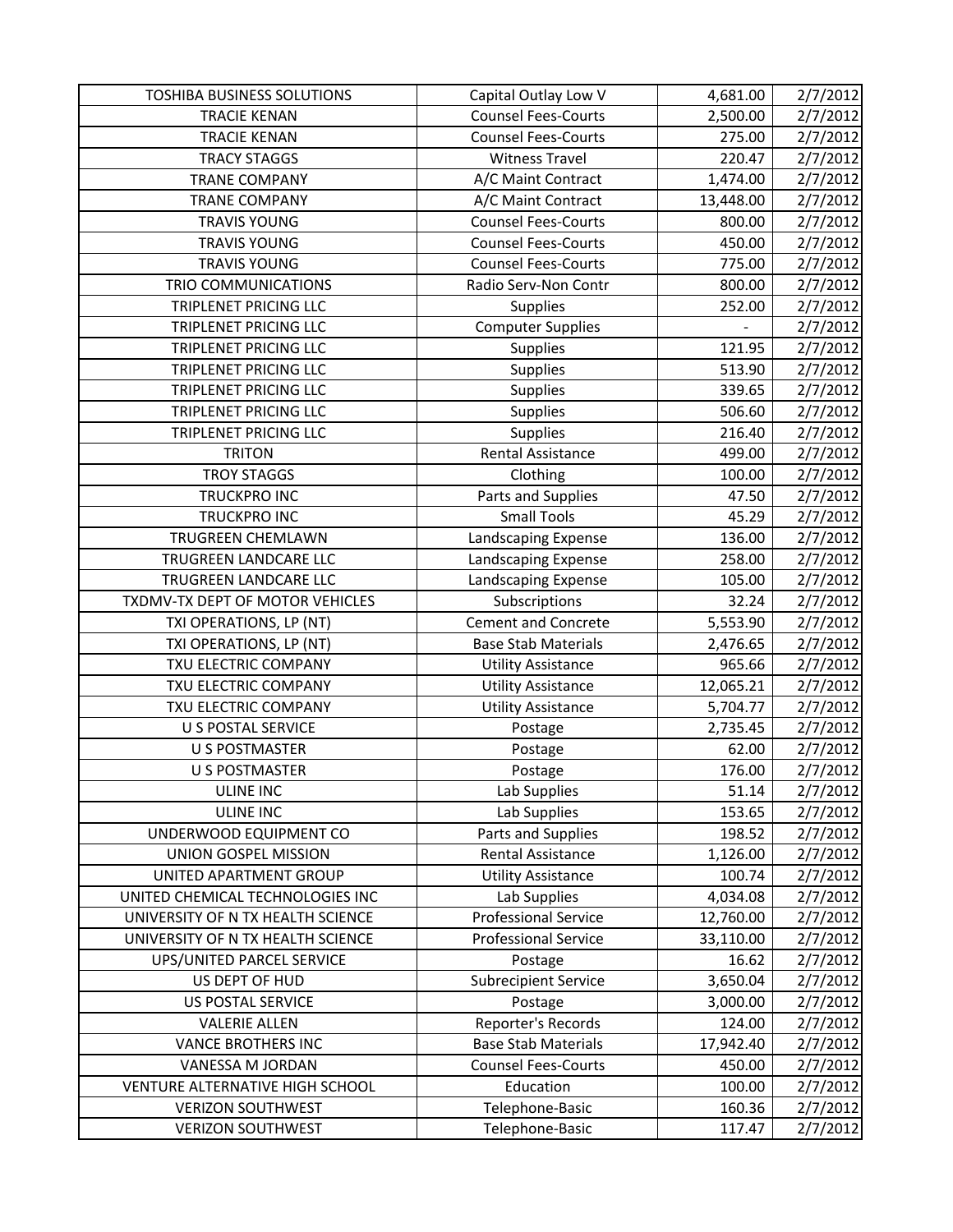| <b>VERIZON WIRELESS SERVICES LLC</b> | <b>Wireless Data Access</b> | 37.99     | 2/7/2012 |
|--------------------------------------|-----------------------------|-----------|----------|
| <b>VERIZON WIRELESS SERVICES LLC</b> | <b>Wireless Data Access</b> | 37.99     | 2/7/2012 |
| VERIZON WIRELESS SERVICES LLC        | <b>Wireless Data Access</b> | 37.99     | 2/7/2012 |
| VERIZON WIRELESS SERVICES LLC        | <b>Wireless Data Access</b> | 37.99     | 2/7/2012 |
| <b>VERIZON WIRELESS SERVICES LLC</b> | <b>Wireless Data Access</b> | 151.96    | 2/7/2012 |
| <b>VERIZON WIRELESS SERVICES LLC</b> | <b>Wireless Data Access</b> | 37.99     | 2/7/2012 |
| VERIZON WIRELESS SERVICES LLC        | <b>Wireless Data Access</b> | 37.99     | 2/7/2012 |
| <b>VERIZON WIRELESS SERVICES LLC</b> | <b>Wireless Data Access</b> | 37.99     | 2/7/2012 |
| <b>VERIZON WIRELESS SERVICES LLC</b> | <b>Wireless Data Access</b> | 37.99     | 2/7/2012 |
| VERIZON WIRELESS SERVICES LLC        | <b>Wireless Data Access</b> | 75.98     | 2/7/2012 |
| <b>VERIZON WIRELESS SERVICES LLC</b> | <b>Wireless Data Access</b> | 113.97    | 2/7/2012 |
| VERIZON WIRELESS SERVICES LLC        | Wireless Data Access        | 37.99     | 2/7/2012 |
| <b>VERIZON WIRELESS SERVICES LLC</b> | <b>Wireless Data Access</b> | 75.98     | 2/7/2012 |
| <b>VERIZON WIRELESS SERVICES LLC</b> | <b>Wireless Data Access</b> | 37.99     | 2/7/2012 |
| <b>VERIZON WIRELESS SERVICES LLC</b> | Wireless Data Access        | 37.99     | 2/7/2012 |
| <b>VERIZON WIRELESS SERVICES LLC</b> | <b>Wireless Data Access</b> | 37.99     | 2/7/2012 |
| VERIZON WIRELESS SERVICES LLC        | <b>Wireless Data Access</b> | 151.96    | 2/7/2012 |
| VERIZON WIRELESS SERVICES LLC        | <b>Wireless Data Access</b> | 37.99     | 2/7/2012 |
| VERIZON WIRELESS SERVICES LLC        | <b>Wireless Data Access</b> | 113.97    | 2/7/2012 |
| VERIZON WIRELESS SERVICES LLC        | <b>Wireless Data Access</b> | 75.98     | 2/7/2012 |
| <b>VERIZON WIRELESS SERVICES LLC</b> | <b>Wireless Data Access</b> | 37.99     | 2/7/2012 |
| <b>VERIZON WIRELESS SERVICES LLC</b> | Wireless Data Access        | 113.97    | 2/7/2012 |
| VERIZON WIRELESS SERVICES LLC        | <b>Wireless Data Access</b> | 75.98     | 2/7/2012 |
| <b>VERIZON WIRELESS SERVICES LLC</b> | Wireless Data Access        | 113.97    | 2/7/2012 |
| VERIZON WIRELESS SERVICES LLC        | <b>Wireless Data Access</b> | 37.99     | 2/7/2012 |
| VERIZON WIRELESS SERVICES LLC        | <b>Wireless Data Access</b> | 113.97    | 2/7/2012 |
| VERIZON WIRELESS SERVICES LLC        | <b>Wireless Data Access</b> | 1,291.66  | 2/7/2012 |
| <b>VERIZON WIRELESS SERVICES LLC</b> | <b>Wireless Data Access</b> | 2,165.43  | 2/7/2012 |
| VERIZON WIRELESS SERVICES LLC        | <b>Wireless Data Access</b> | 68.76     | 2/7/2012 |
| <b>VERIZON WIRELESS SERVICES LLC</b> | <b>Wireless Data Access</b> | 151.96    | 2/7/2012 |
| <b>VERNON RUDD</b>                   | Electricity                 | 295.79    | 2/7/2012 |
| <b>VERNON RUDD</b>                   | Electricity                 | 232.40    | 2/7/2012 |
| <b>VERNON RUDD</b>                   | Water                       | 173.54    | 2/7/2012 |
| <b>VERNON RUDD</b>                   | Water                       | 136.34    | 2/7/2012 |
| VETERINARY CENTERS OF AMERICA LP     | Canine Expense              | 822.73    | 2/7/2012 |
| <b>VICKI E WILEY</b>                 | Cnsl Fees-Fam Drg Ct        | 100.00    | 2/7/2012 |
| <b>VIOLET NWOKOYE</b>                | <b>Counsel Fees-Courts</b>  | 200.00    | 2/7/2012 |
| <b>VIRGINIA CARTER</b>               | <b>Counsel Fees-Courts</b>  | 125.00    | 2/7/2012 |
| <b>VIRGINIA CARTER</b>               | Counsel Fees-Juv            | 200.00    | 2/7/2012 |
| <b>VIRGINIA HITCHCOCK</b>            | <b>Restitution Payable</b>  | 60.00     | 2/7/2012 |
| <b>VUONG LONG</b>                    | Hith Dept Immu Fees         | 100.00    | 2/7/2012 |
| <b>VWR SCIENTIFIC PRODUCTS</b>       | Lab Supplies                | 425.89    | 2/7/2012 |
| WALDEN'S                             | Non-Track Equipment         | 347.20    | 2/7/2012 |
| WALMART STORE #1801                  | <b>Restitution Payable</b>  | 10.00     | 2/7/2012 |
| <b>WARREN ST JOHN</b>                | <b>Counsel Fees-Courts</b>  | 100.00    | 2/7/2012 |
| <b>WARREN ST JOHN</b>                | <b>Counsel Fees-Courts</b>  | 412.50    | 2/7/2012 |
| WASTE PARTNERS OF TEXAS INC          | <b>Building Maintenance</b> | 113.60    | 2/7/2012 |
| WEIR INVESTMENTS FUND LLC            | <b>Utility Assistance</b>   | 68.25     | 2/7/2012 |
| <b>WENDY HACKLER</b>                 | <b>Counsel Fees-Courts</b>  | 350.00    | 2/7/2012 |
| <b>WEST GROUP</b>                    | On-Line Service             | 13,561.16 | 2/7/2012 |
|                                      |                             |           |          |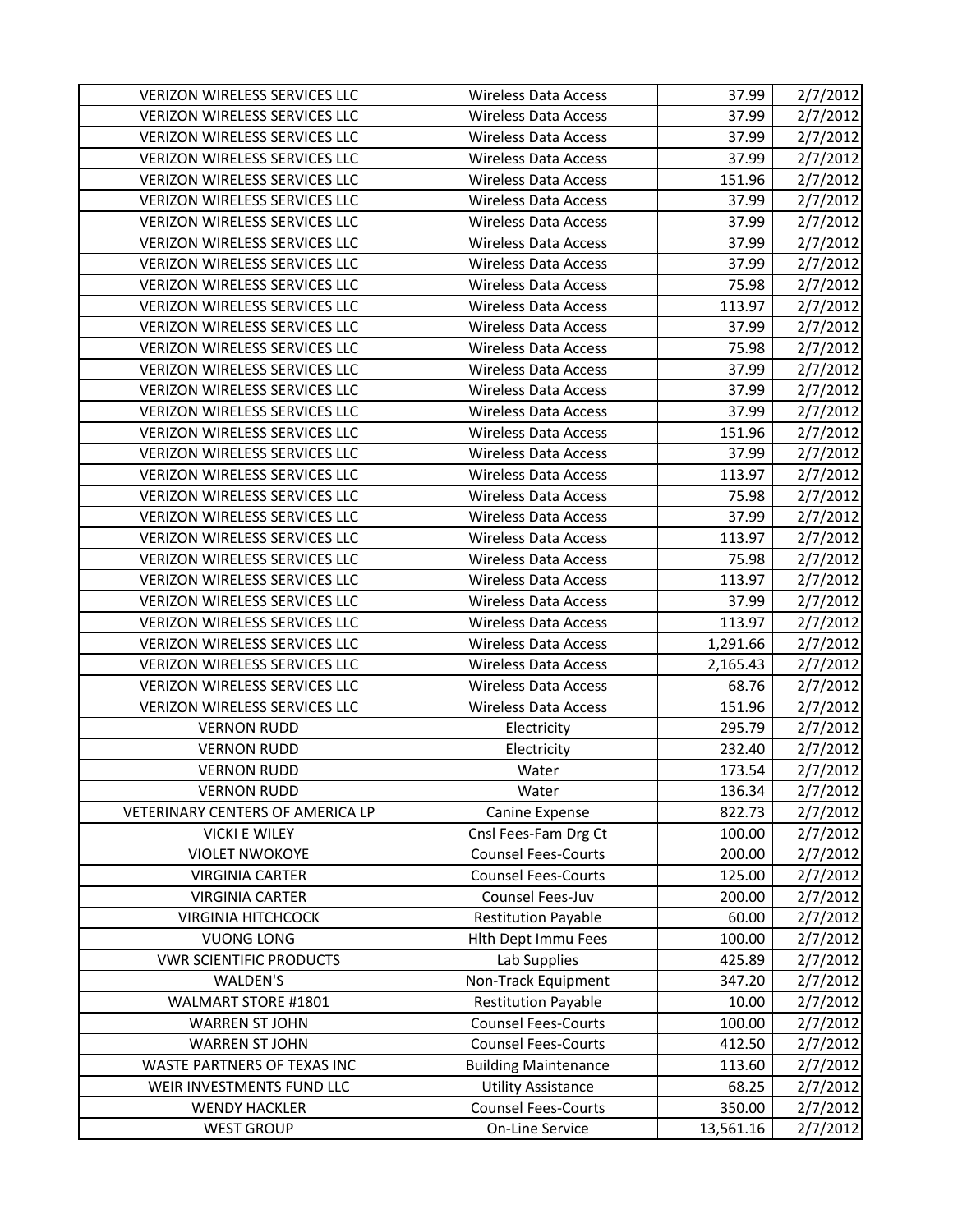| <b>WEST GROUP</b>                | Law Books                                         | 361.60             | 2/7/2012          |
|----------------------------------|---------------------------------------------------|--------------------|-------------------|
| <b>WEST GROUP</b>                | <b>On-Line Service</b>                            | 260.00             | 2/7/2012          |
| <b>WEST GROUP PAYMENT CENTER</b> | Law Books                                         | 2,287.00           | 2/7/2012          |
| <b>WESTERN DETENTION</b>         | <b>Building Maintenance</b>                       | 1,036.23           | 2/7/2012          |
| <b>WESTERN DETENTION</b>         | <b>Building Maintenance</b>                       | 10,899.44          | 2/7/2012          |
| <b>WESTERN-BRW PAPER CO INC</b>  | Supplies                                          | 237.00             | 2/7/2012          |
| WESTERN-BRW PAPER CO INC         | <b>Graphics Inventory</b>                         | 1,610.00           | 2/7/2012          |
| WESTERN-BRW PAPER CO INC         | <b>Supplies</b>                                   | 197.50             | 2/7/2012          |
| <b>WESTERN-BRW PAPER CO INC</b>  | Supplies                                          | 134.00             | 2/7/2012          |
| <b>WESTERN-BRW PAPER CO INC</b>  | <b>Supplies</b>                                   | 268.00             | 2/7/2012          |
| WESTERN-BRW PAPER CO INC         | Supplies                                          | 268.00             | 2/7/2012          |
| WESTERN-BRW PAPER CO INC         | Supplies                                          | 237.00             | 2/7/2012          |
| WESTERN-BRW PAPER CO INC         | Supplies                                          | 356.65             | 2/7/2012          |
| <b>WESTERN-BRW PAPER CO INC</b>  | <b>Supplies</b>                                   | 1,580.00           | 2/7/2012          |
| <b>WESTERN-BRW PAPER CO INC</b>  | <b>Supplies</b>                                   | 3,319.15           | 2/7/2012          |
| <b>WESTERN-BRW PAPER CO INC</b>  | <b>Supplies</b>                                   | 197.50             | 2/7/2012          |
| WESTERN-BRW PAPER CO INC         | Supplies                                          | 428.80             | 2/7/2012          |
| <b>WESTERN-BRW PAPER CO INC</b>  | Supplies                                          | 592.50             | 2/7/2012          |
| WILLIAM H BILL RAY PC            | <b>Counsel Fees-Courts</b>                        | 200.00             | 2/7/2012          |
| WILLIAM H BILL RAY PC            | Cnsl Fees-Crim Appls                              | 2,312.50           | 2/7/2012          |
| WILLIAM M DICKSON                | <b>Drug Seizures</b>                              | 217.00             | 2/7/2012          |
| WILLIAM M DICKSON                | Drug Seizure Int                                  | 1.41               | 2/7/2012          |
| WILLIAM MICHAEL HARBER JR        | <b>Counsel Fees-Courts</b>                        | 600.00             | 2/7/2012          |
| WILLIAM MICHAEL HARBER JR        | <b>Counsel Fees-Courts</b>                        | 100.00             | 2/7/2012          |
| <b>WILLIAM R MAGNUSSEN</b>       | <b>Drug Seizures</b>                              | 461.50             | 2/7/2012          |
| WILLIAM R MAGNUSSEN              | Drug Seizure Int                                  | 0.35               | 2/7/2012          |
| <b>WILSON OFFICE INTERIORS</b>   | Non-Track Equipment                               | 1,417.65           | 2/7/2012          |
| <b>WILSON OFFICE INTERIORS</b>   | Non-Track Equipment                               | 2,835.30           | 2/7/2012          |
| <b>WILSON OFFICE INTERIORS</b>   | Non-Track Equipment                               | 850.59             | 2/7/2012          |
| <b>WILSON OFFICE INTERIORS</b>   | Non-Track Equipment                               | 567.06             | 2/7/2012          |
| <b>WM BARRY NORMAN</b>           | Psych Exam/Testimony                              | 800.00             | 2/7/2012          |
| <b>WM BARRY NORMAN</b>           | Psych Exam/Testimony                              | 800.00             | 2/7/2012          |
| WM BARRY NORMAN                  | Psych Exam/Testimony                              | 600.00             | 2/7/2012          |
| <b>WM BARRY NORMAN</b>           | Psych Exam/Testimony                              | 400.00             | 2/7/2012          |
| WM BARRY NORMAN                  | Psych Exam/Testimony                              | 400.00             | 2/7/2012          |
| WOODRIDGE ASSOCIATES LTD         | Rental Assistance                                 | 445.00             | 2/7/2012          |
| WS NRB INCORPORATED 80           | <b>Rental Assistance</b>                          | 545.00             | 2/7/2012          |
|                                  |                                                   |                    |                   |
|                                  | <b>COMMISSIONERS' REPORT OF CLAIMS - Addendum</b> |                    |                   |
|                                  | FOR THE WEEK ENDING - February 7, 2012            |                    |                   |
|                                  |                                                   |                    |                   |
| <b>Vendor Name</b>               | <b>Item Description</b>                           | <b>Paid Amount</b> | <b>Check Date</b> |
| Alice Whitten                    | 5006 Chapter 13 Levy                              | 3,741.39           | 2/7/2012          |
| Allchem Manufacturing Inc        | Parts and Supplies                                | 1,183.33           | 2/7/2012          |
| Alonti Cafe & Catering           | <b>Meeting Expenses</b>                           | 775.83             | 2/7/2012          |
| American General Life Ins        | Lifestyle, American General Co.                   | 78.27              | 2/7/2012          |
| Anthem Life Insurance Co         | PGL/Anthem Life                                   | 38.97              | 2/7/2012          |
| Arkansas Office of Child         | Child Support                                     | 201.23             | 2/7/2012          |
| <b>Automated Collection Serv</b> | 5002 Student Loan Levy                            | 258.87             | 2/7/2012          |
| CLEAT                            | <b>Union Dues</b>                                 | 6,084.00           | 2/7/2012          |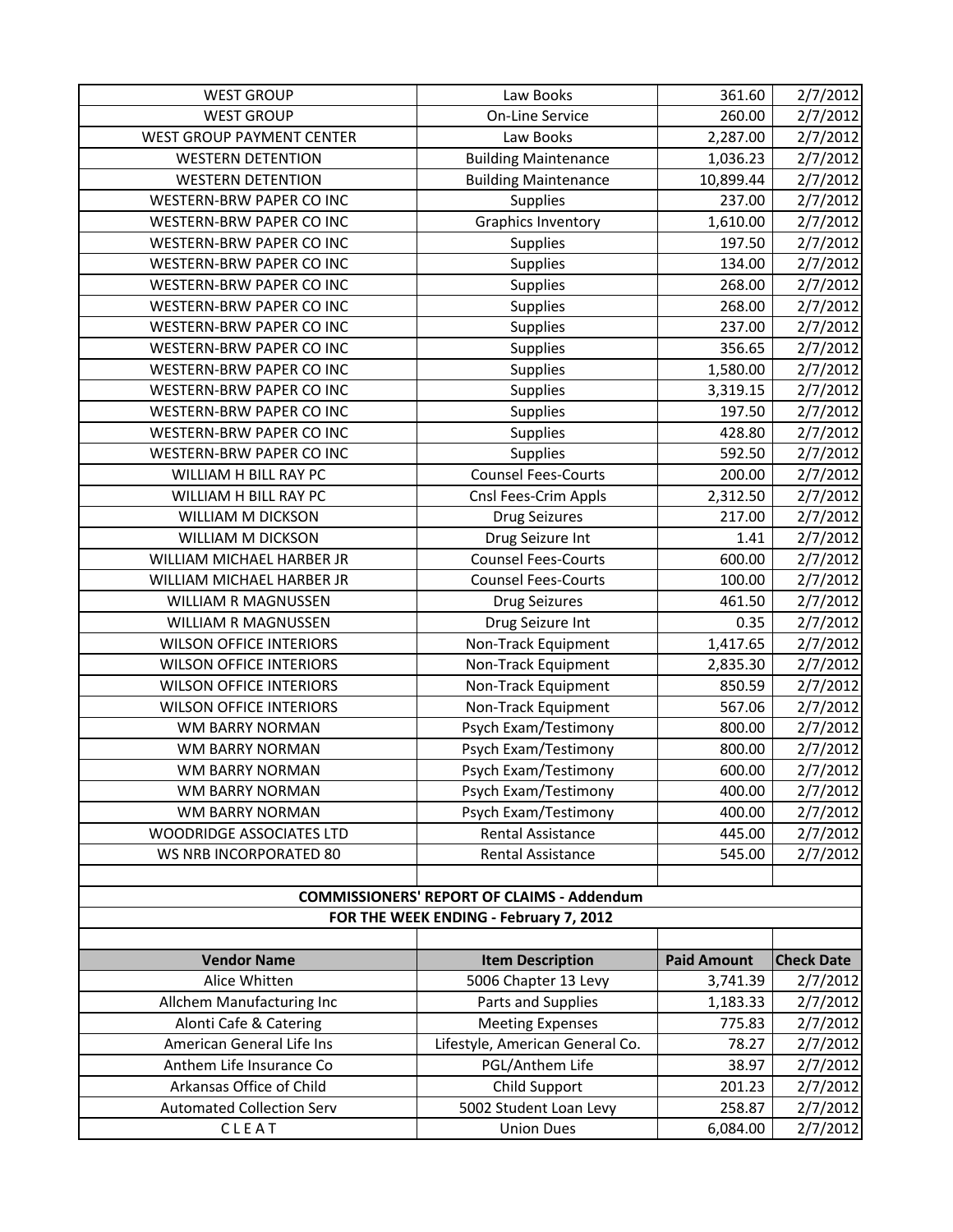| California Sdu                                                       | Child Support                      | 119.07             | 2/7/2012             |
|----------------------------------------------------------------------|------------------------------------|--------------------|----------------------|
| Chapter 13 Trustee                                                   | 5006 Chapter 13 Levy               | 534.25             | 2/7/2012             |
| <b>Charter Communications</b>                                        | Subscriptions                      | 132.82             | 2/7/2012             |
| City of Fort Worth Water Dept                                        | <b>Utility Assistance</b>          | 62.46              | 2/7/2012             |
| City of Haltom City                                                  | Water                              | 31.85              | 2/7/2012             |
| City of Haltom City                                                  | Water                              | 14.32              | 2/7/2012             |
| Dana Frank Larue                                                     | Cap Murder-Othr Cost               | 4,477.88           | 2/7/2012             |
| Delta Dental Insurance Co                                            | <b>Dental Claims</b>               | 21,545.40          | 2/7/2012             |
| Delta Dental Insurance Co                                            | <b>Dental Claims</b>               | 2,378.00           | 2/7/2012             |
| Delta Management Associat                                            | 5002 Student Loan Levy             | 128.34             | 2/7/2012             |
| Florida, State of, Disbur                                            | Child Support                      | 64.38              | 2/7/2012             |
| Forensic Video Solutions Inc                                         | <b>Witness Travel</b>              | 660.20             | 2/7/2012             |
| <b>Fraternal Order of Police</b>                                     | <b>Union Dues</b>                  | 1,775.00           | 2/7/2012             |
| <b>GC Services LP</b>                                                | 5002 Student Loan Levy             | 392.87             | 2/7/2012             |
| HUD, US Dept of                                                      | HUD 5007 Garnishment               | 75.00              | 2/7/2012             |
| Hung Nguyen                                                          | Travel                             | 418.00             | 2/7/2012             |
| Internal Revenue Service                                             | 5001 Tax Levy                      | 2,315.67           | 2/7/2012             |
| <b>IRS FICA EE</b>                                                   | FICA-Employee                      | 350,997.94         | 2/7/2012             |
| <b>IRS FICA ER</b>                                                   | FICA-Employer                      | 518,139.24         | 2/7/2012             |
| <b>IRS FIT</b>                                                       | FIT Withholding                    | 949,864.07         | 2/7/2012             |
| IRS MED EE                                                           | Medicare-Employee                  | 121,177.53         | 2/7/2012             |
| <b>IRS MED ER</b>                                                    | Medicare-Employer                  | 121,177.53         | 2/7/2012             |
| Lincoln Financial Group                                              | Deferred Comp                      | 21,023.08          | 2/7/2012             |
| Louisiana Department of                                              | Child Support                      | 79.46              | 2/7/2012             |
| Metropolitan Life                                                    | Metlife                            | 16,523.59          | 2/7/2012             |
| Michael W Warren                                                     | <b>Supplies</b>                    | 115.10             | 2/7/2012             |
| Michael W Warren                                                     | Supplies                           | 60.00              | 2/7/2012             |
| Michigan State Disbursement                                          | Child Support                      | 201.61             | 2/7/2012             |
| Nationwide Retirement Sol                                            | Deferred Comp                      | 87,229.96          | 2/7/2012             |
| <b>NCO Financial Systems Inc</b>                                     | 5002 Student Loan Levy             | 340.92             | 2/7/2012             |
| New Jersey Support Paymen                                            | <b>Child Support</b>               |                    |                      |
|                                                                      |                                    | 222.00             | 2/7/2012             |
| NNDDA - Nat'l Narcotic Detector                                      | <b>Dues</b>                        | 55.00              | 2/7/2012             |
| NNDDA - Nat'l Narcotic Detector                                      | Dues                               | 55.00              | 2/7/2012             |
| North Dakota Sdu                                                     | Child Support                      | 281.54             | 2/7/2012             |
| Oklahoma Guaranteed Student                                          | 5002 Student Loan Levy             | 225.98             | 2/7/2012             |
| Paulette Williams                                                    | Williams 5007 Garnishment          | 303.54             | 2/7/2012             |
| PayFlex                                                              | Dependent Care                     | 1,767.01           | 2/7/2012             |
| PayFlex                                                              | Medical                            | 94,152.11          | 2/7/2012             |
| Pennsylvania-HEAA                                                    | 5002 Student Loan Levy             | 516.33             | 2/7/2012             |
| Pioneer Credit Recovery I                                            | 5002 Student Loan Levy             | 302.99             | 2/7/2012             |
| Police & Firefighters Ins                                            | <b>Union Dues</b>                  | 17,510.59          | 2/7/2012             |
| <b>Prepaid Legal Services</b>                                        | Prepaid Attorney                   | 4,000.00           | 2/7/2012             |
| Senior Citizen Services of Greater                                   | <b>Meeting Expenses</b>            | 40.00              | 2/7/2012             |
| <b>SHI Government Solutions</b>                                      | Software Maintenance               | 4,000.00           | 2/7/2012             |
| Social Security Admin Levy                                           | SSA 5007 Garnishment               | 25.00              | 2/7/2012             |
| <b>Stream Energy</b>                                                 | <b>Utility Assistance</b>          | 184.73             | 2/7/2012             |
| TAD - Tarrant Appraisal District                                     | <b>Tarr Appraisal Dist</b>         | 166,122.80         | 2/7/2012             |
| Tarrant Co. P/R Acct                                                 | <b>Payroll Transfers</b>           | 6,103,920.34       | 2/7/2012             |
| <b>Tarrant County Child Supp</b><br><b>Tarrant County Deputy She</b> | Child Support<br><b>Union Dues</b> | 144.92<br>1,505.00 | 2/7/2012<br>2/7/2012 |